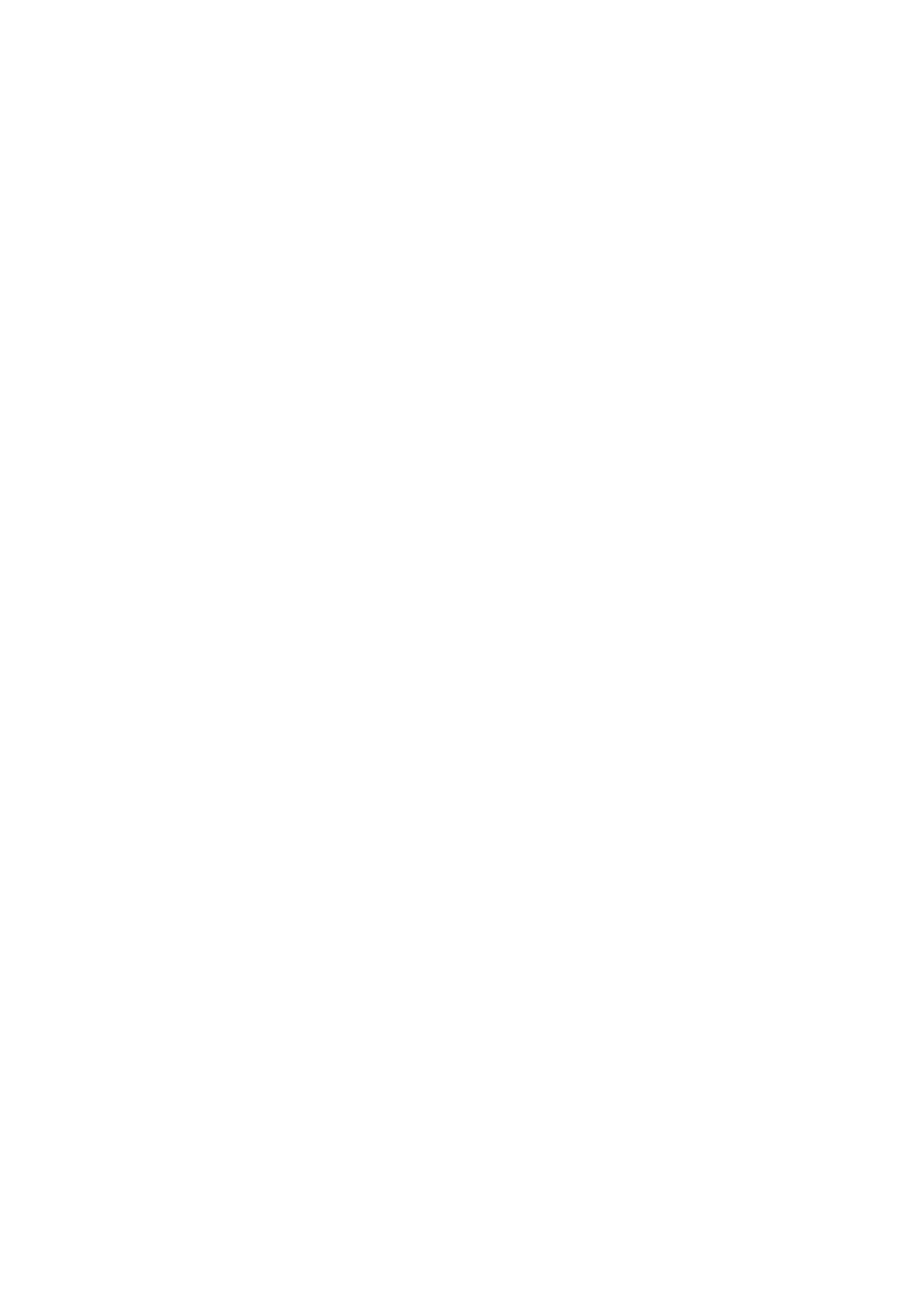### **In the case of Abdolkhani and Karimnia v. Turkey,**

The European Court of Human Rights (Second Section), sitting as a Chamber composed of:

Françoise Tulkens, *President,* Ireneu Cabral Barreto, Vladimiro Zagrebelsky, Danutė Jočienė, Dragoljub Popović, Nona Tsotsoria, Işıl Karakaş, *judges,*

and Sally Dollé, *Section Registrar*,

Having deliberated in private on 1 September 2009,

Delivers the following judgment, which was adopted on that date:

# PROCEDURE

1. The case originated in an application (no. 30471/08) against the Republic of Turkey lodged with the Court under Article 34 of the Convention for the Protection of Human Rights and Fundamental Freedoms ("the Convention") by two Iranian nationals, Mr Mohsen Abdolkhani and Mr Hamid Karimnia ("the applicants"), on 30 June 2008.

2. The applicants, who had been granted legal aid, were represented by Mrs D. Abadi, the director of Iranian Refugees Alliance Inc., a nongovernmental organisation in New York, United States of America. Mrs Abadi was approved by the President of the Chamber to represent the applicants in the proceedings before the Court pursuant to Rule 36  $\frac{1}{2}$  4 (a) of the Rules of Court. The Turkish Government ("the Government") were represented by their Agent.

3. On 30 June 2008 the President of the Chamber to which the case was allocated decided, in the interests of the parties and the proper conduct of the proceedings before the Court, to indicate to the Government of Turkey, under Rule 39 of the Rules of Court, that the applicants should not be deported to Iran or Iraq until 4 August 2008. On 22 July 2008 the President of the Chamber decided to extend until further notice the interim measure indicated under Rule 39 of the Rules of Court.

4. On 24 September 2008 the President of the Chamber decided to give notice of the application to the Government. It was also decided that the admissibility and merits of the application would be examined together (Article 29 § 3) and that the case would be given priority (Rule 41).

5. The applicants and the Government each filed written observations on the admissibility and merits. In addition, comments were received from the Office of the United Nations High Commissioner for Refugees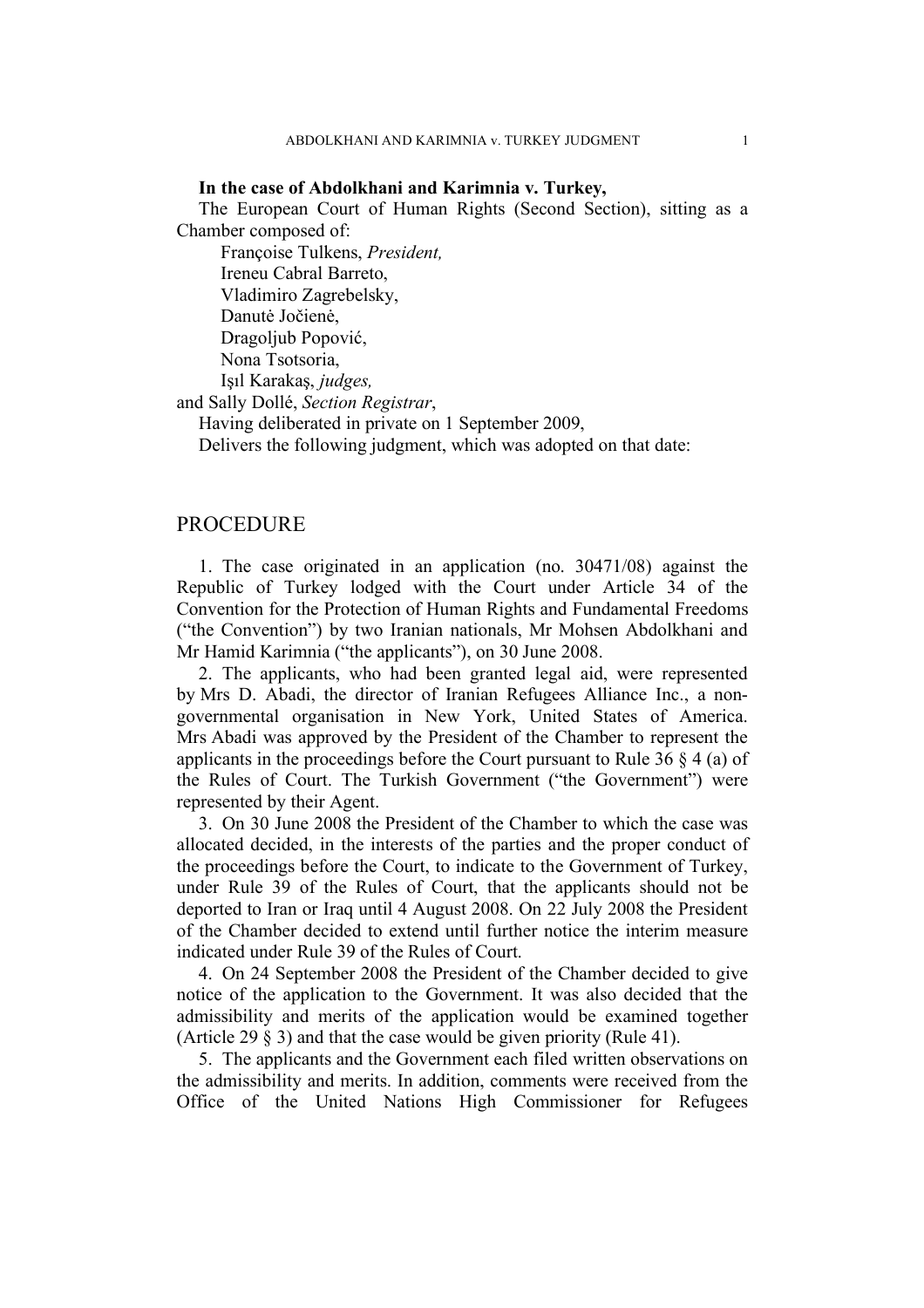("UNHCR"), which had been given leave by the President to intervene in the written procedure as a third-party (Article 36 § 2 of the Convention and Rule 44 § 2).

# THE FACTS

### I. THE CIRCUMSTANCES OF THE CASE

6. The applicants were born in 1973 and 1978 respectively and are currently being held in the Gaziosmanpaşa Foreigners' Admission and Accommodation Centre in Kırklareli.

7. The applicants joined the People's Mojahedin Organisation in Iran ("the PMOI", also known as the "Mojahedin-e-Khalq Organization") in 1992 and 2001 respectively. They arrived in Iraq on unspecified dates. They lived in Al-Ashraf camp, where PMOI members were accommodated in Iraq, until they left the organisation in 2005 and 2006 respectively, because they disagreed with the PMOI's goals and methods. After leaving the PMOI, they went to the Temporary Interview and Protection Facility ("TIPF"), a camp created by the United States forces in Iraq. This facility was subsequently named the Ashraf Refugee Camp ("ARC").

8. On 5 May 2006 and 16 October 2007, after being interviewed, the applicants were recognised as refugees by the UNHCR Headquarters in Geneva during their stay in Iraq. As regards the first applicant, the UNHCR found that he had a well-founded fear of persecution in Iran on grounds of his political opinion, his character and the firm conviction with which he held his political opinions. In particular, having regard to the applicant's link to the PMOI for 10 years, to the treatment of members of the PMOI in Iran and to his explicit opinions on the need for a secular State in his country of origin, the UNHCR considered that the applicant had established to a reasonable degree that his situation would be followed up by the security agencies which would make his stay in Iran intolerable if he returned there.

9. As regards the second applicant, the UNHCR found that he had a well-founded fear of violations by Iranian authorities of, *inter alia*, his right to life through an arbitrary or unlawful deprivation of life, freedom from torture, ill-treatment, arbitrary arrest or detention, as well as his right to a fair and public trial. In particular, having regard to the applicant's membership of the PMOI and to his political opinions and the treatment of actual and suspected members of the PMOI and its sympathisers in Iran, the UNCHR considered that the evidentiary threshold of "reasonable likelihood" that the applicant would face treatment such as arbitrary detention and torture was satisfied.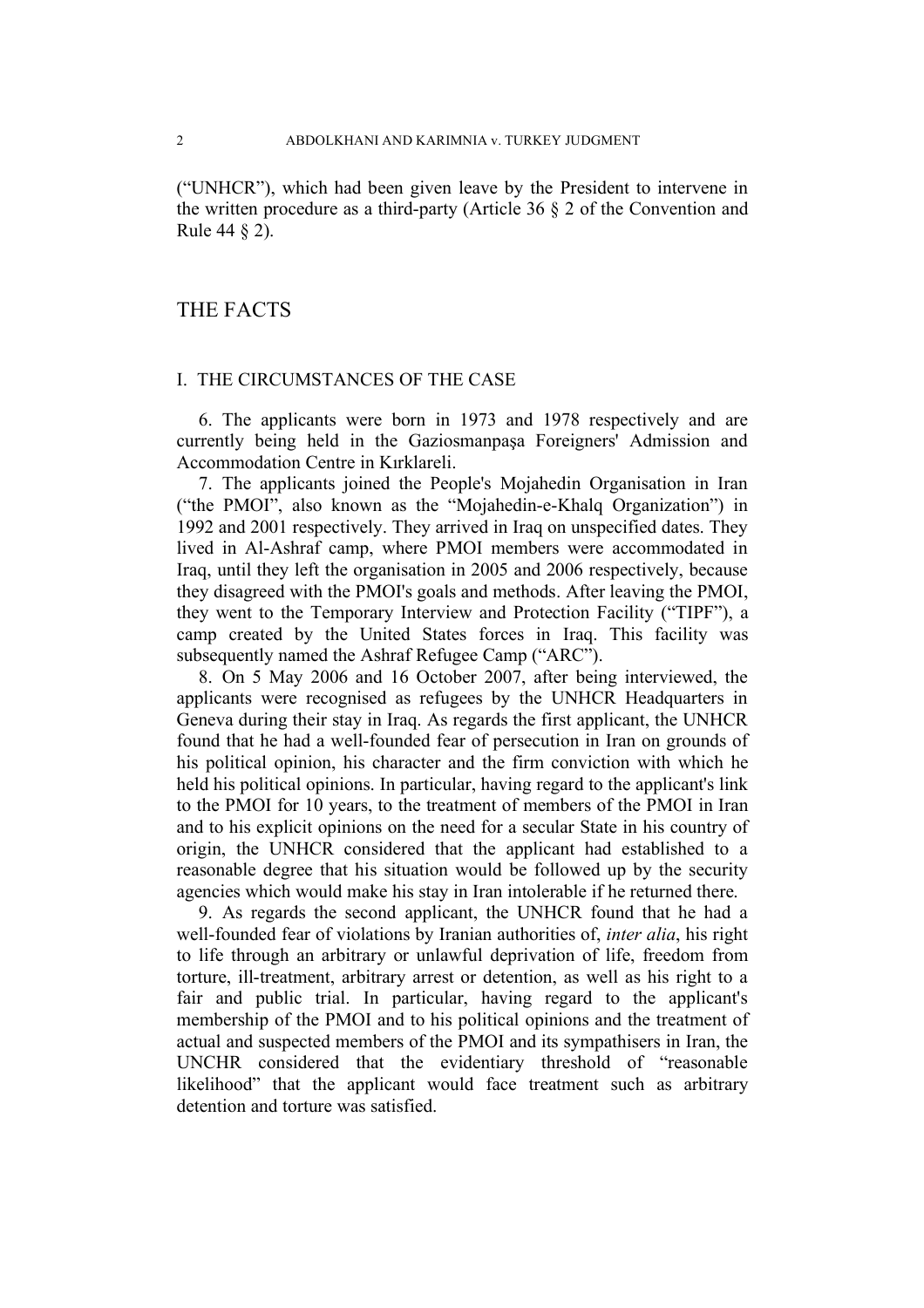10. In April 2008 the TIPF was closed down and the applicants, along with other former PMOI members, were transferred to northern Iraq.

11. On an unspecified date the applicants arrived in Turkey. They were arrested by security forces and, as they had entered Turkish territory illegally, were deported back to Iraq on 17 June 2008.

12. They immediately re-entered Turkey.

13. On 21 June 2008 they were arrested by road checkpoint gendarmerie officers from the Gökyazı gendarme station, in Muş, as their passports were found to be false.

14. On 21 June 2008 the applicants made statements to the gendarmerie officers. The applicants contended that they would be executed if returned to Iran, due to their opposition to the Iranian Government's policies, and that their lives had also been at risk in Iraq. They stated that they wished to go to Istanbul in order to request asylum and leave for Canada.

15. The applicants were subsequently placed in the foreigners' department at the police headquarters in the Hasköy district of Muş.

16. On 23 June 2008 the Muş public prosecutor filed a bill of indictment with the Muş Magistrates' Court, charging the applicants with illegal entry into Turkey.

17. On the same day the applicants were brought before the Muş Magistrates' Court. Noting that the applicants would be deported, the judge communicated the bill of indictment to the applicants and took their statements regarding the charge against them. The applicants submitted that they had left Iran as they faced a risk of death in that country and that they had come to Turkey illegally, with the assistance of a smuggler, in order to go to Canada where they had family. The magistrates' court convicted the applicants as charged but decided to defer the imposition of a sentence for a period of five years in accordance with Article 231 of the Code of Criminal Procedure. The applicants were subsequently taken back to the Hasköy police headquarters.

18. According to the applicants' submissions, on 28 June 2008 the national authorities once again attempted to deport them, this time to Iran. The applicants prevented their deportation by speaking Arabic and pretending not to understand Farsi. Consequently, the Iranian authorities refused to admit them to Iran. In their submissions to the Court, the Government made no mention of the purported deportation of the applicants to Iran. Instead, they noted that the applicants would be required to be deported to Northern Iraq, where they had come from.

19. On 30 June 2008 the director of the Muş branch of the Human Rights Association, Mr Vedat Şengül, went to the Hasköy police headquarters to visit the applicants at the request of the UNHCR Ankara office. According to Mr Şengül's submissions, on the day of his visit the first applicant had attempted to commit suicide as he had been told by a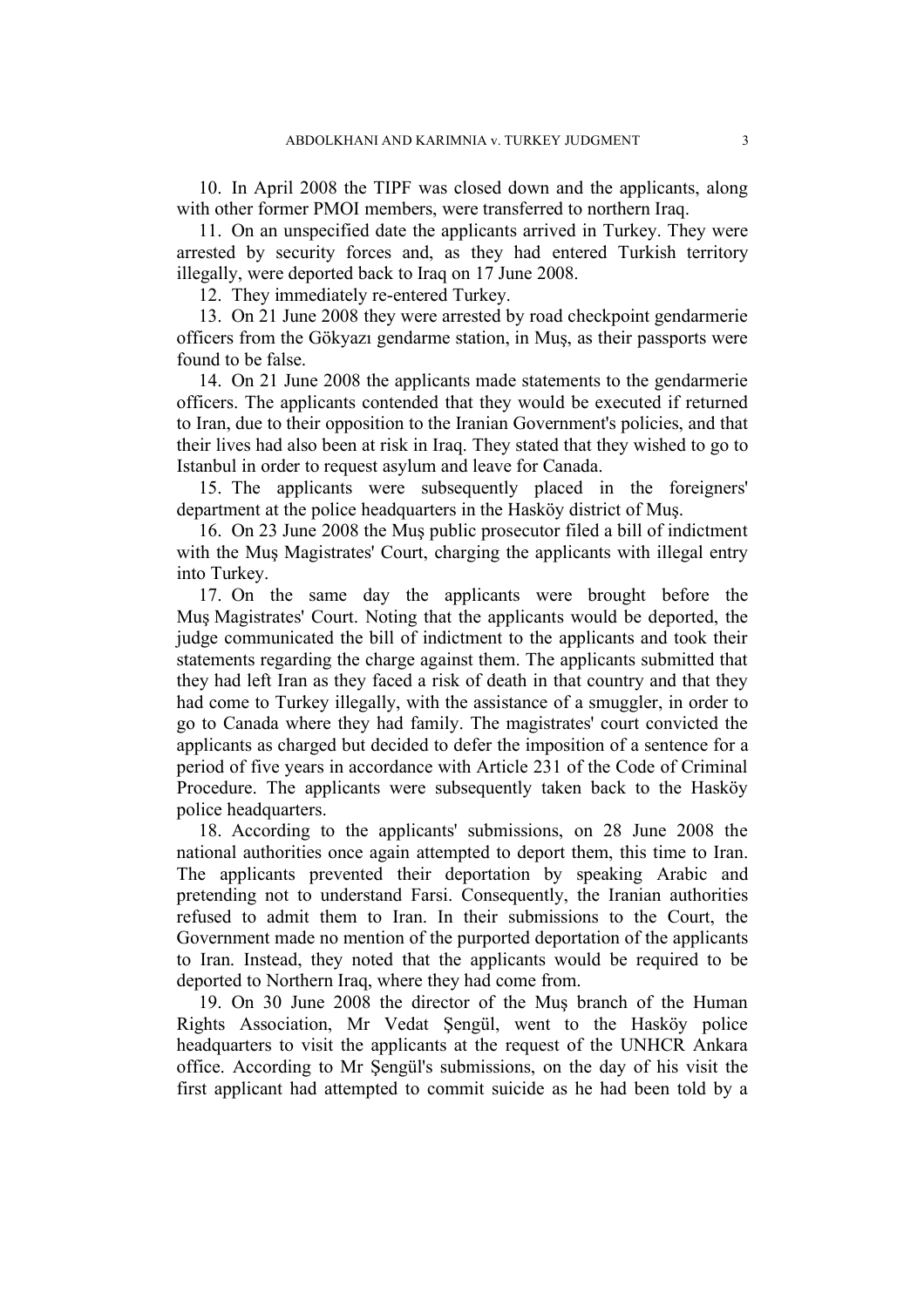police officer that he would be deported to Iran. The police had not allowed Mr Şengül to meet the applicants.

20. On 30 June and 1 and 2 July 2008 the applicants made further statements to the police and contended that they were former members of the PMOI. The first applicant noted that he had had English, Farsi and Arabic lessons as well as military training when he was in the organisation. He also stated that, while in the TIPF, he had been a photographer and taught Arabic. He said that he had not been involved in any armed activity. The second applicant stated that, apart from the aforementioned languages, he had also learned Turkish when he had been a member of the PMOI. He contended that he had lived in the TIPF for two years and had never been involved in any armed activity. Both applicants stated that they had come to Turkey in order to apply to the UNHCR, following advice by American officials to do so.

21. The applicants submitted identical petitions in Farsi to the police in Hasköy, which read as follows:

"We entered Turkey with the assistance of a smuggler from the city of Diyana. We are refugees and used to reside in Erbil, Iraq. We came to Turkey in order to contact the UNHCR and ask it to process our [resettlement] cases. The UNHCR's headquarters in Iraq was blown up by terrorists and it no longer has an office there. We request to stay in Turkey temporarily so that our cases can be processed. Our friends advised us that the only way to contact the UNHCR was to come to Turkey. We need a lawyer before we communicate [with you] further."

22. The applicants signed these petitions. They also wrote down their UNHCR case numbers, the names of their parents and their dates of birth.

23. The applicants were held at the Hasköy police headquarters, in Muş until 26 September 2008, when they were transferred to the Kırklareli Foreigners' Admission and Accommodation Centre.

24. On 18 October 2008 the applicants drafted petitions addressed to the Kırklareli governor's office and sought temporary asylum in Turkey. According to the information in the case file, the applicants have not yet received any reply to their petitions.

25. On 15 December 2008 the second applicant married another Iranian asylum seeker held in the Kırklareli Foreigners' Admission and Accommodation Centre. The director of the Centre assisted them in obtaining their marriage certificate.

26. On 16 January 2009 the second applicant had a power of attorney notarised for Mr A. Baba, and subsequently Ms S. Uludağ, lawyers practising in Istanbul, to represent him in Turkey. The notary agreed to notarise the power of attorney on the basis of the aforementioned marriage certificate.

27. On 16 March 2009 the second applicant's lawyer filed a petition with the Ministry of the Interior, challenging the second applicant's detention.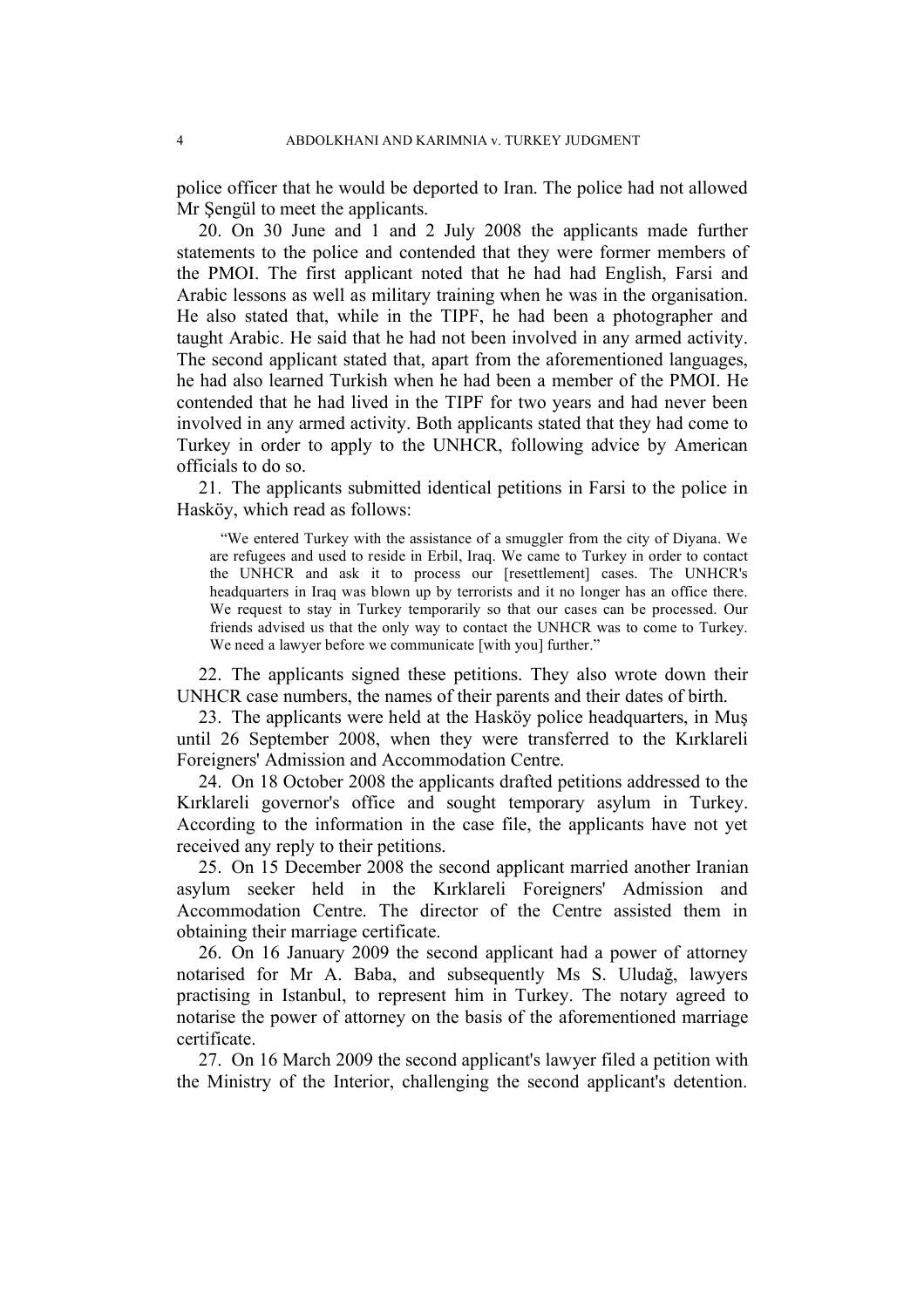According to the information in the case file, the second applicant has not yet received any reply to his petition.

28. On 25 March 2009, upon a request from the UNHCR, the Government of Sweden agreed to examine the applicants' cases for resettlement there. According to the information in the case file, that examination is still pending.

# II. RELEVANT DOMESTIC LAW AND PRACTICE

# **A. The Constitution**

29. Article 125 of the Turkish Constitution provides, *inter alia*:

"All acts or decisions of the authorities are subject to judicial review ...

If the implementation of an administrative act would result in damage which is difficult or impossible to compensate, and at the same time this act is clearly unlawful, a stay of execution may be decided upon, stating the reasons therefor ..."

### **B. Administrative Procedure Act (Law no. 2577)**

30. Section 2 of Law no. 2577 provides that anyone whose personal rights have been violated as a result of an allegedly unlawful administrative decision or act can bring an action for annulment of that decision or act.

Section 27(1) of the same Law stipulates that an application to the administrative courts does not automatically suspend implementation of the decision or act in question. Under section 27(2), the administrative courts can order a stay of execution if the decision or act in question is manifestly unlawful and if its implementation would cause irreversible harm.

# **C. Passport Act (Law no. 5682) and the Act on the Residence and Travel of Foreigners in Turkey (Law no. 5683)**

31. Sections 4 and 8(5) of Law no. 5682, in so far as relevant, read as follows:

#### **Section 4**

"Foreigners who come to the Turkish borders without a passport or identity documents or with an invalid passport or identity documents shall not be authorised to enter.

Foreigners who claim that they have lost their passport or identity documents while travelling may be authorised, pending an investigation conducted by the Ministry of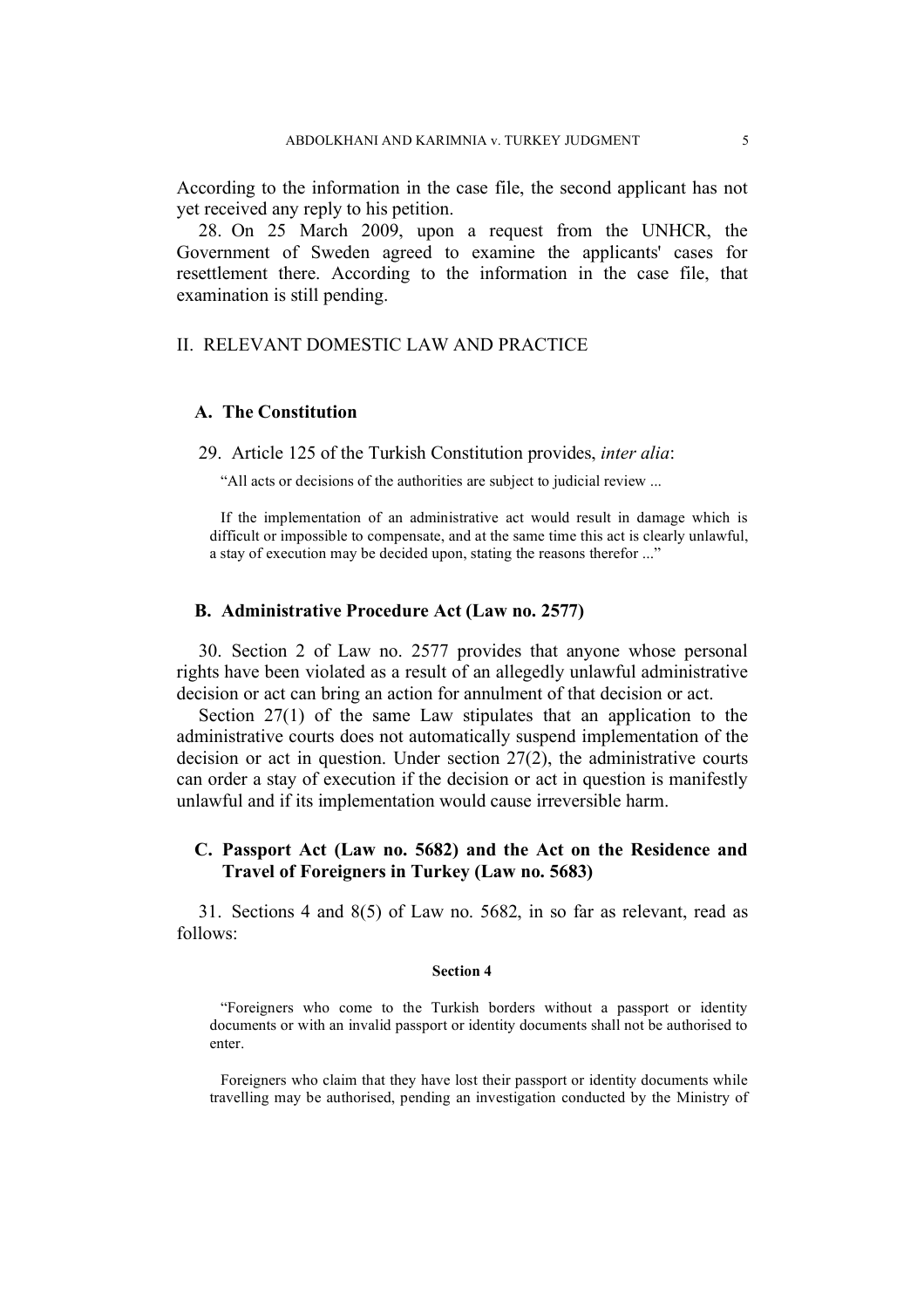the Interior, to enter ... and on condition that they can be accommodated at a place designated by the local governor...."

#### **Section 8(5)**

"Persons who are forbidden to enter Turkey are ...

(5) Those who are perceived to have come for the purpose of destroying the security and public order of the Republic of Turkey or of assisting or conspiring with persons who want to destroy the security and public order of the Republic of Turkey."

32. Sections 19 and 23 of Law no. 5683 read as follows:

#### **Section 19**

"Foreigners whose stay in the territory of Turkey is considered to be incompatible with public safety and the political or administrative requirements of the Ministry of the Interior shall be invited to leave Turkey within a fixed time-limit. Those who do not leave Turkey after the expiry of the time-limit may be deported."

#### **Section 23**

"Persons who are to be deported but cannot leave Turkey due to their inability to obtain a passport or for other reasons are obliged to reside at places designated by the Ministry of the Interior."

# **D. Attorneys Act (Law no. 1136)**

33. Section 2(3) of Law no. 1136, as amended by Law no. 4667 of 2 May 2001, provides as follows:

"Judicial bodies, police departments, other public institutions and agencies, State economic enterprises, private and public banks, notaries, insurance companies and foundations are under an obligation to assist attorneys in carrying out their duties. These entities are obliged to submit requested information and documents to the lawyers for review, subject to any contrary provisions in the laws establishing these entities. Obtaining copies of such documents is subject to the presentation of a power of attorney. In pending cases, documents may be obtained from the court without waiting until the date of the hearing."

# **E. The law and practice governing asylum seekers**

### *1. 1951 Convention relating to the Status of Refugees*

34. Turkey has ratified the 1951 Convention relating to the Status of Refugees and the 1967 Protocol thereto. However, it maintains the geographical limitation provided for in Article 1 B of this Convention by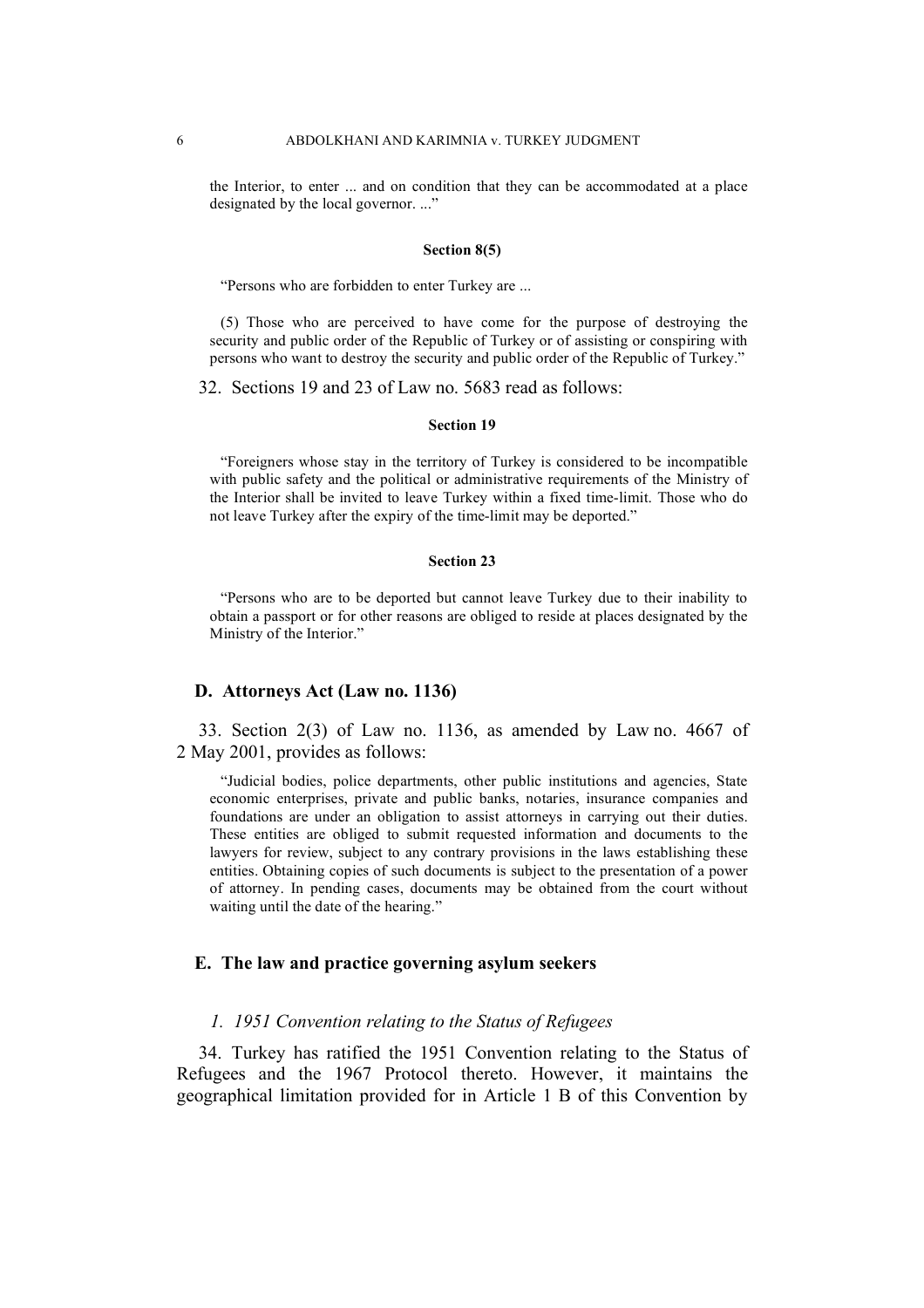which it assumes the obligation to provide protection only to refugees originating from Europe.

### *2. 1994 Regulation*

35. On 30 November 1994 the Regulation on the procedures and principles related to possible population movements and foreigners arriving in Turkey, either as individuals or in groups, wishing to seek asylum either from Turkey or requesting a residence permit in order to seek asylum from another country ("the 1994 Regulation"), came into force by a decision of the Council of Ministers no. 1994/6169. Under the 1994 Regulation, although formally excluded from the protection of the 1951 Geneva Convention, non-European asylum seekers may apply to the Turkish Government for "temporary asylum seeker status" pending their resettlement in a third country by the UNHCR.

36. Article 3 of the 1994 Regulation defines a refugee and asylum seeker as follows:

"Refugee: A foreign national who, as a result of events occurring in Europe and owing to a well-founded fear of being persecuted for reasons of race, religion, nationality, membership of a particular social group or political opinion, is outside the country of his or her nationality and is unable or, owing to such fear, is unwilling to avail himself of the protection of that country, or who, not having a nationality and being outside the country of his or her former habitual residence as a result of such events, is unable or, owing to such fear, is unwilling to return to it;

Temporary Asylum Seeker: A foreign national who owing to a well-founded fear of being persecuted for reasons of race, religion, nationality, membership of a particular social group or political opinion, is outside the country of his or her nationality and is unable or, owing to such fear, is unwilling to avail himself of the protection of that country, or who, not having a nationality and being outside the country of his or her former habitual residence as a result of such events, is unable or, owing to such fear, is unwilling to return to it."

37. On 16 January 2006 Articles 4, 5, 6, 7 and 30 of the 1994 Regulation were amended by a decision of the Council of Ministers (decision no. 2006/9938).

38. Articles 4, 5 and 6 of the 1994 Regulation now provide as follows:

#### **Article 4**

"Foreign nationals entering Turkey legally to seek asylum or to request a residence permit in order to seek asylum in another country shall apply without delay to the governor's office of the city where they are present. Those who enter Turkey illegally are required to apply without delay to the governor's office of the province through which they entered the country.

Those who fail to apply to the authorities within the shortest reasonable time shall state the reasons for failing to do so and shall co-operate with the competent authorities."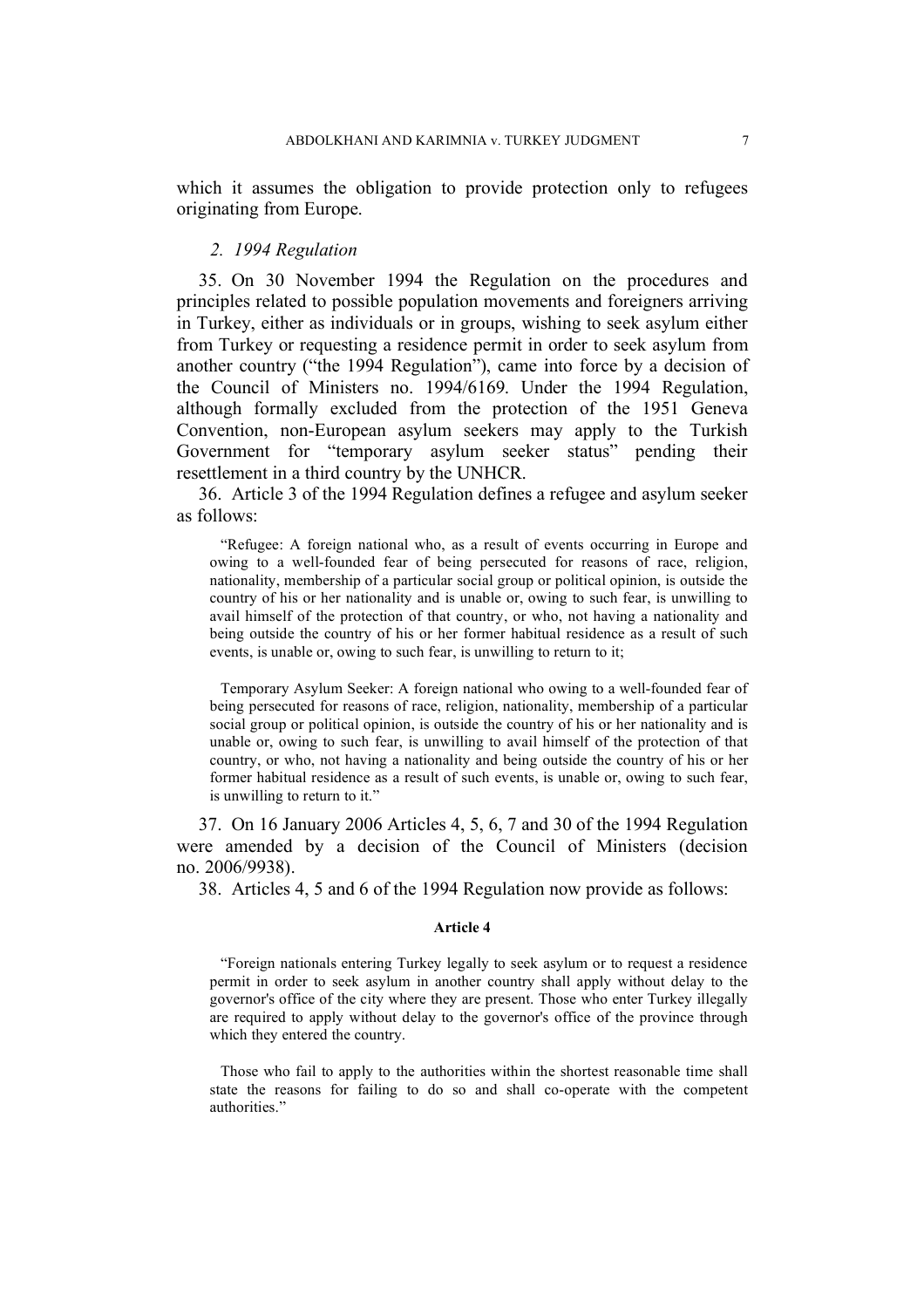#### **Article 5**

"With regard to individual foreigners who either seek asylum from Turkey or request a residence permit in order to seek asylum from another country the governors' offices shall

a) identify the applicants and take their photographs and fingerprints.

b) conduct interviews with the applicants in accordance with the 1951 Geneva Convention relating to the Status of Refugees. For interviewing and decision making, staff shall be appointed at the governors' offices which are authorised to conduct interviews and to take decisions.

c) send the interview documents along with the comments of the interviewer and the decision made on the case of the applicant, in accordance with the authority granted under Article 6, to the Ministry of the Interior.

d) pending further instructions from the Ministry of the Interior, accommodate the foreigner in a centre or a guest house considered appropriate by the Ministry of the Interior, or authorise the foreigner to reside freely in a place which shall be designated by the Ministry of the Interior.

e) take further steps following instructions from the Ministry of the Interior."

#### **Article 6**

"Decisions on the applications of individual foreigners, either seeking asylum from Turkey or requesting a residence permit in order to seek asylum from another country, shall be adopted by the Ministry of the Interior in accordance with the 1951 Geneva Convention relating to the Status of Refugees and the Protocol of 31 January 1967 relating to the Status of Refugees and this Regulation.

When it considers it necessary, the Ministry of the Interior may transfer the decision-making authority to the governors' offices.

The decision taken by a governor's office or the Ministry of Interior shall be communicated to the foreigner through the governor's office.

Those foreigners whose applications are accepted shall be accommodated in a guesthouse deemed appropriate by the Ministry of the Interior or shall freely reside in a place which shall be designated by the Ministry of the Interior.

Those whose applications are not accepted may appeal to the relevant governor's office within 15 days.

For a speedier decision, the period for lodging an appeal may be reduced by the Ministry of the Interior, if deemed necessary.

The statement, other information and documents supporting the claim submitted by the applicant appealing the decision shall be sent to the Ministry of the Interior by the governor's office. Any appeal shall be decided by the Ministry of the Interior and the final decision shall be notified to the foreigner.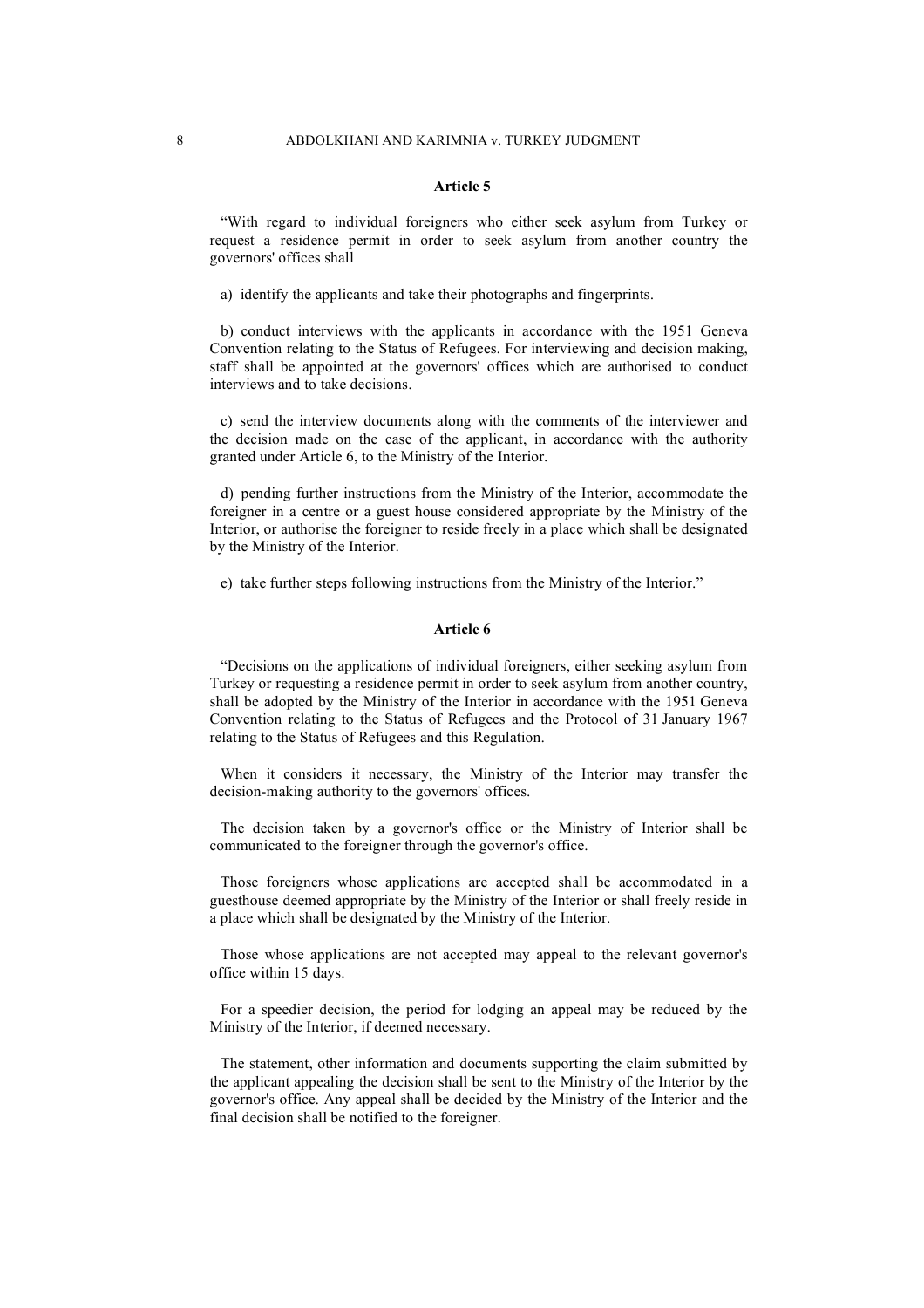The situation of those whose appeals are rejected by a final decision shall be assessed within the framework of the general provisions regarding foreigners. Within this framework, those foreigners who are not eligible for a residence permit shall be notified that they must leave Turkey within a time-limit determined by the administration. Foreigners who do not leave the country shall be deported from Turkey by the governors' offices upon receipt of instructions from the Ministry of the Interior, or *ex officio* by the governors' offices where the direct decision-making authority has been transferred to them."

### *3. Circular no. 57*

39. On 22 June 2006 the Minister of the Interior issued a Circular containing a directive regarding the procedures and principles to be applied when implementing the 1994 Regulation ("Circular no. 57") within the context of the process of Turkey's accession to the European Union. The Circular contains guidelines regarding, *inter alia*, asylum seekers' access to asylum procedures, the manner in which asylum applications and interviews should be processed, the procedure as to the review of decisions refusing temporary asylum, the residence of asylum seekers in Turkey and their transfers to other provinces, health assistance to asylum seekers, the education of their children and the relation between the Ministry of the Interior and the UNHCR.

40. Regarding the issue of access to the asylum and temporary asylum procedure, Circular no. 57 reiterates the content of Articles 4 and 5 of the 1994 Regulation. As to residence permits for asylum and temporary asylum seekers, section 11 of the Circular provides that persons who have applied for asylum or temporary asylum in Turkey, except for those listed in section 13, shall *ex officio* be granted a residence permit for six months which shall subsequently be extended *ex officio* for another six months.

41. Section 12 of Circular no. 57, in so far as relevant, provides as follows:

#### **Procedure to be followed by the governors' offices following the decision of the Ministry of the Interior and legal assistance**

"Applicants shall be informed by the governors' offices of the decision of the Ministry of the Interior regarding their requests. If the decision is positive, the refugee/temporary asylum seeker shall be granted a residence permit upon receipt of the instructions of the Ministry of the Interior.

#### **Negative decision at first instance**

If the first decision taken by the Ministry regarding the applicant's request is negative, the applicant shall be informed that she or he may lodge an objection against the decision within fifteen days in accordance with Article 6 of the 1994 Regulation.

The objection may be made in written form or at an interview, if the applicant requests one.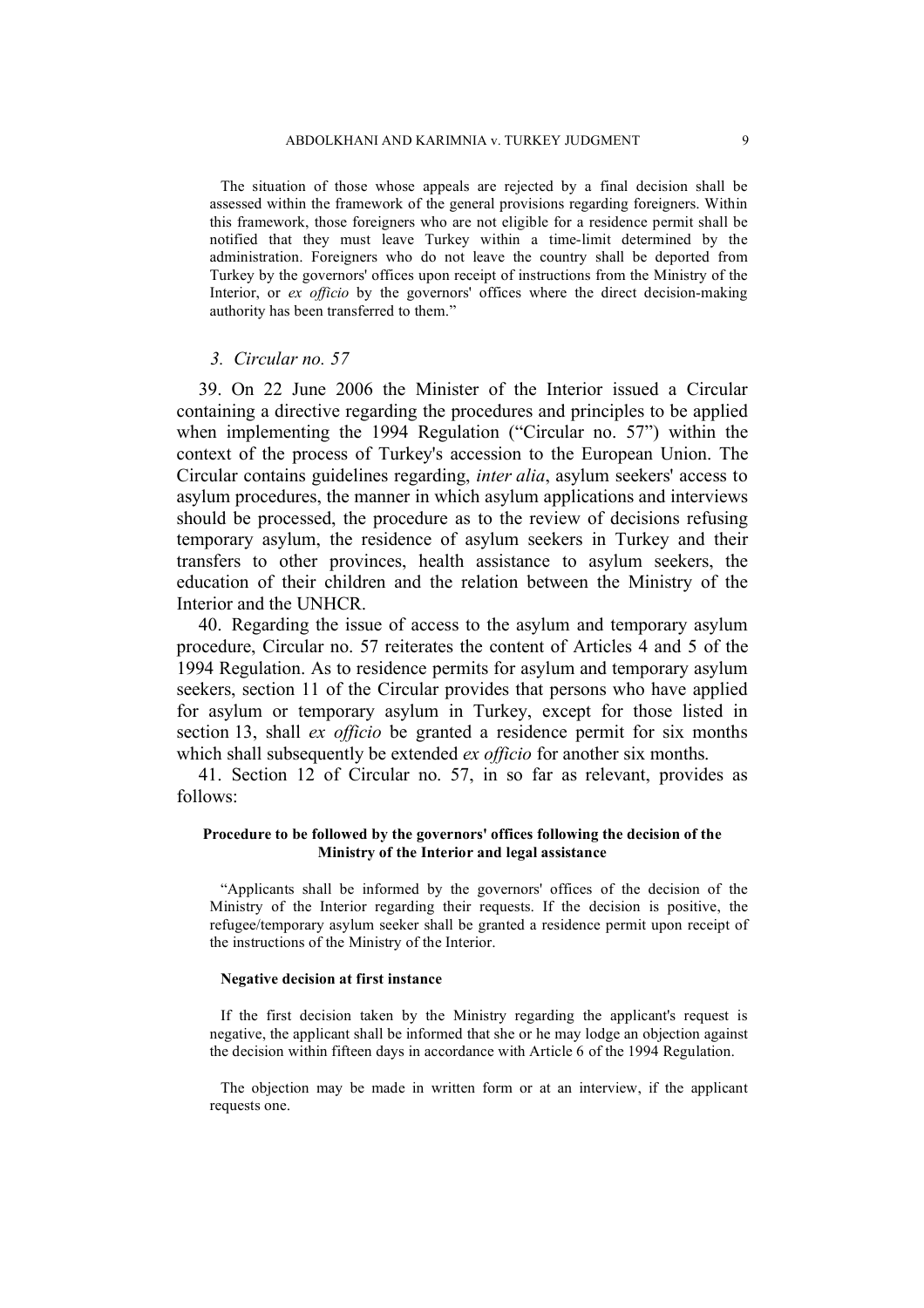The residence permit of an applicant who has lodged an objection against the first decision given in his or her regard shall be extended and subsequent action shall be taken upon the instructions of the Ministry of the Interior.

The applicant can submit any information or document in support of his or her objection. The applicant may lodge an objection with the assistance of a legal representative or an adviser or directly through his or her representative.

If the applicant has not lodged an appeal, he or she shall be ordered to leave the country within fifteen days. A check shall be carried out to ensure that he or she has left by the end of this period.

If the person has not left within the specified period, action shall be taken to deport him or her pursuant to the general provisions regarding foreign nationals.

#### **Final decision**

The petition containing the applicant's objection or the information and documents concerning the additional interview shall be sent to the Ministry of the Interior and action shall be taken upon the latter's instructions.

If an applicant is given refugee or asylum seeker status following the examination conducted by the Ministry of the Interior, he or she shall be granted a residence permit upon the instructions of the Ministry.

An applicant whose objection has been rejected can leave the country voluntarily.

#### **Residence permits as a result of subsidiary protection and protection for humanitarian considerations**

The cases of applicants whose objections have been rejected by a final decision are assessed within the framework of the general provisions contained in Article 6 of the 1994 Regulation concerning foreigners.

This assessment concerns whether the applicant risks incurring serious harm, in the light of the European Convention of Human Rights, and whether it is necessary to grant him or her subsidiary protection.

Regard is also had to whether the applicant should be granted a residence permit for humanitarian reasons of health, education, family unity, etc., or if he or she has applied to the administrative courts.

Those who are not granted a residence permit within the context of subsidiary protection or protection for humanitarian reasons shall be notified of the decisions taken in their respect. They shall further be informed that they must leave the country within fifteen days, unless another time-limit is set by the Ministry of the Interior.

If the person has not left within the specified period, action shall be taken to deport him or her pursuant to the general provisions regarding foreign nationals.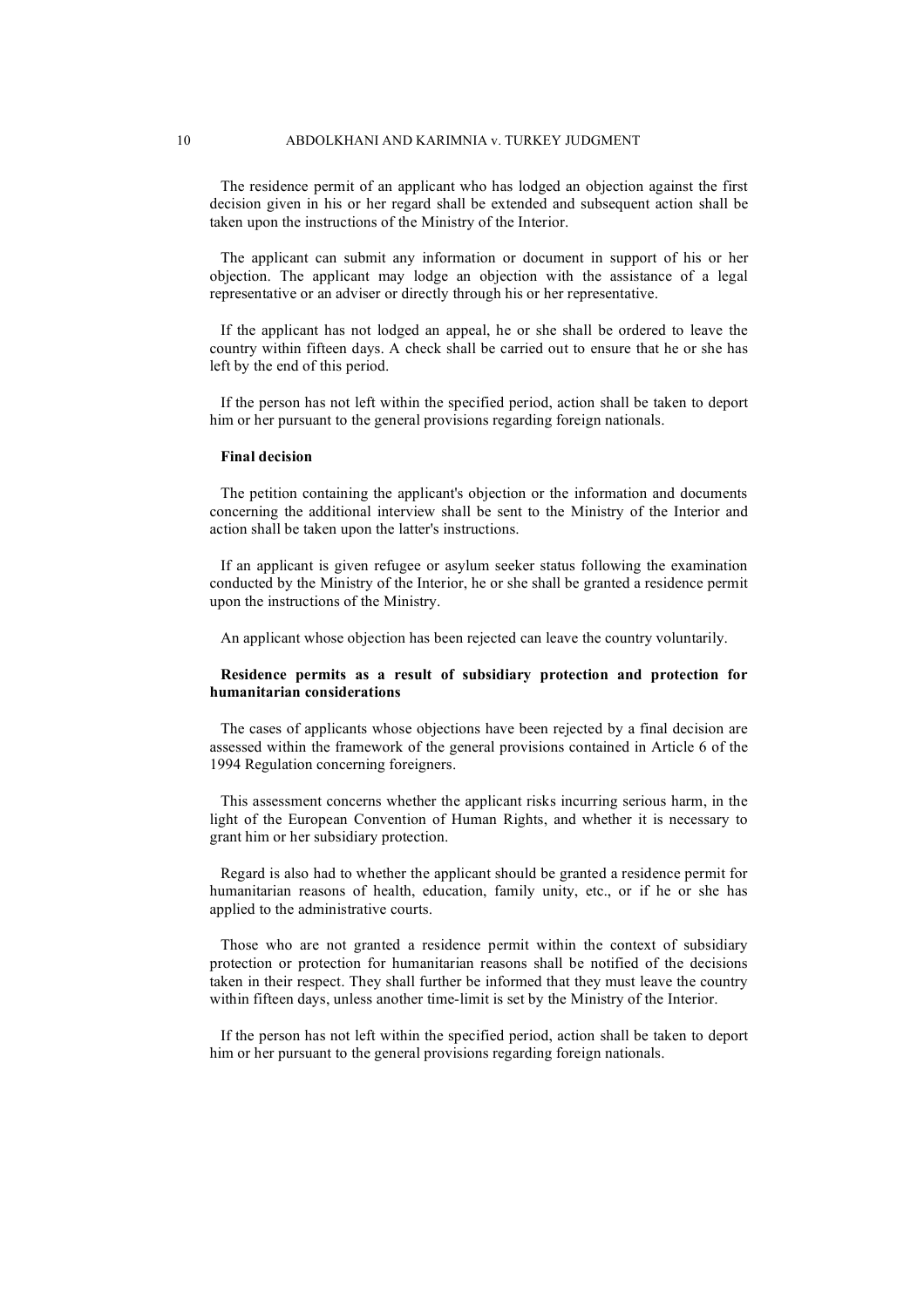If the foreigner does not leave the country and applies to the administrative court, the Ministry of the Interior shall be informed. Action shall be taken upon receipt of instructions from the Ministry..."

42. Section 13 of Circular no. 57, in so far as relevant, provides as follows:

#### **Cases in which residence permits are not granted ex officio**

"...In order to prevent abuse of international protection and to identify those who actually need international protection, those who belong to the categories below shall not be granted residence permits *ex officio*: ...

- Persons who claim asylum following their arrest by security forces; ...
- Persons who claim asylum following their arrest by security forces while leaving Turkey illegally;

...If the applicant's request is rejected following the first examination by the Ministry of the Interior and if the applicant does not lodge an objection, he or she shall be deported.

If the applicant wishes to object to the decision, he or she shall be given two days in which to do so. The objection and the documents relating to the objection shall be sent to the Ministry of the Interior as a matter of urgency. Action shall be taken upon receipt of instructions from the Ministry..."

43. Under section 3 of Circular no. 57, it is compulsory to provide identity documents for all applicants and asylum seekers/refugees residing in Turkey within 15 days of receipt of their applications.

### *4. National Action Plan*

44. On 25 March 2005 the Government of Turkey adopted a National Action Plan for the adoption of the European Union *Acquis* in the fields of asylum and immigration. The National Action Plan envisages, *inter alia*, the adoption of a new asylum law.

# *5. Ruling of the Ankara Administrative Court of 17 September 2008*

45. On 6 August 2008 the representative of A.A., an Iranian national recognised as a refugee under the UNHCR's mandate and who was held in a Foreigners' Admission and Accommodation Centre at the relevant time, lodged a case with the Ankara Administrative Court. He requested that the court annul the decision of the Ministry not to release his client and order a stay of execution of that decision pending the proceedings. On 17 September 2008 the Ankara Administrative Court ordered a stay of execution of the decision of the Ministry of the Interior and decided that A.A. should be released. On 17 October 2008 he was released.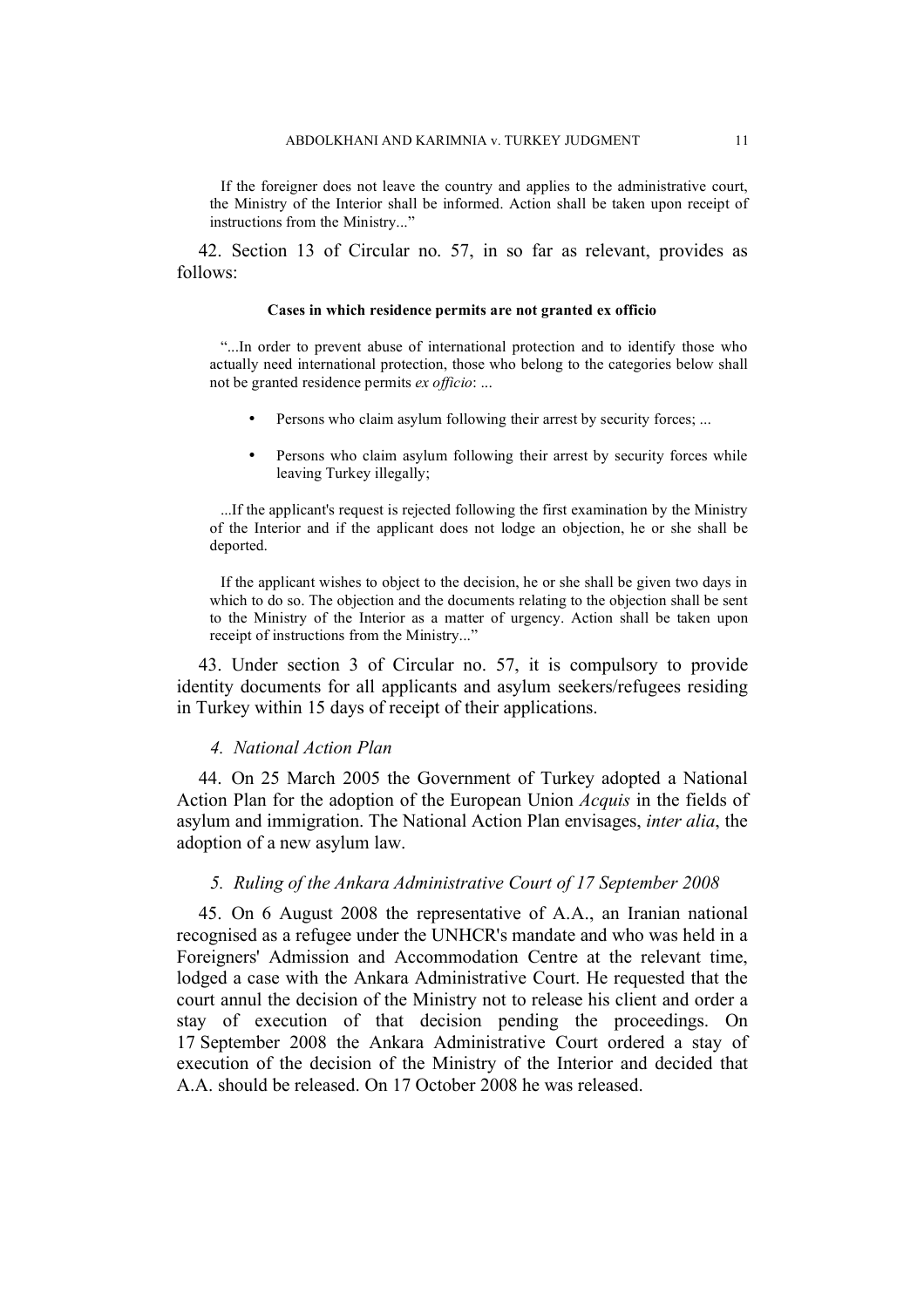# III. RELEVANT INTERNATIONAL MATERIAL

# **A. Report of the UNHCR Resettlement Service of February 2008**

46. In the report entitled "Information Regarding Iranian Refugees in the Temporary Interview Protection Facility (ex-TIPF/ARC) at Al-Ashraf, Iraq", submitted to the Court by the applicants, UNHCR noted, *inter alia*, the following:

"... 14. ...The Iranian government's treatment of known or suspected members of or sympathisers with the PMOI has reportedly been extremely severe, with long prison sentences and thousands of executions in the years that followed the Islamic revolution. Execution of PMOI members continue to be reported on a sporadic basis, including extra-judicial killings in foreign countries. As a result many PMOI/NLA/NCRI members, or even supporters or family members, are likely to have a well-founded fear of persecution on political grounds. ...

18. Iranian ex-PMOI refugees are considered at particular risk in Iraq. The PMOI has been perceived by some in Iraq as having been affiliated with the former Iraqi regime of Saddam Hussein given the protection that the regime afforded. Others have alleged that PMOI/NLA units were involved in the crushing of the 1991 uprising by Iraqi Kurds and Shia groups which were supported by the Iranian authorities. Groups that were either allied to or perceived to have received preferential treatment from the regime of Saddam Hussein are subject to threats and violence, the Palestinians being on example.

19. With deepening links between the Islamic Republic of Iran and the current Shia-led government coalition in Iraq as well as links between the Iranian government and Shia-based militias, there is a growing concern that the safety of the ex-PMOI refugees is increasingly at risk. In a meeting with UNHCR in Jordan in August 2006, the Iraqi authorities stated their intention to expel PMOI/NLA and former PMOI/NLA members from Iraq within six months. In December 2007 UNHCR was informed that in recent months, threats had been made against the residents of Camp Al-Ashraf... While these credible threats have not been directed towards the refugees at the ARC, but rather at those being maintained at camp Al-Ashraf, UNHCR considers the refugees at the ARC to be in similar danger given their shared past affiliation with the PMOI/NLA. ...

23. Given the changes in bilateral relations between governments of Iraq and Iran noted above, as well as the perceived affiliation of ex-PMOI members with the former regime, local integration in Iraq, the country of asylum, is not a feasible durable solution for these refugees. This applies equally to the Northern Kurdish governorates (KRG). KRG also holds a hostile view towards former PMOI/NLA members given the group's perceived connections to the former regime and refused to consider further UNHCR's relocation request. ...

24. UNHCR currently does not facilitate or promote voluntary repatriation of refugees from Iraq to Iran. In the past International Committee of Red Cross ("ICRC") facilitated with limited logistic support the voluntary repatriation to Iran of some 200 PMOI/NLA members from camp Al-Ashraf who transited through the ARC. Very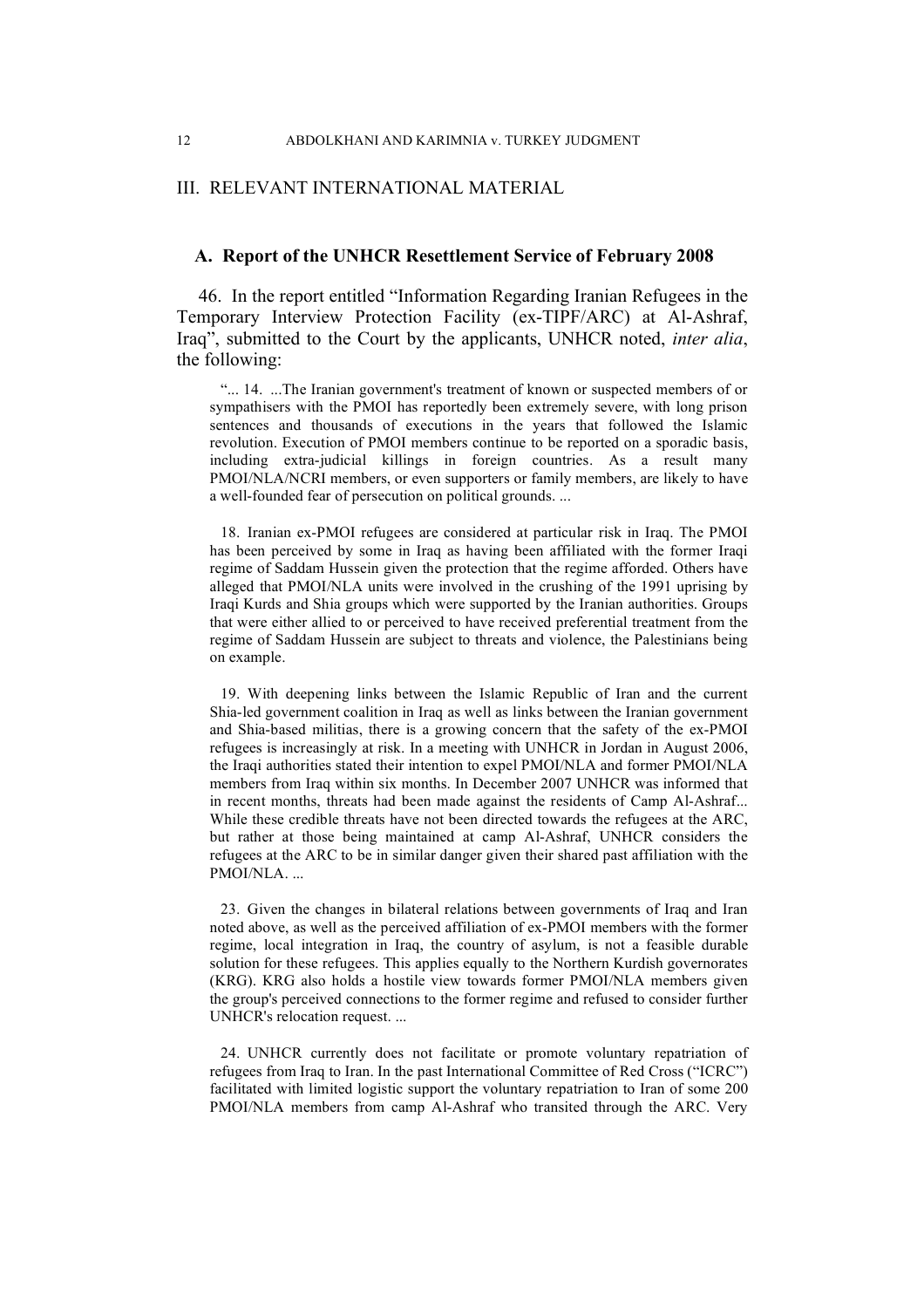little independent information is available as to what happened to these individuals, as neither ICRC nor UNHCR is able to monitor the situation of returnees. UNHCR received, however, credible reports that some of the returnees were forced/"invited" to make public confessions and accusations against the PMOI/NLA on television after their return. An organisation of victims of the PMOI composed of persons presented as former PMOI members (including returnees) called *Nejat* has been reporting to UNHCR that returnees did not face any problem upon return to Iran. None of these returnees either from Camp Al-Ashraf or from the ARC has approached any UNHCR offices. The Iranian authorities continue to designate in the media the PMOI members as "*Monafeqin*" (i.e. the "Hypocrites").

25. Reportedly, at one point in time Iran was prepared to accept the return of PMOI members from Iraq, with the exception of some 50 high profile members, if they expressed regrets for their past acts. This promise of amnesty, however, has not been officially reiterated by President Ahmadinajad. In 2004, in a letter from UNHCR to the Government of the Islamic Republic of Iran, UNHCR asked the Iranian authorities to confirm this verbally-declared amnesty as well as to provide unhindered and direct access by UNHCR to returnees. No reply was ever received. UNHCR has reiterated this request without success to the Government of Iran on various occasions in 2006, 2007 and most recently on 24 January 2008. Despite separation from family members remaining in Iran and years of limited freedom of movement in the ARC, the vast majority of former PMOI/NLA members preferred to remain at the ARC in Iraq, supervised by Multinational Forces – Iraq ("MNF-I"), than return to Iran. Recently, some have risked travelling to Northern Iraq or Turkey so as to get out of the ARC and seek asylum elsewhere. Some of those who tried to go to Turkey have been forcibly returned to Iraq. ...

31. Since November 2007, the US military has been facilitating ex-PMOI refugees to depart the ARC. Most of these refugees travelled to Northern Iraq, while some attempted to enter Turkey with one way *laissez passez* issued by Iraqi authorities with the assistance of the US military. Some of these refugees were also in possession of letters signed by a US Army Colonel, stating that:

*"Mr. or Mrs. ... will be travelling out of the country with a Government of Iraq issued* Laissez Passez *and is authorised to do so. It is his/her intent to obtain a visa at the border and cross into Turkey. This action has been approved by MNF-I and the US Embassy Baghdad, in conjunction with the Government of Iraq."*

32. UNHCR does not support the issuance of these documents and is concerned that refugees leaving the ARC based on inaccurate information that they will be accommodated by UNHCR in northern Iraq or that they will be able to acquire visas to and enter Turkey. This is not the case. Refugees who leave ARC are at risk of being stranded in northern Iraq or subject to detention and deportation from another country, most notably Turkey. More than 35 ex-PMOI refugees have been detained in Turkey after leaving the ARC and entering Turkey illegally. 19 of them were deported to northern Iraq where many were detained in Mosul. 10 remain in detention in Turkey in precarious circumstances. Some former refugees are reportedly missing and UNHCR fears that they may have been deported to their country of origin. Another refugee from the ARC who arrived illegally to Germany has been allowed by a court decision to enter the country and to be protected against *refoulement*. ...

34. On 19 January 2008 Iran and Turkey signed a memorandum of understanding to enhance security cooperation and joint efforts to officially oppose drug trafficking and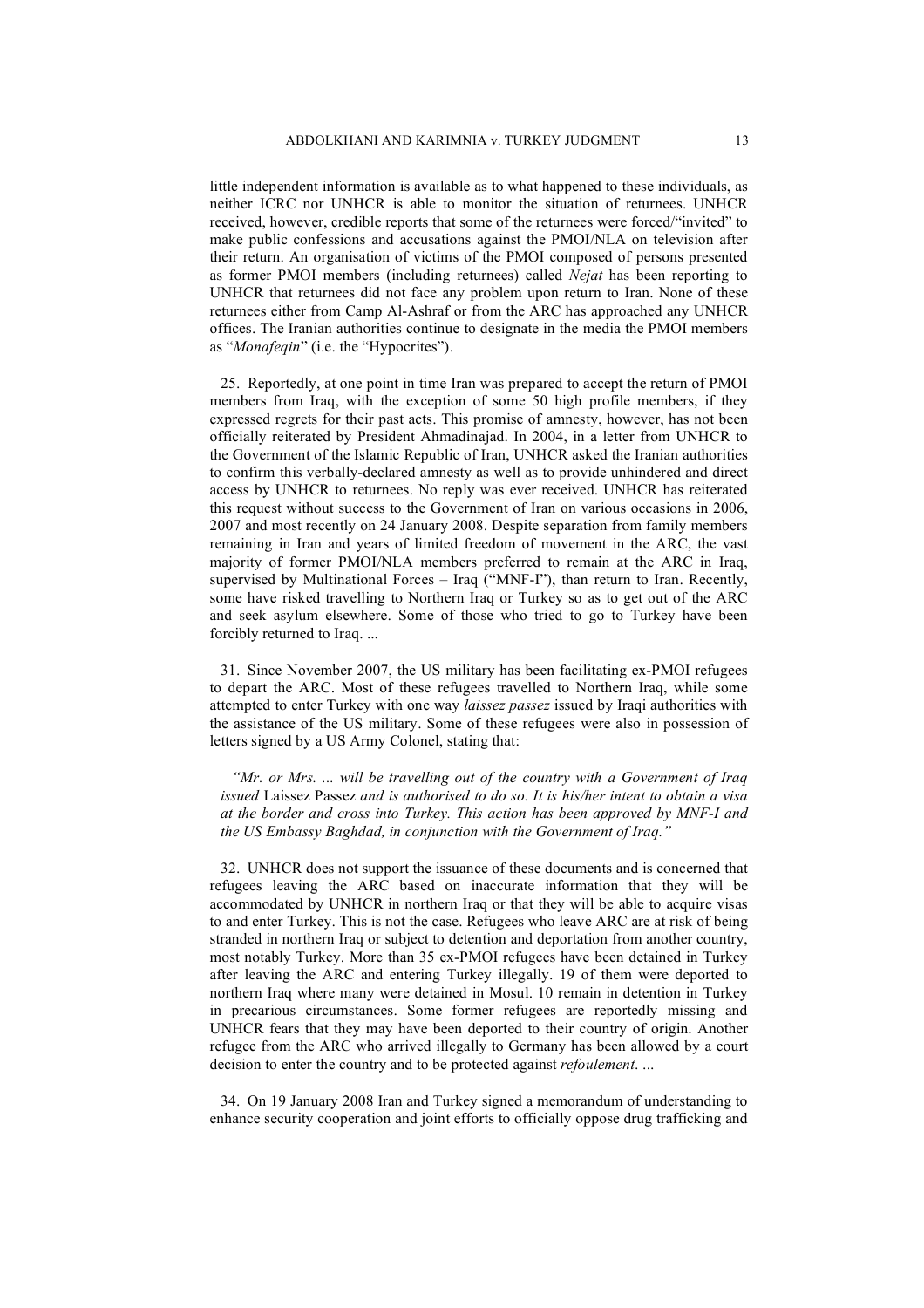terrorism. UNHCR is concerned that such an agreement could be used to *refoule* former ARC refugees stranded in detention in Turkey or at its borders. ..."

### **B. Press release issued by the UNHCR on 25 April 2008**

47. On 25 April 2008 the UNHCR issued the following statement:

"UNHCR deplores refugee expulsion by Turkey which resulted in four deaths

GENEVA - Four men, including an Iranian refugee, drowned after a group of 18 people were forced to cross a fast-flowing river by the Turkish police at Turkey's south-eastern border with Iraq, witnesses have told the UN refugee agency.

The incident took place on Wednesday 23 April at an unpatrolled stretch of the border, near the Habur (Silopi) official border crossing in Sirnak province in southeastern Turkey. According to eyewitnesses, the Turkish authorities had earlier attempted to forcibly deport 60 people of various nationalities to Iraq through the official border crossing. The Iraqi border authorities allowed 42 Iraqis to enter the country, but refused to admit 18 Iranian and Syrian nationals. The Turkish police then took the 18, which included five Iranian refugees recognised by UNHCR, to a place where a river separates the two countries, and forced them to swim across.

According to the witnesses interviewed by UNHCR, four persons, including a refugee from Iran, were swept away by the strong river current and drowned. Their bodies could not be recovered.

UNHCR is in contact with the surviving refugees through its office in Erbil, in northern Iraq. They are deeply traumatized by the experience, UNHCR staff reported.

UNHCR had sent previous communications to the Turkish government requesting that the five Iranian refugees, who had all been detained after attempting to cross into Greece in an irregular manner, not be deported. Despite UNHCR's requests, the refugees were put in a bus, together with other persons to be deported, and taken on a 23-hour trip to the Iraqi border last Tuesday. UNHCR had expressed in a number of communications sent to the Government of Turkey that it did not consider Iraq a safe country of asylum for these refugees.

UNHCR is seeking clarification from the Government of Turkey on the circumstances surrounding the forced expulsion of the refugees and the tragic loss of life."

# **C. Country of Origin Information Report on Iran of the United Kingdom Border Agency**

48. In its Country of Origin Information Report on Iran of 21 April 2009, the United Kingdom Border Agency noted, *inter alia*, the following:

"...Human Rights Watch, on 27 February 2006, reported that: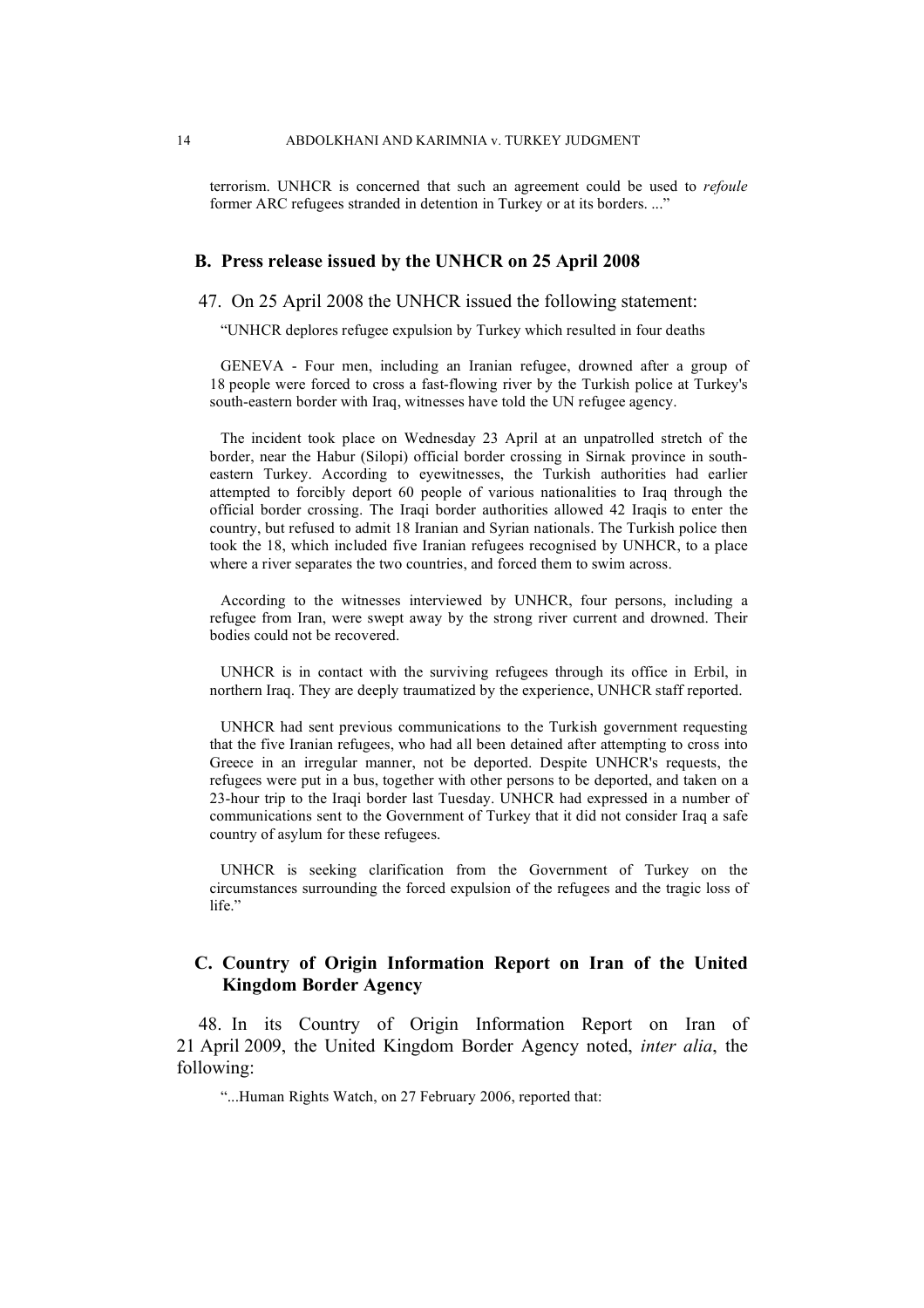'Hojat Zamani, a member of the opposition Mojahedin Khalq Organization outlawed in Iran, was executed on February 7 at Karaj's Gohardasht prison, Human Rights Watch said today, after a trial that did not meet international standards.'

Amnesty International, in a public statement dated 27 February 2006, said:

'Executions in Iran continue at an alarming rate. Amnesty International recorded 94 executions in 2005, although the true figure is likely to be much higher. So far in 2006, it has recorded as many as 28 executions. Most of the victims were sentenced for crimes such as murder but one of those recently executed was a political prisoner, Hojjat Zamani, a member of the People's Mojahedin Organization of Iran (PMOI), who was forcibly returned to Iran from Turkey in 2003 and sentenced to death in 2004 after conviction [for] involvement in a bomb explosion in Tehran in 1988 which killed 3 people (see Urgent Actions AI Index EUR 44/025/2003, 5 November 2003 and MDE 13/032/2004). He was taken from his cell in Gohar Dasht prison and executed on 7 February 2006, though his execution was officially confirmed by Iranian officials only on 21 February.

Hojjat Zamani's execution has fuelled fears that other political prisoners may be at risk of imminent execution. According to unconfirmed reports that have been circulating since early February, a number of political and other prisoners who are under sentence of death have been told by prison officials that they would be executed if Iran should be referred to the UN Security Council over the resumption of its nuclear programme... These [prisoners] are said to have included other members of the PMOI, which is an illegal organization in Iran. The National Council of Resistance of Iran, of which the PMOI is a member, was the source of evidence in 2002 revealing Iran's nuclear programme to the outside world.'

...

According to the Danish FFM of January 2005:

'UNHCR in Teheran reported that 58 members of the Iranian opposition organisation MKO had voluntarily returned to Iran. Their return was organised by ICRC. UNHCR had no information indicating that these persons had been legally persecuted.

UNHCR in Ankara reported that non-profiled members of Mujaheddin Khalq had returned to Iran but had no information indicating that these persons had been persecuted or legally persecuted.

The Organisation for defending Victims of Violence's international department reported that many members of Mujaheddin Khalq had returned to Iran without experiencing problems of a penal character.

IOM in Teheran confirmed that members of Mujaheddin Khalq had returned to Iran, mainly from Iraq. The source was not aware that they had been subjected to any reprisals. IOM had monitored the return of a number of failed asylum seekers from the UK. According to the source, none had been persecuted.'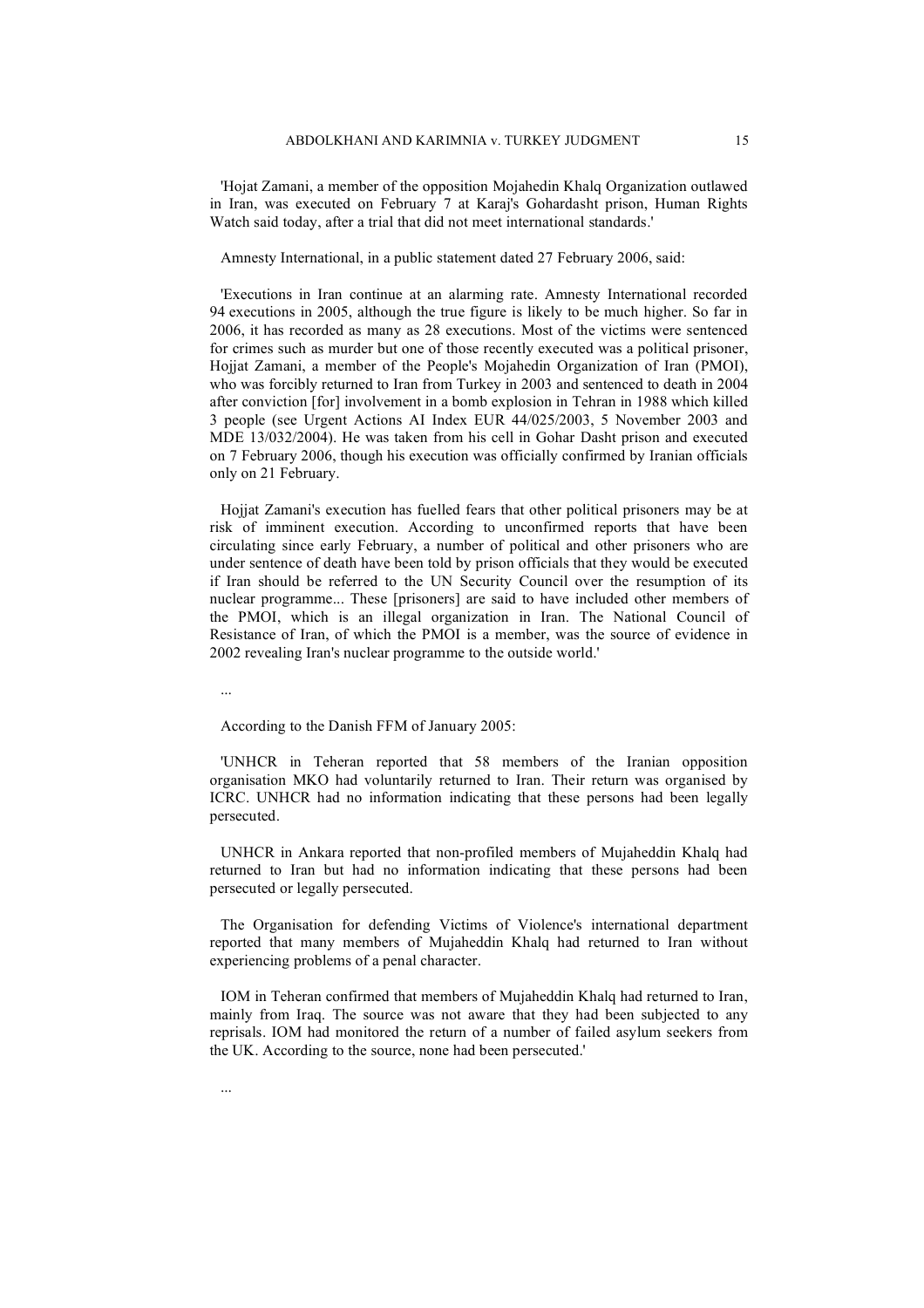The USSD report for 2007 states that: 'There were reports that the government held some persons in prison for years charged with sympathizing with outlawed groups, such as the terrorist organization, the Mujahedin-e-Khalq (MEK)... The government offered amnesty to rank-and-file members of the Iranian terrorist organization, MEK, residing outside the country. Subsequently, the ICRC assisted with voluntarily repatriating at least 12 MEK affiliates in Iraq under MNF-I protective supervision during the year.'..."

# **D. Press releases issued by Amnesty International**

49. In two press releases issued on 7 September 2006 and 20 March 2009, Amnesty International reported that a number of political prisoners in Iran, including two PMOI members, namely Valiollah Feyz Mahdavi and Abdolreza Rajabi, had died in custody in suspicious circumstances and that no effective investigation had been conducted into their death.

# **E. Recent developments regarding PMOI members in Iraq**

50. In December 2008 and March 2009 the Iraqi National Security Advisor and Iraqi government spokesman respectively made statements, according to which the Iraqi government was intending to deport the PMOI members in Al-Ashraf Camp to their country of origin or to a third country, and asked the international community to find places for them other than Iraq<sup>1</sup>.

Subsequently, on 14 April 2009 the Chair of the Committee on Migration, Refugees and Population of the Parliamentary Assembly of the Council of Europe (PACE) issued a press statement and urged the Iraqi government not to forcibly return to Iran the residents of Al-Ashraf Camp who would risk persecution there, not to expel these persons to another country that might send them to Iran afterwards, nor to forcibly displace them inside Iraq. $<sup>2</sup>$ </sup>

On 24 April 2009 the European Parliament adopted a resolution<sup>3</sup> on the humanitarian situation of Al-Ashraf Camp residents which reads, in so far as relevant, as follows:

"The European Parliament

... B. - whereas in 2003 US forces in Iraq disarmed Camp Ashraf's residents and provided them with protection, those residents having been designated "protected persons" under the Geneva Conventions, ...

 <sup>1.</sup> See http://news.bbc.co.uk/go/pr/fr/-/2/hi/middle\_east/7794842.stm and http://www.reuters.com/article/middleeastCrisis/idUSLK258722 2. See

http://assembly.coe.int/ASP/NewsManager/EMB\_NewsManagerView.asp?ID=4559.

<sup>3.</sup> See http://www.europarl.europa.eu/sides/getDoc.do?pubRef=-//EP//TEXT+TA+P6-TA-2009-0311+0+DOC+XML+V0//EN&language=EN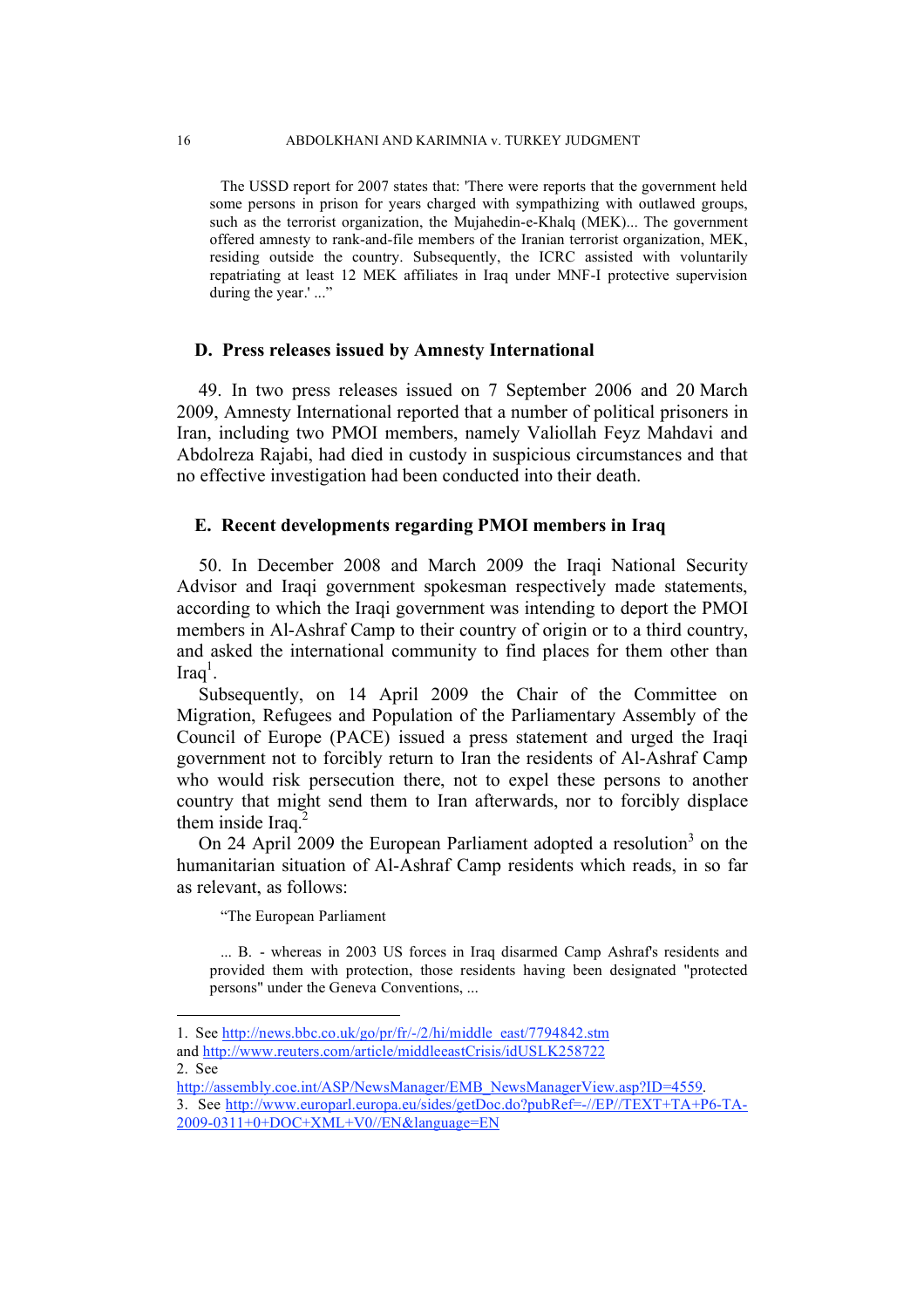D. - whereas following the conclusion of the US/Iraqi Status of Forces Agreement, control of Camp Ashraf was transferred to the Iraqi security forces as of 1 January 2009,

E. - whereas, according to recent statements reportedly made by the Iraqi National Security Advisor, the authorities intend gradually to make the continued presence of the Camp Ashraf residents "intolerable", and whereas he reportedly also referred to their expulsion/extradition and/or their forcible displacement inside Iraq,

1. - Urges the Iraqi Prime Minister to ensure that no action is taken by the Iraqi authorities which violates the human rights of the Camp Ashraf residents and to clarify the Iraqi government's intentions towards them; calls on the Iraqi authorities to protect the lives and the physical and moral integrity of the Camp Ashraf residents and to treat them in accordance with obligations under the Geneva Conventions, in particular by refraining from forcibly displacing, deporting, expelling or repatriating them in violation of the principle of *non-refoulement*;

2. - Respecting the individual wishes of anyone living in Camp Ashraf as regards his or her future, considers that those living in Camp Ashraf and other Iranian nationals who currently reside in Iraq having left Iran for political reasons could be at risk of serious human rights violations if they were to be returned involuntarily to Iran, and insists that no person should be returned, either directly or via a third country, to a situation where he or she would be at risk of torture or other serious human rights abuses; ..."

Meanwhile, on 26 January 2009 the Council of the European Union decided to exclude the PMOI from the list of individuals, groups and entities involved in terrorist acts, in accordance with the judgment of the European Court of Justice dated 4 December 2008 in Case T-284/08.

# **F. Report of the United Nations Working Group on Arbitrary Detention**

51. On 7 February 2007 the United Nations Working Group on Arbitrary Detention issued a report on its mission to Turkey (Report of the Working Group on Arbitrary Detention on its Mission to Turkey, Report of 7 February 2007, A/HRC/4/40/Add.5). Regarding the detention of foreigners awaiting expulsion in Turkey, the UN Working Group noted the following:

"... 86. Foreigners who are in Turkey without the documents necessary to allow them to stay lawfully in the country can be, and are in great numbers, arrested by the police or the Gendarmerie. After a brief period in police custody they are taken to a so-called "guest house" for foreigners run by the Ministry of the Interior, where they are - in spite of the welcoming name of these institutions - to all effect locked up awaiting expulsion. However, no written decision to this effect is issued to them.

87. Article 23 of the Law on the Residence of Foreign Citizens, providing that foreigners who have been issued an expulsion decision but cannot be immediately expelled, shall reside in a location assigned to them by the Ministry of the Interior, does not constitute a sufficient legal basis for this practice. Neither this law, nor any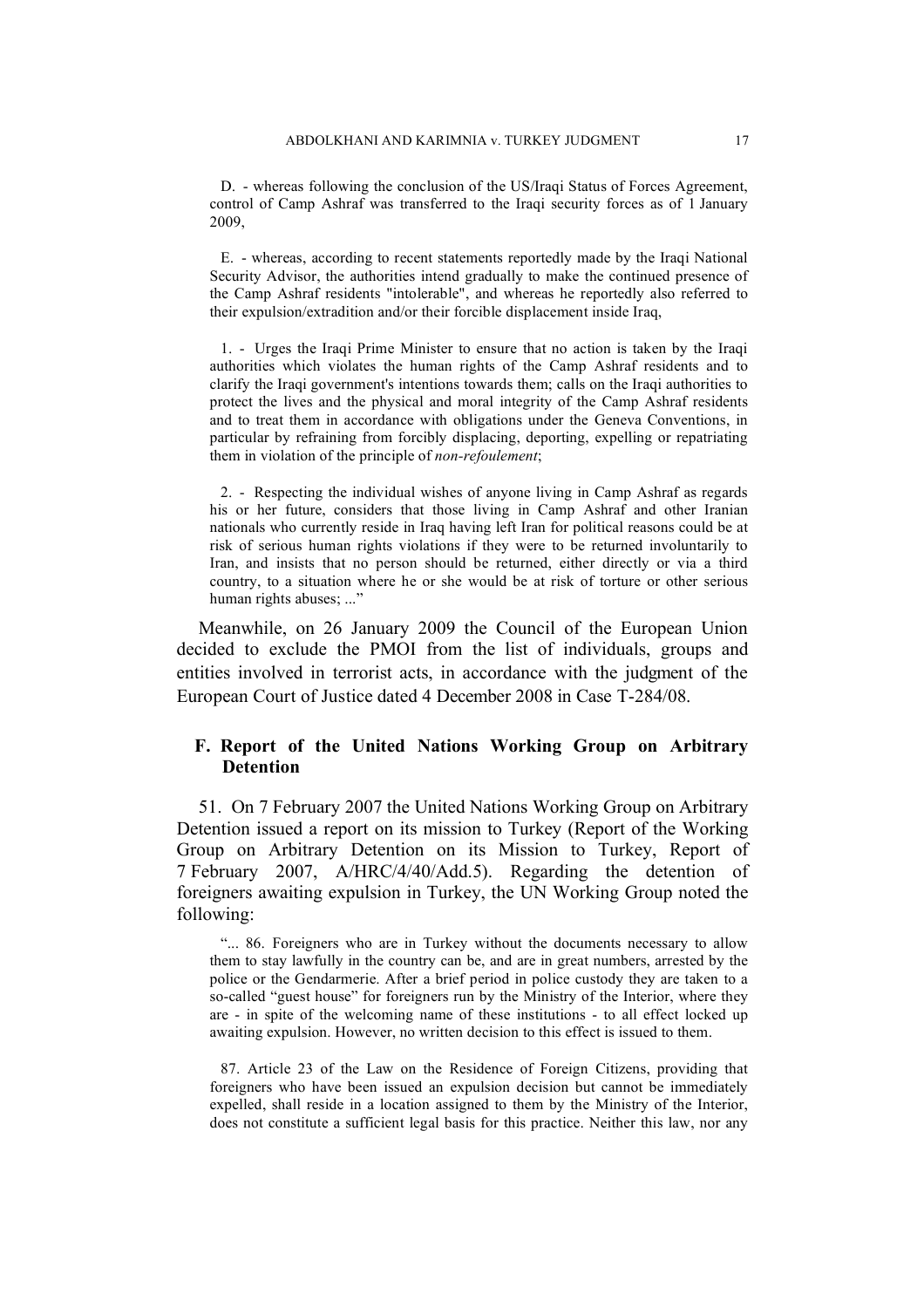other, provides further details as to the preconditions for, modalities of or maximum duration of assignment to a residence for foreigners awaiting expulsion. As this is not a measure adopted within the criminal process, judges of the peace have no jurisdiction to rule on challenges against such measures. It would appear that administrative tribunals are competent. However, this remedy appears not to be exercised in practice. Challenges to the expulsion decision may have an impact also on the question of detention, but they simply do not constitute the remedy against the fact of deprivation of liberty required by article 9 (4) of ICCPR.

88. It is important to stress that this has nothing to do with the criminal proceedings which can be initiated against a foreigner for illegal entry into Turkey. Such proceedings are not regularly pursued and, in case of a guilty finding, result in a fine, not deprivation of liberty.

89. Another aggravating aspect is that, according to information provided by the police, not only foreigners who are actually the subject of an expulsion decision are assigned to guest houses (i.e. deprived of their liberty), but also so assigned are many who - in the opinion of the police - are likely to receive an unfavourable outcome in expulsion proceedings initiated against them. This practice violates even article 23 of the Law on the Residence of Foreign Citizens.

90. To sum up, there is no remedy for the foreigners awaiting expulsion to challenge their detention, and no control over the detention by a judicial authority. It may be true that in some cases the person to be deported spends only a few days at the guest house. But in others, where there are difficulties obtaining valid travel documents (as appears to be the case for many African migrants), the detention can last months and even more than a year..."

# THE LAW

# I. THE GOVERNMENT'S PRELIMINARY OBJECTIONS AND ADMISSIBILITY

# **A. The alleged lack of victim status**

52. The Government submitted that the applicants had entered Turkish territory illegally and had been deported to Iraq, where they had come from, pursuant to the national legislation prior to their arrest on 21 June 2008. They maintained that, despite this, the applicants did not have victim status within the meaning of Article 34 of the Convention as no deportation order was issued in their respect.

53. The applicants submitted that they had been deported to Iraq and that the authorities had attempted to deport them to Iran without serving any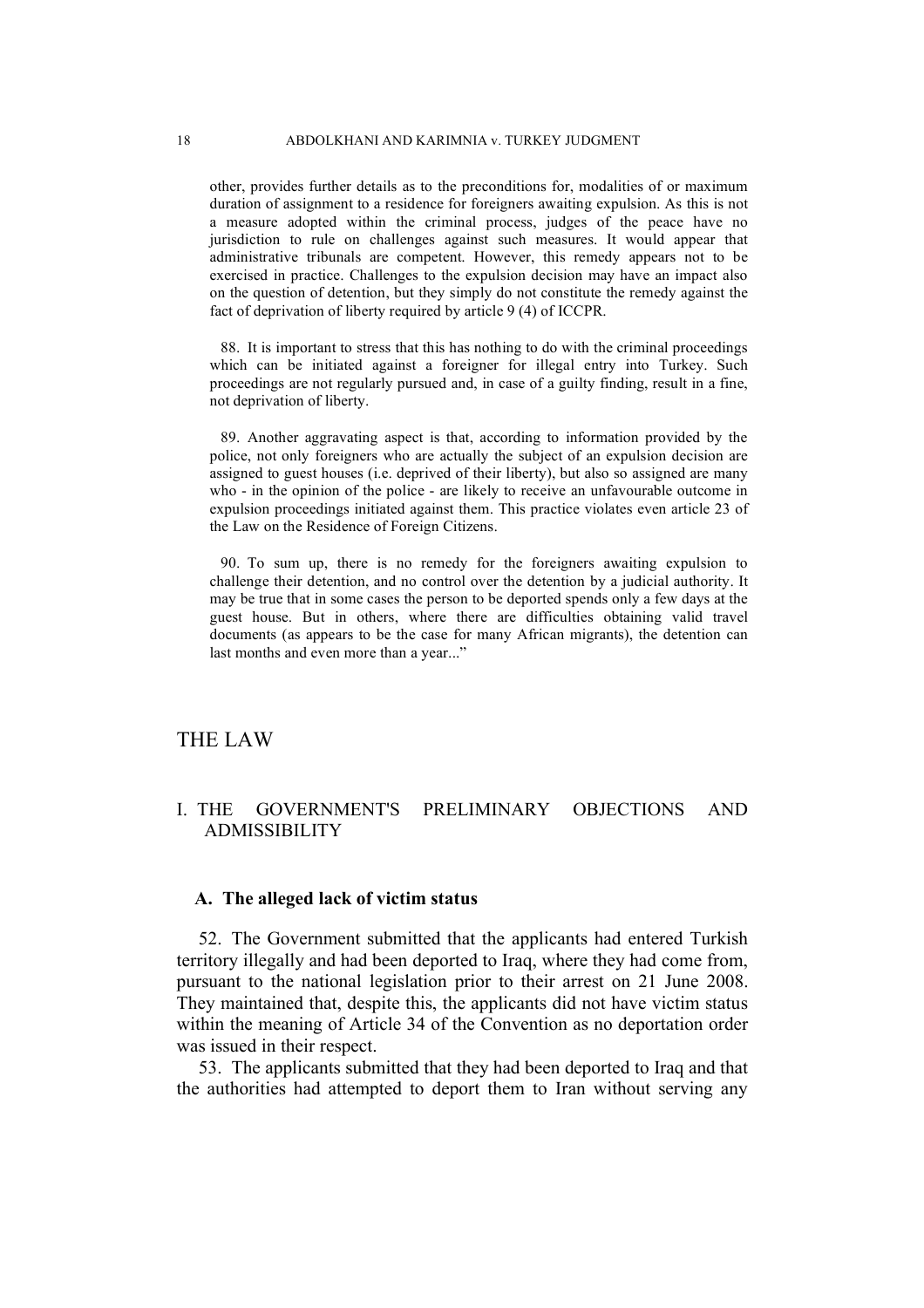deportation orders on them. They therefore argued that they had had victim status even though there had been no actual deportation order.

54. The Court notes at the outset that the Government were explicitly requested by the Court to submit information concerning the legal basis of the applicants' deportation to Iraq on 17 June 2008 and the alleged attempted deportation on 28 June 2008 to Iran. They were further asked to submit a copy of the deportation orders as well as documents proving that the orders had been served on the applicants. The Government failed, however, to submit this documentation. Furthermore, the Government maintained that the applicants had entered Turkey illegally and were deported back to Iraq prior to their arrest by the security forces. Thus, the Court finds that the applicants were deported by the national authorities on at least one occasion, to Iraq on 17 June 2008, without a deportation order or without one having been served on the applicants.

55. In the light of the above, the Court considers that the absence of deportation orders cannot lead to a conclusion that the applicants did not risk, and still do not risk, being deported to Iraq or Iran by the Turkish authorities. The Court therefore concludes that the applicants have victim status within the meaning of Article 34 of the Convention and it rejects the Government's objection.

### **B. The alleged failure to exhaust domestic remedies**

56. The Government further contended that, had there been a deportation order, the applicants could and should have applied to the administrative courts in accordance with Article 125 of the Constitution. They argued that, pursuant to Turkish law, foreigners who are to be deported may apply to the administrative courts and request the suspension of the deportation proceedings as well as the annulment of the administrative decisions. If the courts accept their request for a stay of execution, the administrative authorities suspend the deportation proceedings. The Government concluded that the applicants had failed to exhaust the domestic remedies available to them, within the meaning of Article 35 § 1 of the Convention.

57. The applicants submitted that they could not have challenged a decision which has not been served on them.

58. The Court notes that it has already held in its judgment in the case of *Gebremedhin [Gaberamadhien] v. France* (no. 25389/05, § 66, ECHR 2007-V) that, where an applicant seeks to prevent his or her removal from a Contracting State, a remedy will only be effective if it has automatic suspensive effect (see also *Čonka v. Belgium*, no. 51564/99, § 79, ECHR 2002-I). Similarly, in the case of *N.A. v. the United Kingdom* (no. 25904/07, § 90, 17 July 2008), the Court further held that judicial review, where it is available and where the lodging of an application for judicial review will operate as a bar to removal, must be regarded as an effective remedy which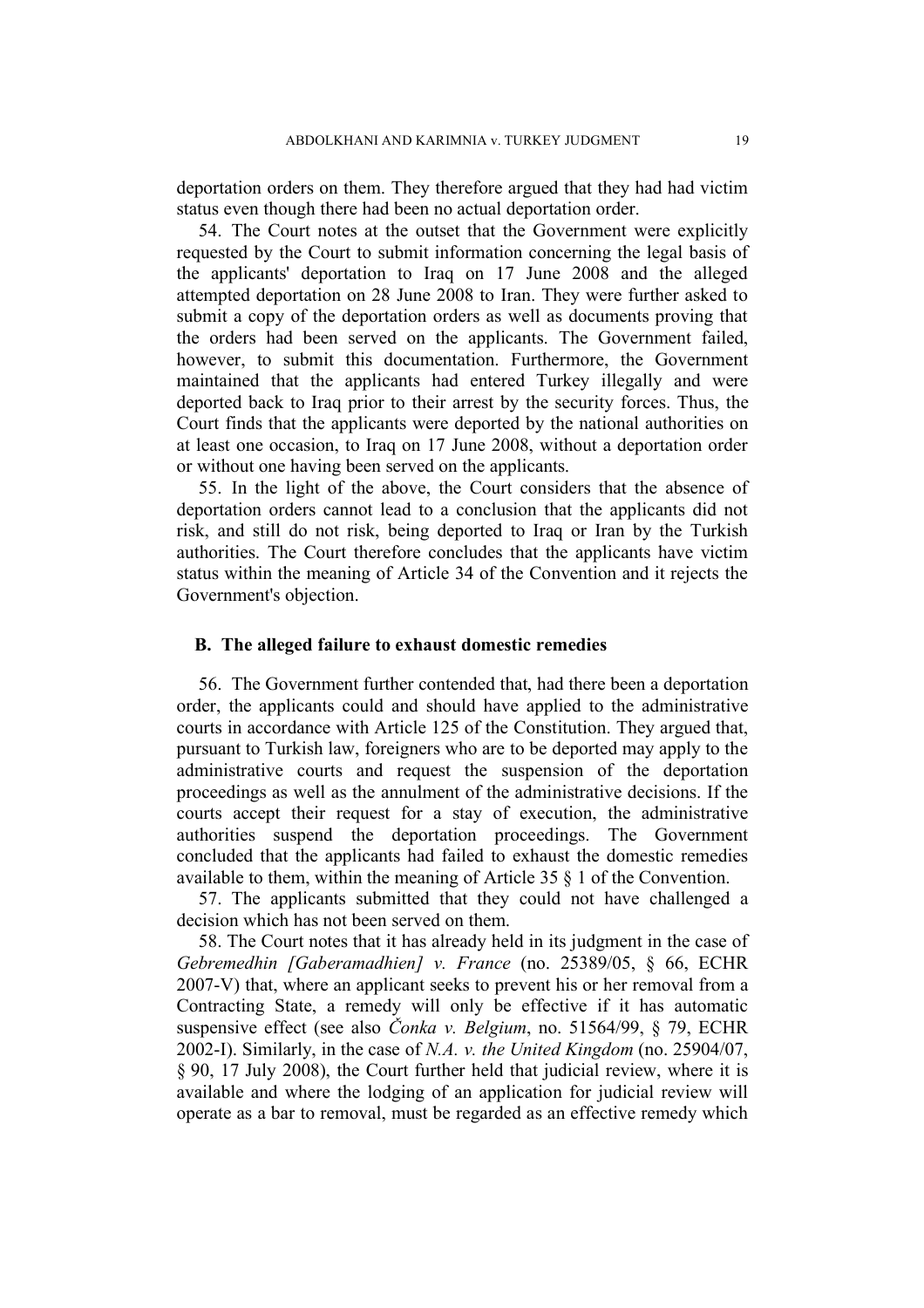in principle applicants will be required to exhaust before lodging an application with the Court or indeed requesting interim measures under Rule 39 of the Rules of Court to delay a removal.

59. The Court observes that an application to the administrative courts, made pursuant to Article 125 of the Constitution, seeking the annulment of a deportation order does not have automatic suspensive effect. An administrative court would have to make a specific staying order (see *Jabari v. Turkey*, no. 40035/98, § 49, ECHR 2000-VIII). Therefore, even assuming that the applicants were to be served with deportation orders and would have the possibility of challenging them before the administrative courts, they would not be required to apply to the administrative courts in order to exhaust the domestic remedies within the meaning of Article 35 § 1 of the Convention. The Court accordingly rejects the Government's objection.

#### **C. Compliance with other admissibility criteria**

60. The Court observes that the application is not manifestly ill-founded within the meaning of Article 35  $\S$  3 of the Convention. It further notes that it is not inadmissible on any other grounds. It must therefore be declared admissible.

# II. ALLEGED VIOLATION OF ARTICLES 2 AND 3 OF THE **CONVENTION**

61. The applicants complained under Articles 2 and 3 of the Convention about their deportation to Iraq on 17 June 2008, the authorities' attempt to deport them to Iran on 28 June 2008 and their current threatened deportation to one of the two aforementioned countries, alleging that they would be exposed to a clear risk of death or ill-treatment if deported. They maintained that their removal to Iran would expose them to a real risk of death or illtreatment. In particular, as former members of the PMOI, they run the risk of being subjected to the death penalty in Iran. The applicants further submitted that, in Iraq, they would be subjected to ill-treatment as in that country they are considered by the authorities to be allies of the former Saddam Hussein regime.

62. The Court finds it is more appropriate to examine the applicants' complaints from the standpoint of Article 3 of the Convention (see *N.A. v. the United Kingdom* cited above, § 95, 17 July 2008; *Said v. the Netherlands*, no. 2345/02, § 37, ECHR 2005-VI). Article 3 reads as follows:

63. The Government contested the applicants' arguments.

<sup>&</sup>quot;No one shall be subjected to torture or to inhuman or degrading treatment or punishment."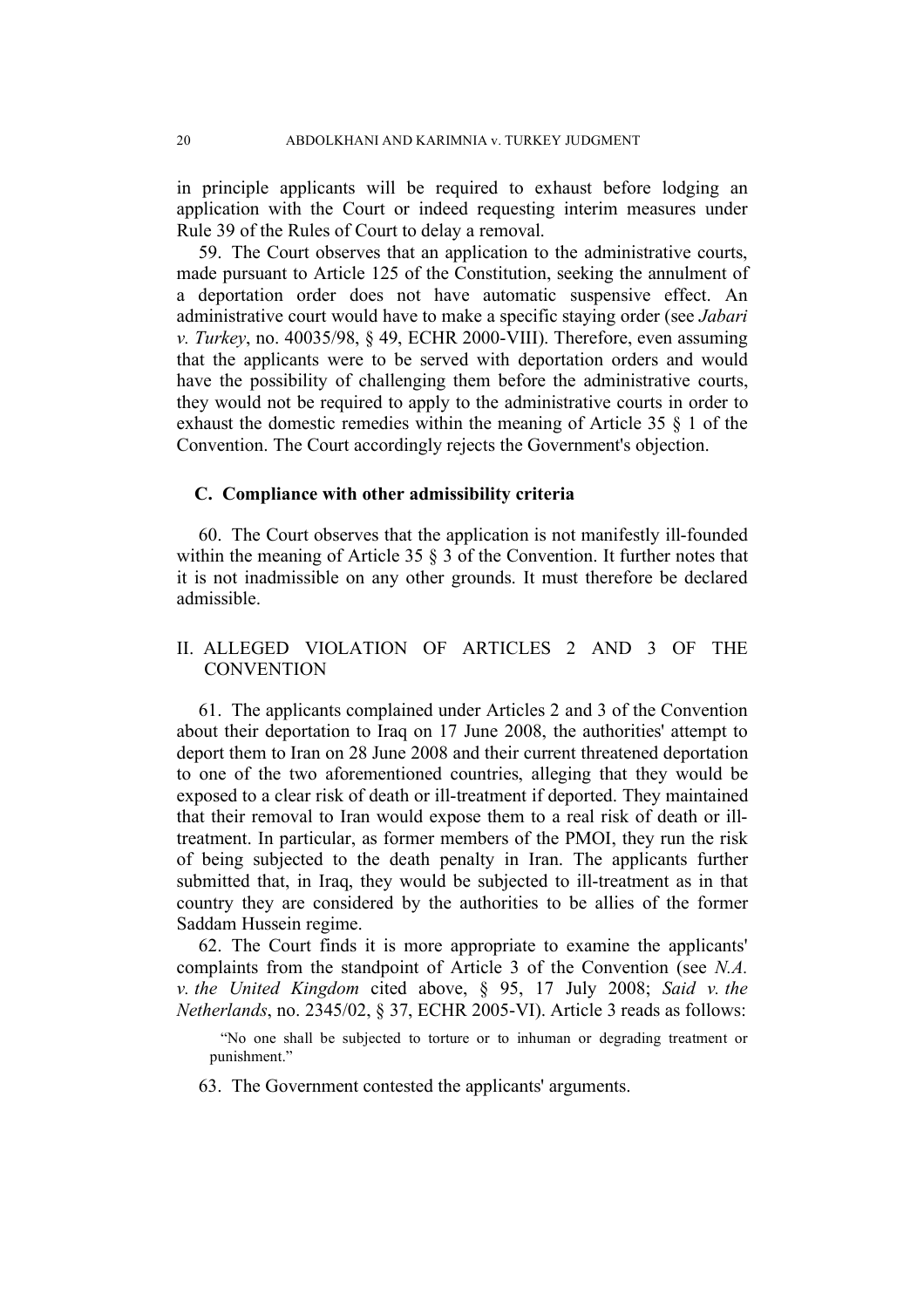### **A. The parties' submissions**

# *1. The Government*

64. The Government maintained that the applicants were members of the PMOI, an organisation which had been designated as a terrorist organisation by the United States of America and the European Union. Therefore, allowing members of this organisation, including the applicants, to stay in Turkey would create a risk to national security, public safety and order. They contended that the applicants had been deported back to Iraq, in accordance with the national legislation, when they had first arrived in Turkey. They further maintained that the applicants would again be deported to Iraq, where they had come from. However, the Government were currently complying with the interim measure indicated to them under Rule 39 of the Rules of Court. In that connection, they noted that the Iraqi Government had demonstrated considerable progress in the field of security and that therefore Iraq, which was controlled and administered by the Coalition Forces, was safe. They concluded that the applicants' deportation to Iraq would not expose them to any risk.

# *2. The applicants*

65. The applicants submitted that the authorities had attempted to deport them to Iran on 28 June 2008 without any record of the removal, and that the Government had not addressed the risks which they might face in their country of origin. Relying on the Court's judgment in the case of *Chahal v. the United Kingdom* (15 November 1996, § 96, *Reports of Judgments and Decisions* 1996-V), the applicants asked the Court to make its own assessment regarding the risks to which they might be exposed in Iran. They contended that they would be ill-treated, and even executed, in Iran as former members of the PMOI. The applicants relied on their recognition as refugees by UNHCR on this account.

66. In this connection, the first applicant submitted that he had joined the PMOI while performing his military service between 1992 and 1994. In 1995, while trying to assist a PMOI member to flee the country, he had been arrested, detained for one day and ill-treated before managing to escape. He had subsequently fled to Iraq. He had not participated in any military operation on behalf of the PMOI despite having undergone military training. When he had begun disagreeing with the organisation's goals and methods, he had been summoned and questioned. In 2001 he had been ill-treated and detained for four months in a building in Al-Ashraf camp. In October 2005 he had finally left the PMOI and gone to the TIPF. Consequently, the UNHCR had recognised him as a refugee

67. The second applicant had left Iran in 2000 and went to Turkey as it was intolerable for him to live under the theocratic regime in Iran. While in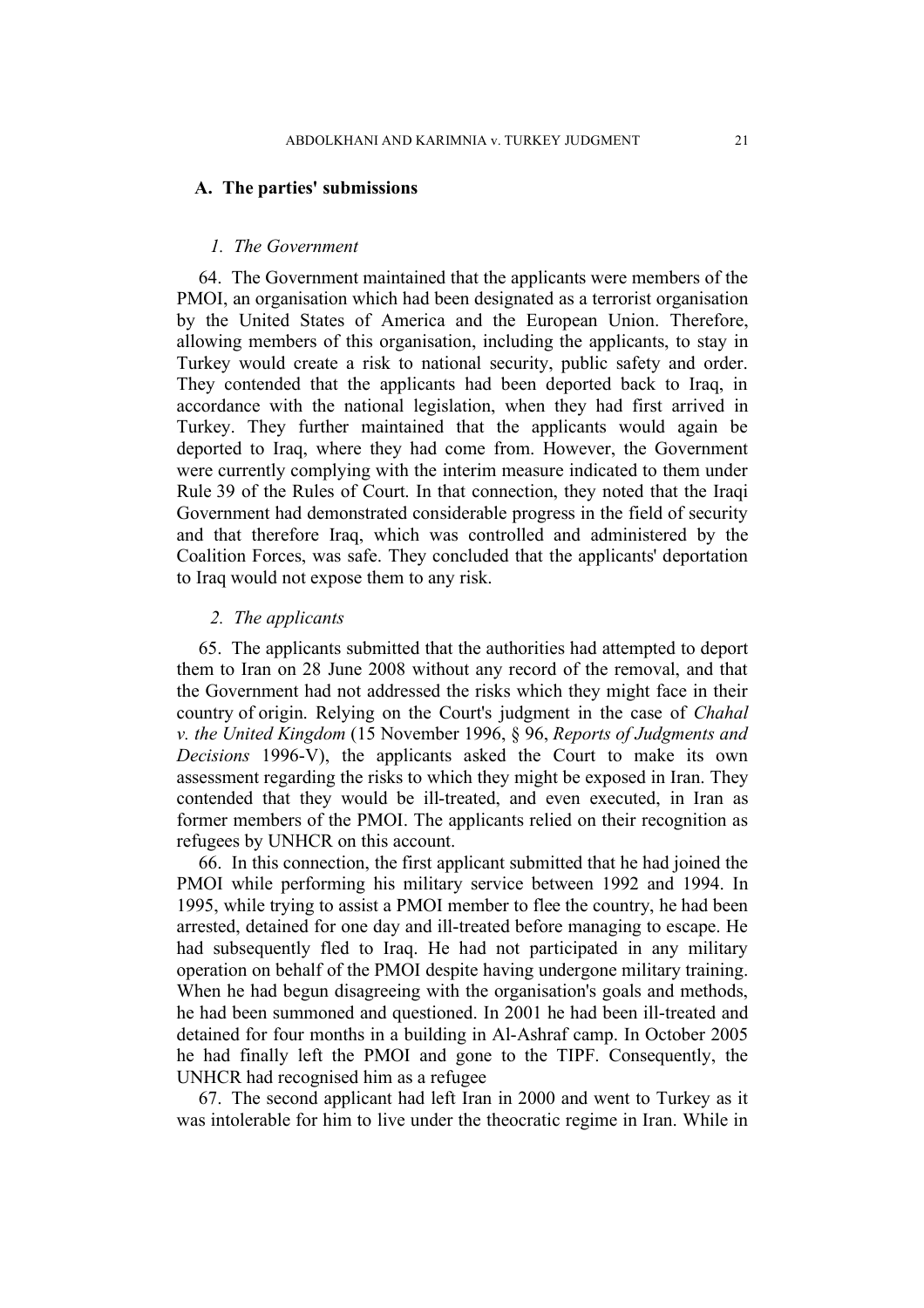Iran, he had been arrested between 20 and 30 times for breaking various dress and social/moral codes. He had joined the PMOI in 2001 and gone to Iraq. After he had joined the PMOI, the Iranian authorities had put pressure on his family, which had resulted in his mother having a heart attack and caused his father to have a stroke and lose his speech. The applicant had asked to be dismissed from the organisation – as he found it dictatorial – two months after his arrival in Iraq. As a result, he had been detained for three months in Al-Ashraf camp. In 2006 he had been transferred to the TIPF. Subsequently, the UNHCR had recognised him as a refugee

68. The applicants further maintained that they would not be safe in Iraq. They contended, firstly, that there was generalised violence in Iraq. Moreover, as former members of the PMOI they risked being persecuted by the current Iraqi Government and even being deported from Iraq to Iran if they were removed from Turkey. They noted that the TIPF had been closed down in April 2008 by the United States forces and that, therefore, they would not be able to go back to where they had come from. They also noted that the control of Al-Ashraf camp, where PMOI members lived, had been transferred to the Iraqi Government in December 2008 and that several human rights organisations had expressed concern for the security of the residents of this camp in the absence of multinational forces. The applicants finally submitted that there existed no readmission agreement between Turkey and Iraq concerning Iranian nationals and that the Iraqi authorities had systematically refused the readmission of former PMOI refugees to Iraq. The applicants noted in this respect that there had been cases where the Turkish authorities had carried out deportations in an illegal manner, including the applicants' deportation of 17 June 2008 when they had been forced to cross the border into the Diyana region of Iraq.

# **B. The third party's submissions**

69. The UNHCR submitted that certain former PMOI members, including the applicants, had been recognised as refugees under their mandate. They contended that 24 former members of the PMOI who had been recognised as refugees under the UNHCR's mandate had been deported back to Iraq from Turkey and that three of them had been directly removed to Iran. The UNHCR submitted in this connection that these deportations and attempted deportations had been carried out without due regard to the fact that these persons had been recognised as refugees by the UNHCR. They claimed that the respondent Government had informed them that they did not acknowledge recognition under the UNHCR's mandate elsewhere than in Turkey. The UNHCR maintained that, whilst recognition under their mandate was not legally binding on States per se, it must not be disregarded without proper justification and must be accorded high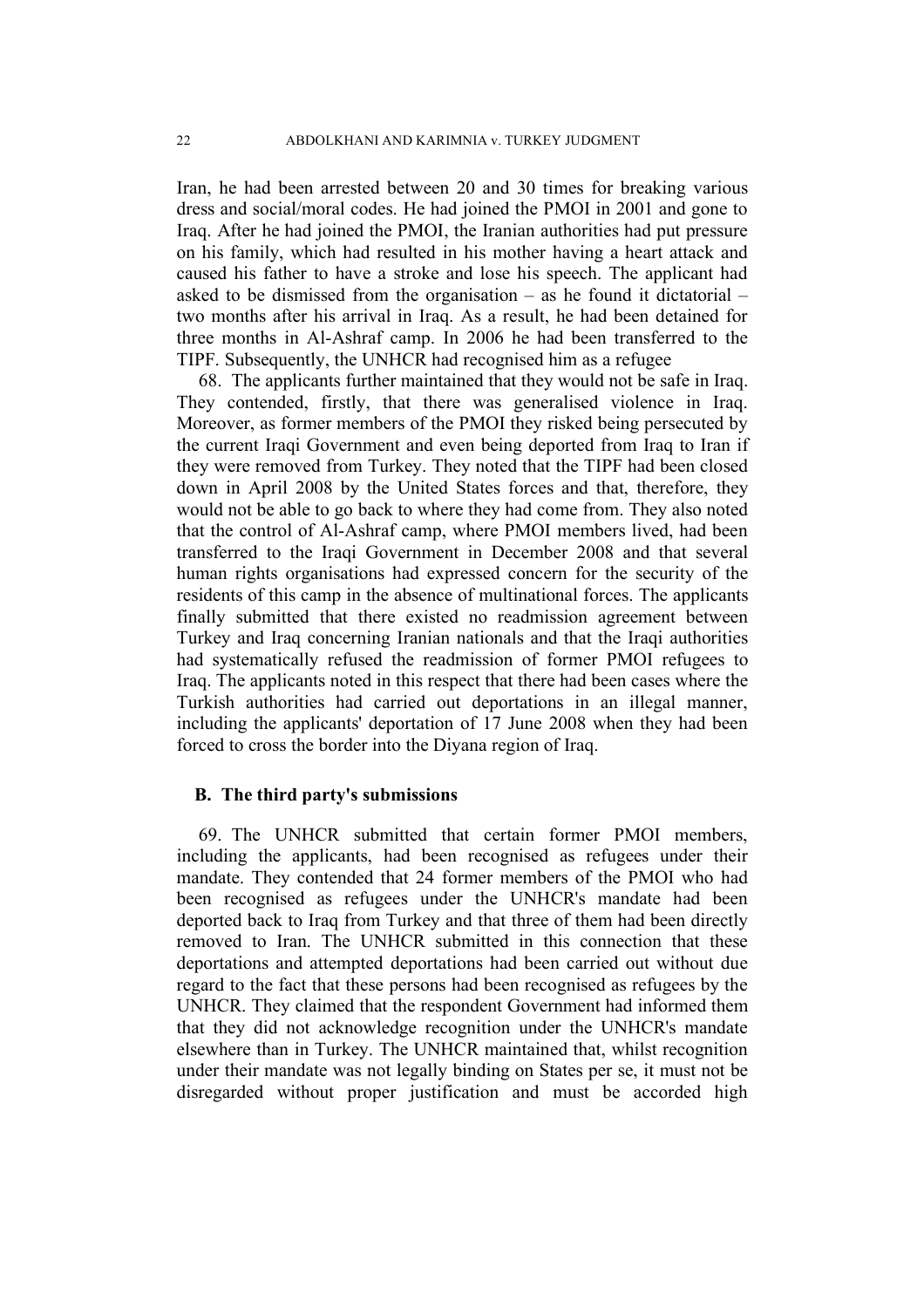persuasive authority in assessing the existence of a well-founded fear of persecution.

70. The UNHCR explained that, regarding removal to a first country of asylum, a prior assessment was required as to whether the individual was protected against *refoulement* and whether he or she was permitted to remain in that country and to be treated in accordance with recognised basic human rights standards until a durable solution was found. As regards Iraq, the UNHCR noted that that State was neither a party to the 1951 Convention relating to the Status of Refugees nor to its 1967 Protocol. In view of the highly volatile security situation in Iraq as well as the continuing internal and external displacement of persons due to violence, there was a real risk of serious human rights violations if refugees were returned there.

71. The UNHCR submitted that former PMOI refugees faced further security risks in Iraq in addition to being affected by the general conditions of insecurity in the country. Former members of the PMOI were perceived as having been affiliated to the former Saddam Hussein regime which had protected them in the past. A small group of former PMOI refugees in northern Iraq had not been issued with refugee cards, but only granted temporary residence permits which had to be renewed on a monthly basis. Their stay in northern Iraq was tolerated by the authorities on the assumption that the UNHCR would resettle them in another country. However, as resettlement prospects faded, so did the tolerant attitude of the Northern Iraq authorities.

# **C. The Court's assessment**

### *1. General principles*

72. The Court reiterates at the outset that Contracting States have the right as a matter of international law and subject to their treaty obligations, including the Convention, to control the entry, residence and expulsion of aliens (see *Üner v. the Netherlands* [GC], no. 46410/99, § 54, ECHR 2006-XII; *Abdulaziz, Cabales and Balkandali v. the United Kingdom*, 28 May 1985, Series A no. 94, § 67; *Boujlifa v. France*, 21 October 1997, § 42, *Reports* 1997-VI). The right to political asylum is not explicitly protected by either the Convention or its Protocols (see *Salah Sheekh v. the Netherlands*, no. 1948/04, § 35, ECHR 2007-I). However, expulsion by a Contracting State may give rise to an issue under Article 3, and hence engage the responsibility of that State under the Convention, where substantial grounds have been shown for believing that the individual concerned, if deported, faces a real risk of being subjected to treatment contrary to Article 3. In such a case, Article 3 implies an obligation not to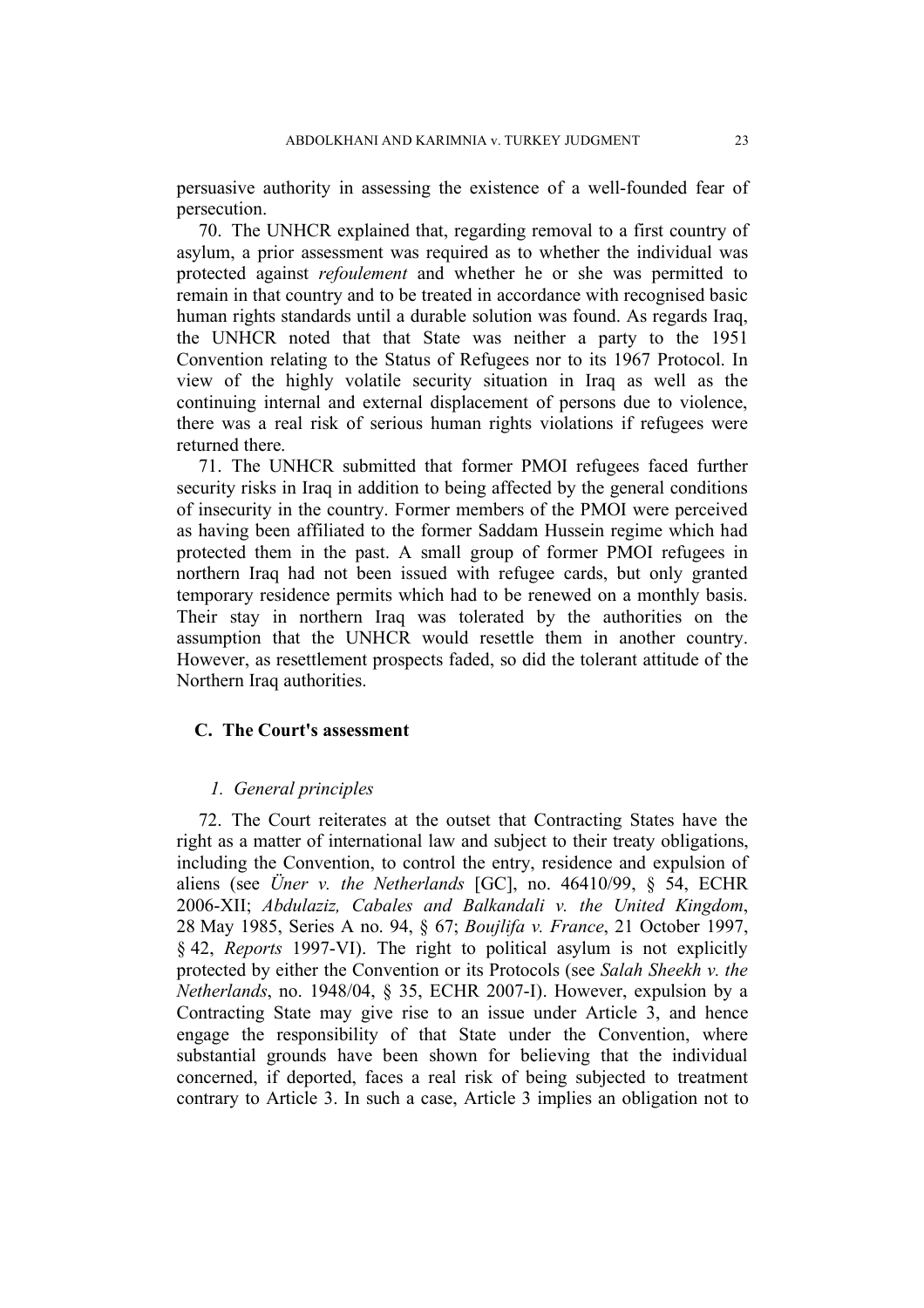deport the person in question to that country (see *Saadi v. Italy* [GC], no. 37201/06, § 125, 28 February 2008).

73. The assessment whether there are substantial grounds for believing that the applicant faces such a real risk inevitably requires that the Court assess the conditions in the receiving country against the standards of Article 3 of the Convention (see *Mamatkulov and Askarov v. Turkey* [GC], nos. 46827/99 and 46951/99, § 67, ECHR 2005-I). These standards imply that the ill-treatment the applicant alleges he will face if returned must attain a minimum level of severity if it is to fall within the scope of Article 3. The assessment of this is relative, depending on all the circumstances of the case (see *Hilal v. the United Kingdom*, no. 45276/99, § 60, ECHR 2001-II).

74. Owing to the absolute character of the right guaranteed by Article 3, the existence of the obligation not to expel is not dependent on whether the risk of ill-treatment stems from factors which involve the responsibility, direct or indirect, of the authorities of the receiving country. Article 3 may thus also apply in situations where the danger emanates from persons or groups of persons who are not public officials. What is relevant in this context is whether an applicant is able to obtain protection against and seek redress for the acts perpetrated against him or her (see *Salah Sheekh*, cited above, § 147).

75. In cases where an applicant alleges that he or she is a member of a group systematically exposed to a practice of ill-treatment, the protection of Article 3 of the Convention enters into play when the applicant establishes that there are serious reasons to believe the existence of that practice and his or her membership of the group concerned (see *Saadi*, cited above, § 132). In such circumstances, the Court would not insist that the applicant show the existence of further special distinguishing features if to do so would render illusory the protection afforded by Article 3. This will be determined in the light of the applicant's account and the information on the situation in the country of destination in respect of the group in question (see *Salah Sheekh*, cited above, § 148).

76. If the deportation has already occurred, the existence of the risk must be assessed primarily with reference to those facts which were known or ought to have been known to the Contracting State at the time of the extradition or deportation. The Court is not precluded, however, from having regard to information which comes to light subsequent to the extradition or deportation (see *Mamatkulov and Askarov*, cited above, § 69). If an applicant has not yet been extradited or deported when the Court examines the case, the relevant time will be that of the proceedings before the Court (see *Saadi*, cited above, § 133).

# *2. Application of the above principles to the present case*

77. The Court observes at the outset that the applicants complained about their deportation to Iraq on 17 June 2008 and that the respondent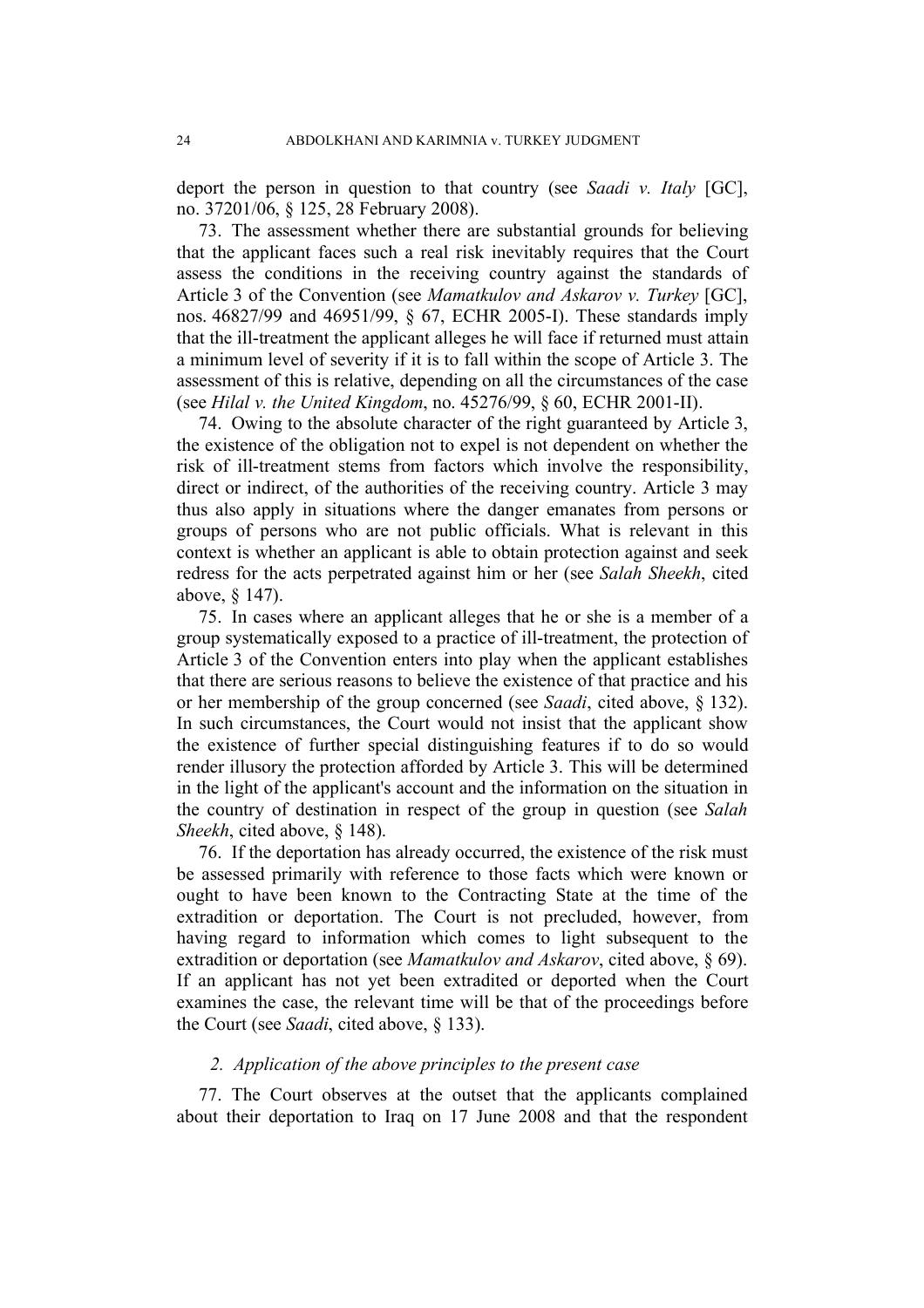Government accepted in their submissions to the Court that the applicants had been deported to Iraq when they had first arrived in Turkey. The Government also confirmed that the applicants would be deported to Iraq, from where they had entered Turkish territory, pursuant to the national legislation. The Court would assess, under normal circumstances, the existence of the risk with reference to the date of the applicants' first deportation on 17 June 2008, together with the risk which they may face if expelled to Iraq now. However, given that the applicants immediately returned to Turkey after the first deportation and that they are currently held in a Foreigners' Admission and Accommodation Centre in Turkey, the Court considers that it does not need to examine any further the first incident. The Court will therefore proceed to assess the existence of any risk in Iraq faced by the applicants if they were now to be deported.

78. The Court further notes that the applicants alleged that the Turkish authorities had also attempted to deport them to Iran on 28 June 2008. The Government, however, did not address this allegation in their submissions. Short of drawing conclusions from the Government's silence, the Court will nevertheless take the applicants' allegation into account and also examine whether the applicants would be exposed to a risk of treatment in breach of Article 3 if they were now to be deported to Iran, their country of origin.

79. In this latter context, the Court first has regard to the information contained in the Report of the United Kingdom Border Agency (Country of Origin Information Report) on Iran, dated 21 April 2009 ("the Home Office Report") and the UNHCR's submissions that there have been cases of expulsion of former and current PMOI members from Turkey directly to Iran (see paragraphs 46 and 48 above). The Home Office Report recorded information provided by Amnesty International and Human Rights Watch that a PMOI member who had been returned to Iran in 2003 by the Turkish authorities had been executed on 7 February 2006. The same report further cited the United States State Department Report of 2007, according to which some persons had been held in prison for years in Iran, charged, *inter alia*, with being sympathisers of the PMOI.

80. According to the Report of the UNHCR Resettlement Service, execution of PMOI members in Iran continued on a sporadic basis, including extra-judicial killings in foreign countries. In that connection, the UNHCR made reference to a press release by Amnesty International dated 7 September 2006, according to which a PMOI supporter had died in suspicious circumstances in an Iranian prison. According to another press release by Amnesty International, dated 20 March 2009, another member of PMOI had died in prison on 30 October 2008, once again in suspicious circumstances.

81. In contrast, the Home Office Report stated that since 2005 a number of PMOI members previously residing in Al-Ashraf Camp had been voluntarily returned to Iran under the supervision of the International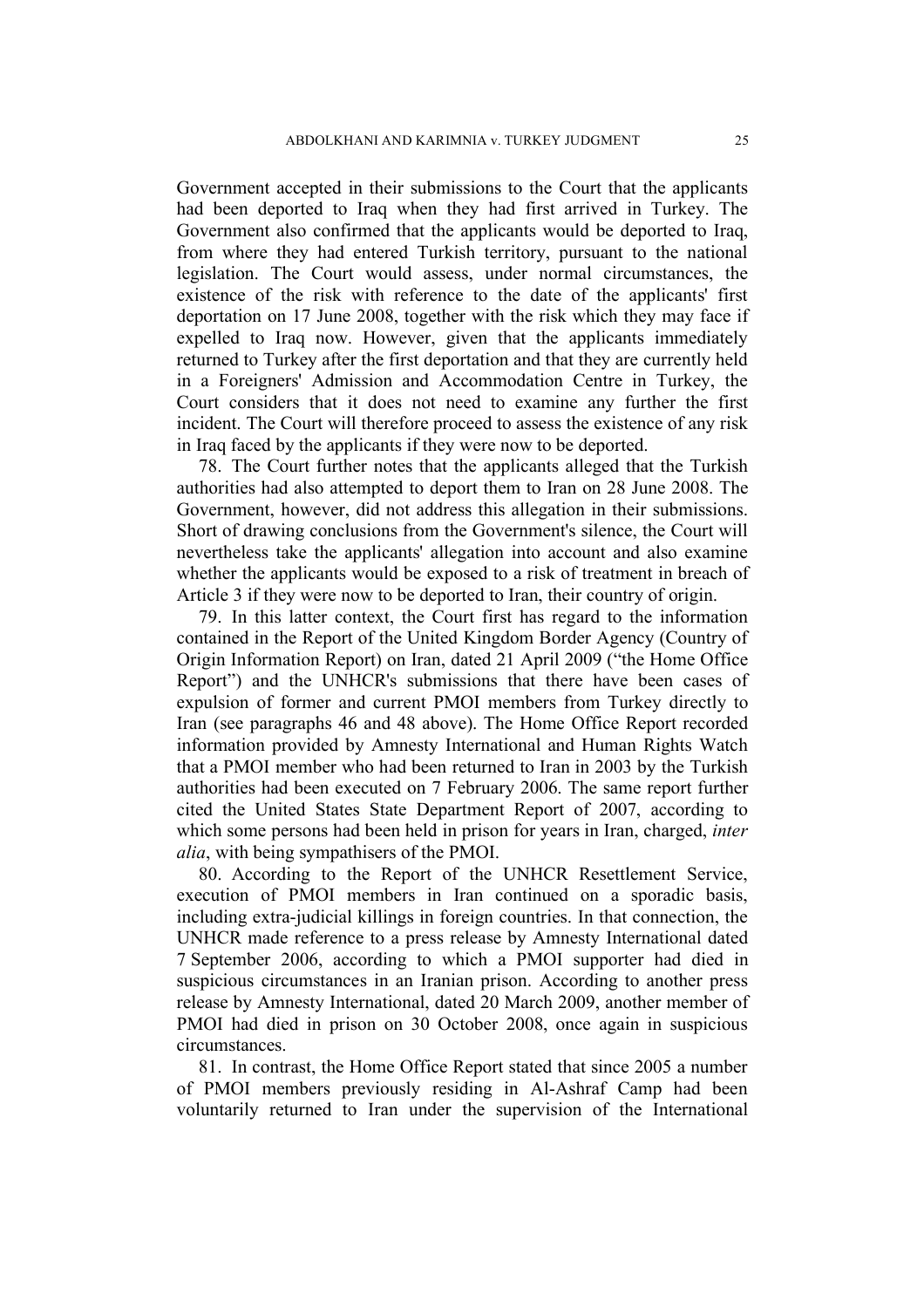Committee of the Red Cross ("the ICRC"). However, according to the Report of the UNHCR Resettlement Service, there was little independent information available as to what had happened to these individuals (200 in number) since neither the UNHCR nor the ICRC had been able to monitor the situation of returnees. The UNHCR had received contradictory accounts about these people. While some sources indicated that the returnees had not faced any problem, certain other credible sources had stated that some of the returnees had been forced to make public confessions and accusations against the PMOI. In these circumstances the Court is unable to draw firm conclusions about the likely fate of PMOI members returning to Iran. Nevertheless, it is significant that there is a lack of reliable public information concerning such a large group of persons. Furthermore, the Court cannot overlook the fact that the UNHCR have not had access to the returnees in Iran, and that the Iranian Government's promise of amnesty for PMOI members has never been realised.

82. The Court must also give due weight to the UNHCR's conclusions regarding the applicants' claims, before making its own assessment of the risk which the applicants would face if they were to be removed to Iran (see *Jabari*, cited above, § 41, and *N.A. v. the United Kingdom,* cited above, § 122). In this connection, the Court observes that, unlike the Turkish authorities, the UNHCR interviewed the applicants and had the opportunity to test the credibility of their fears and the veracity of their account of circumstances in their country of origin. Following these interviews, it found that the applicants risked being subjected to an arbitrary deprivation of life, detention and ill-treatment in their country of origin (see paragraphs 8 and 9 above).

83. In the light of the above, the Court finds that there are serious reasons to believe that former or current PMOI members and sympathisers could be killed and ill-treated in Iran and that the applicants used to be affiliated to this organisation. Moreover, in the light of the UNHCR's assessment, there exist substantial grounds for accepting that the applicants risk a violation of their right under Article 3, on account of their individual political opinions, if returned to Iran.

84. As regards the alleged risks in Iraq, the Court observes at the outset that the Government have not responded to the applicants' submission that there was no readmission agreement between Turkey and Iraq concerning Iranian nationals and that the Iraqi border authority had systematically refused the readmission of former PMOI refugees to Iraq. In the absence of any submission on the part of the Government concerning the legal framework of deportation of non-Iraqi nationals to Iraq, the Court is led to the conclusion that the removal of Iranian nationals to that country is carried out in the absence of a proper legal procedure.

85. The Court observes in this connection that the UNHCR and a number of other sources, such as Amnesty International, have reported that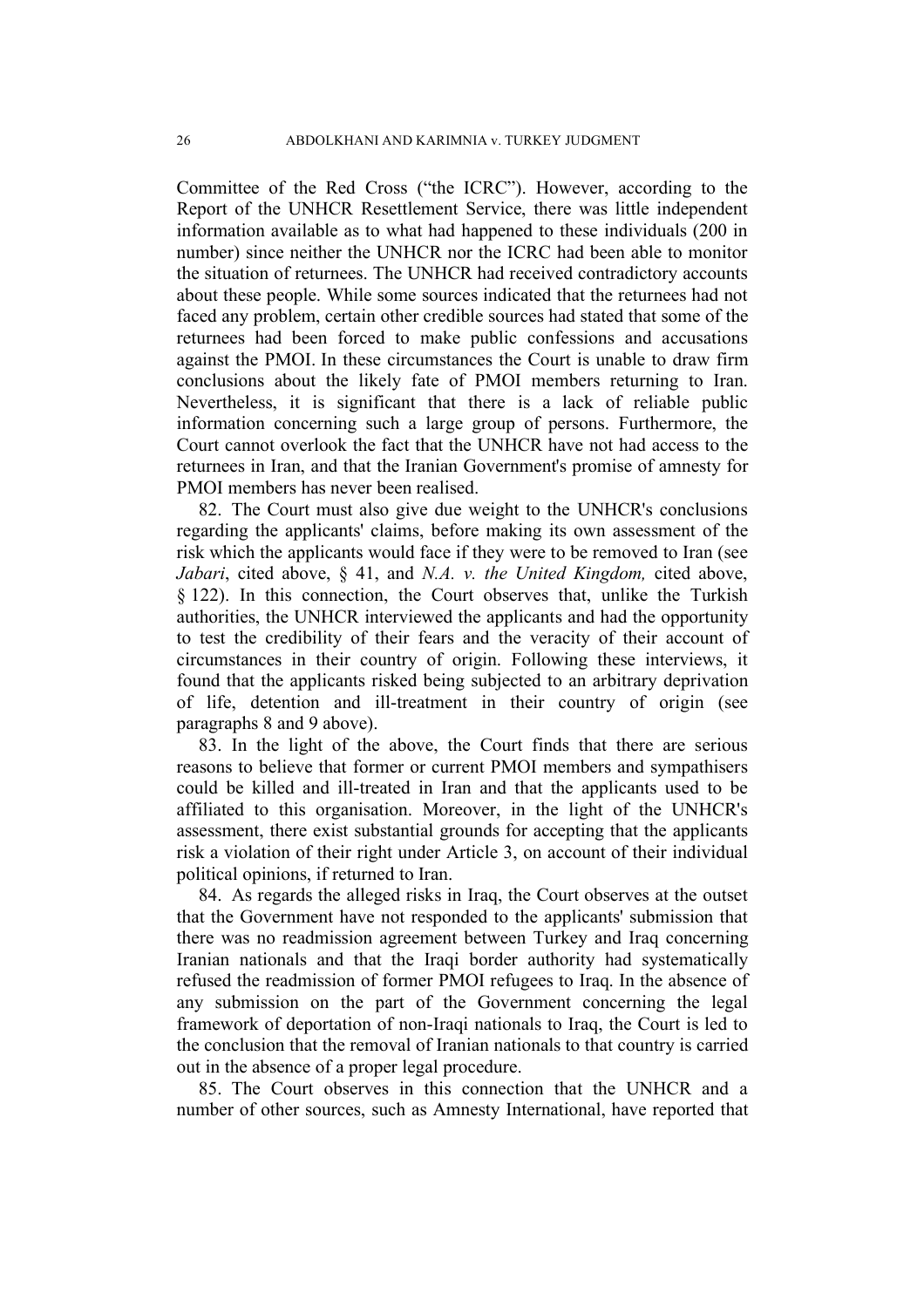there are cases where non-Iraqi nationals have been deported to Iraq forcibly and illegally by the Turkish authorities. In their submissions to the Court, the UNHCR referred to their press release of 25 April 2008, according to which witnesses reported that the Turkish authorities had attempted to deport sixty persons to Iraq through the official border crossing on 23 April 2008. As the Iraqi border authorities only accepted Iraqi nationals and had refused to admit eighteen non-Iraqi refugees, the latter had been forced to cross a fast-flowing river by the Turkish police. Four of these persons had been drowned in the river and their bodies could not be recovered.

86. The Report of the UNHCR Resettlement Service of February 2008 further states that in 2007 a total of nineteen ex-PMOI refugees were deported to northern Iraq, where many of them were arrested by Iraqi security forces and subsequently placed in detention in Mosul. According to the Report, a number of these ex-PMOI members went missing and the UNHCR feared that they might have been deported to Iran by the Iraqi authorities. The Court finds the UNHCR's concerns reasonable having regard, in particular, to the fact that Iraq is not a party to the 1951 Geneva Convention.

87. In this connection, the Court considers that the policy of the Iraqi Government of providing one-way travel documents to former members of the PMOI (see paragraph 46 above), the recent statement of the Government of Iraq regarding their intention to end the PMOI presence in Iraq, which received an immediate reaction from both the European Union Parliament and the Chair of the Refugee Committee of the Parliamentary Assembly of Council of Europe(see paragraph 50 above), together with the changing nature of the relations between the Iraqi and Iranian Governments and the hostility of the Kurdish regional governorates towards the PMOI reported by the UNHCR (see paragraph 46 above), demonstrate a strong possibility of removal of persons perceived to be affiliated with PMOI from Iraq to Iran.

88. The Court reiterates in this connection that the indirect removal of an alien to an intermediary country does not affect the responsibility of the expelling Contracting State to ensure that he or she is not, as a result of its decision to expel, exposed to treatment contrary to Article 3 of the Convention (see *T.I. v. the United Kingdom* (dec.), no. 43844/98, ECHR 2000-III; *Salah Sheekh*, cited above, § 141).

89. Given that the applicants' deportation to Iraq would be carried out in the absence of a legal framework providing adequate safeguards against risks of death or ill-treatment in Iraq and against the applicants' removal to Iran by the Iraqi authorities, the Court considers that there are substantial grounds for believing that the applicants risk a violation of their rights under Article 3 of the Convention if returned to Iraq.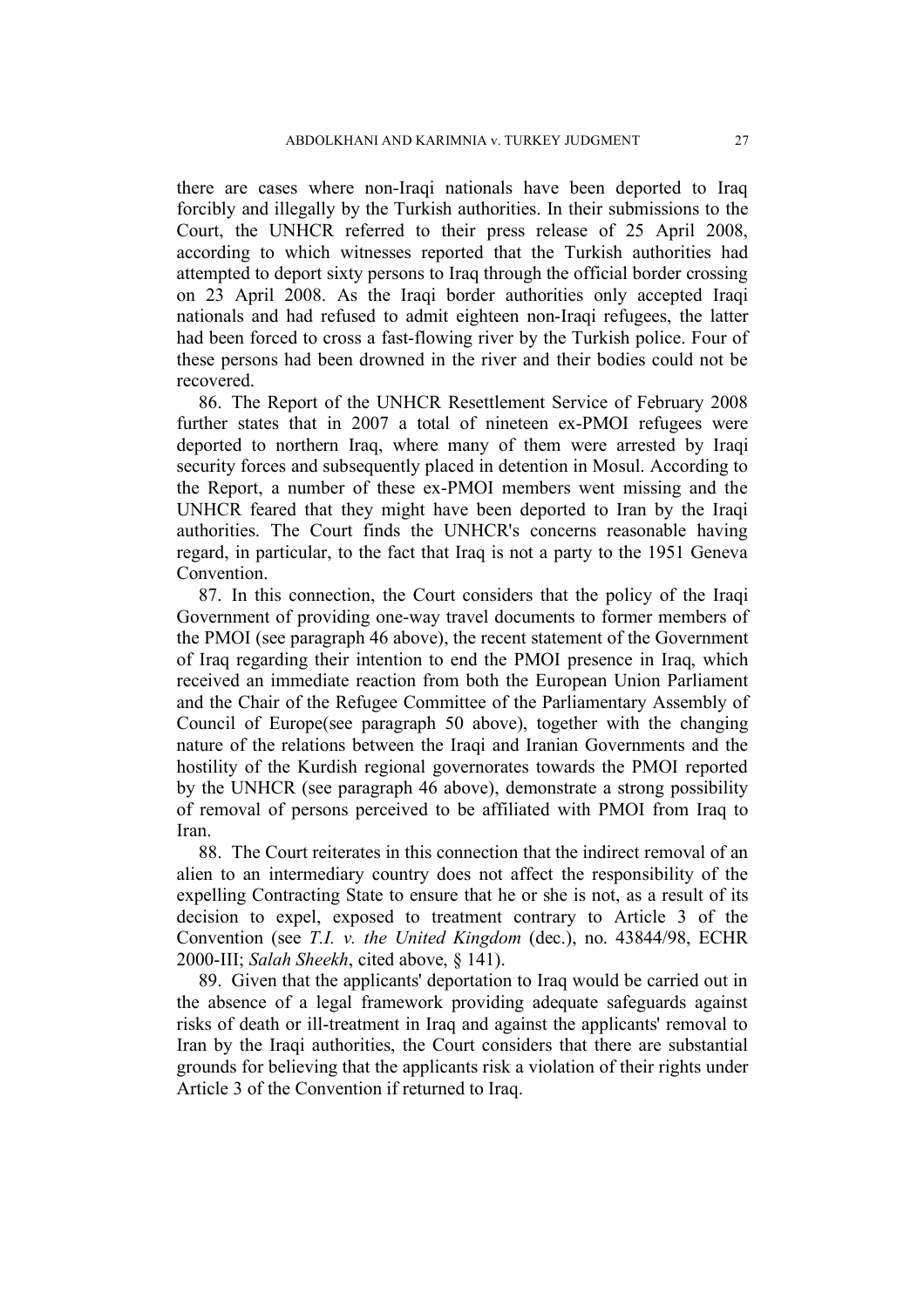90. The Court finds in these circumstances that the evidence submitted by the applicants and the third party together with the material obtained *proprio motu* is sufficient for it to conclude that that there is a real risk of the applicants being subjected to treatment contrary to Article 3 of the Convention if they were to be returned to Iran or Iraq. The Court also notes in this connection that the Government have not put forward any argument or document capable of dispelling doubts about the applicants' allegations concerning the risks they might face in Iran and Iraq (see *Saadi*, cited above, §§ 128 and 129).

91. Finally, as to the Government's argument that allowing PMOI members, including the applicants, to stay in Turkey would create a risk to national security, public safety and order, the Court reiterates the absolute nature of Article 3 of the Convention. The Court has already held that it was not possible to weigh the risk of ill-treatment against the reasons put forward for the expulsion in order to determine whether the responsibility of a State was engaged under Article 3, even where such treatment was inflicted by another State. The conduct of the person concerned, however undesirable or dangerous, cannot be taken into account (see *Chahal*, cited above, § 81; *Saadi*, cited above, § 138). Moreover, the Court recalls that the applicants left the PMOI in 2005 and 2006 respectively and were recognised as refugees by the UNHCR. It therefore rejects the Government's argument.

92. Consequently, the Court concludes that there would be a violation of Article 3 of the Convention if the applicants were to be removed to Iran or to Iraq.

# III. ALLEGED VIOLATION OF ARTICLE 13 OF THE CONVENTION

93. The applicants complained under Article 13 of the Convention that they did not have an effective domestic remedy whereby they could raise their allegations under Articles 2 and 3 of the Convention. In particular, they were prevented from lodging an asylum claim and from challenging their threatened deportation. Article 13 provides as follows:

"Everyone whose rights and freedoms as set forth in [the] Convention are violated shall have an effective remedy before a national authority notwithstanding that the violation has been committed by persons acting in an official capacity."

94. The Government contested the applicants' arguments.

## **A. The parties' submissions**

#### *1. The Government*

95. The Government submitted at the outset that Turkey was on the transportation routes between Asia, Africa and Europe, and that therefore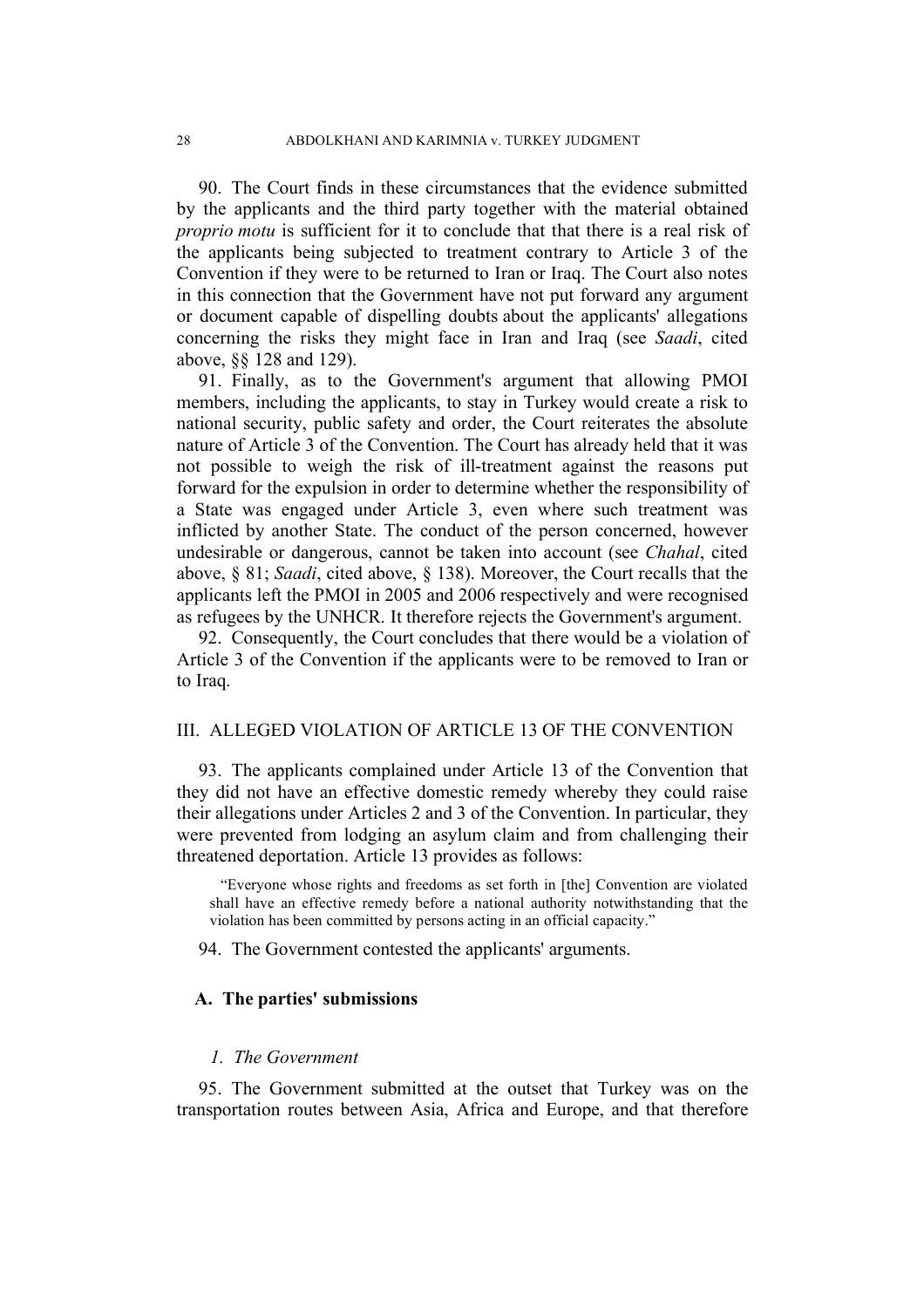the Turkish authorities were overwhelmed with illegal immigrants. They further submitted that, while struggling against illegal immigration, the authorities have taken all steps to protect persons who need international protection. In that connection, amendments were introduced to the 1994 Regulation and Circular no. 57 was issued. Furthermore, a new asylum law was envisaged with a view to harmonising the national legislation in the context of the process of accession to the European Union.

96. In their submissions of 14 and 17 November 2008, the Government contended that the applicants had failed to file an application for asylum and temporary asylum in accordance with the 1994 Regulation when they had first arrived in Turkey before their initial deportation. They noted that, pursuant to the 1994 Regulation and Circular no. 57, foreigners arriving in Turkey illegally were required to apply to the national authorities within a reasonable time and ask for asylum or temporary asylum, failing which they would be deemed illegal immigrants in Turkey. The Government asserted that the national authorities examined whether a foreigner risked ill-treatment in his or her country of origin within the context of the asylum procedure. The Government therefore considered the applicants as illegal immigrants who could be deported from Turkey pursuant to the national legislation. They further noted that many illegal immigrants who had been arrested while trying to leave Turkey, heading for other destinations in Europe, applied for asylum and subsequently to the Court with the sole purpose of preventing their deportation.

97. In their submissions of 31 March 2009, the Government maintained that the national authorities processed all applications notwithstanding the fact that some of the applicants had not applied to the authorities within a reasonable period of time, without justification, although they had had the opportunity to apply. They noted that persons who claimed asylum after being arrested for illegal entry, illegal presence or attempted illegal departure from Turkey were also granted a residence permit and international protection. In that connection, they referred to the case of M.B., who had lodged an application against Turkey before the Court (application no. 32399/08).

98. The Government further maintained that the competent authority which received and assessed the asylum applications had been the Ministry of the Interior, which took into consideration the advisory opinions of the Ministry of Foreign Affairs and the UNHCR. They submitted that if his or her asylum or temporary residence request was rejected, an applicant had the opportunity to file an objection against the first-instance decision pursuant to section 12 of Circular no. 57. Asylum seekers could also apply to the administrative courts requesting the annulment of the negative decision given in respect of their asylum request and of the decision to deport them. In that connection the Government submitted that an Iranian national, A.A., who had illegally entered Turkey, had challenged the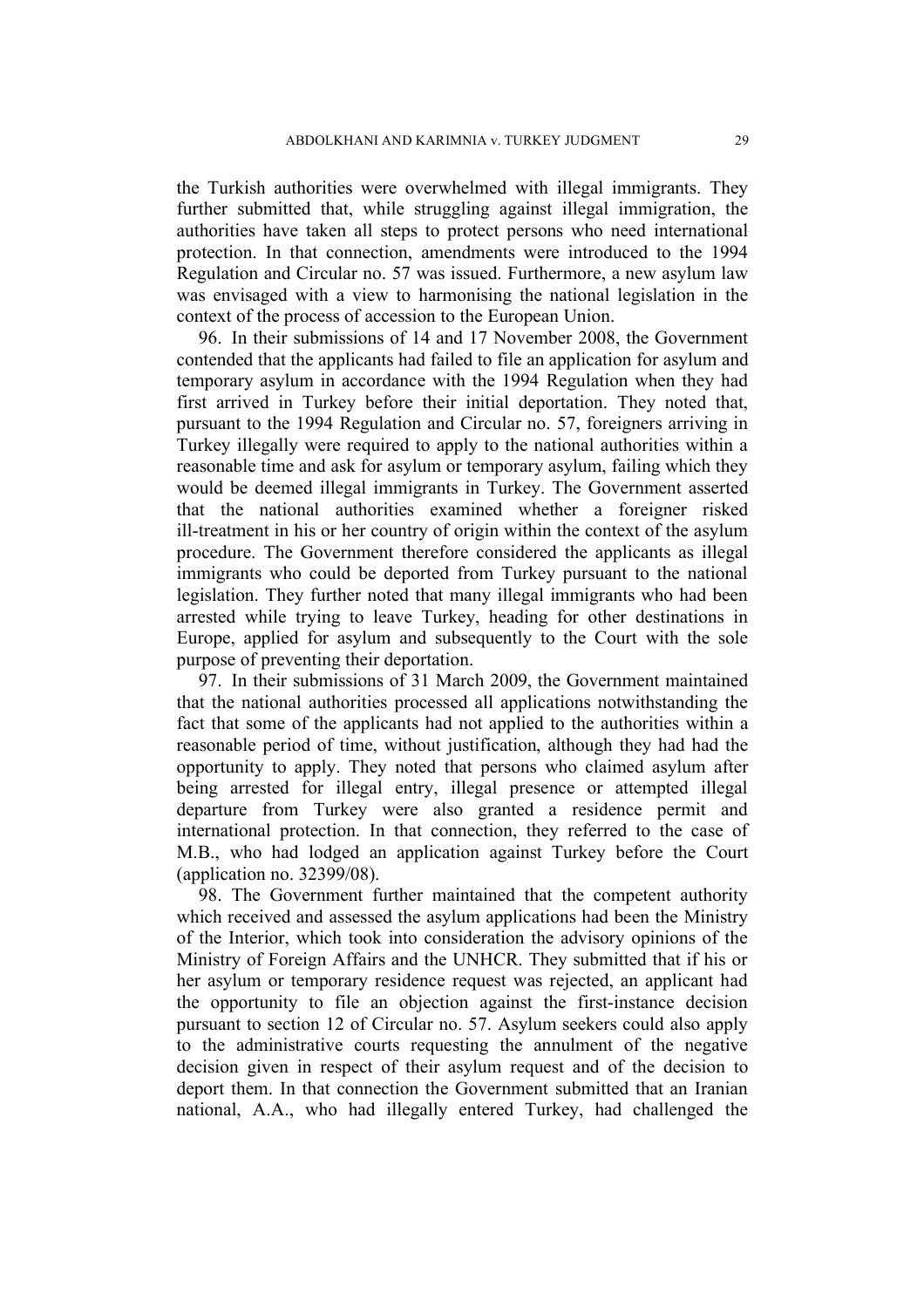deportation decision taken in his respect before the administrative courts and had been given temporary residence in Karaman following his application to the Court (application no. 23980/08).

99. The Government contended that the domestic authorities complied with the time-limits in processing asylum and temporary asylum applications, whereas refugee status determinations conducted by the UNHCR in Turkey took several months and sometimes years. They also drew the Court's attention to the fact that, between 2006 and 2008, the UNHCR had settled only two persons in a third country.

100. The Government finally submitted that the applicants could have had access to legal assistance while in detention had they asked for it. They noted in that connection that an asylum seeker detained in the Kumkapı guest house had recently had access to a lawyer and provided him with a power of attorney. They further asserted that authorisation for the UNHCR's access to detained asylum seekers was given by the competent authorities if sufficient reasons for such access were given.

### *2. The applicants*

101. The applicants maintained that they had sought asylum and temporary residence permits on numerous occasions and that the authorities automatically and consistently refused them access to the asylum procedure. They had never been interviewed and their claims that they would be at risk of persecution, ill-treatment and death if deported had never been assessed by the authorities. The applicants further claimed that they had been denied judicial review of the decision to deport them as they had not been served with the deportation orders. They noted that judicial review in Turkey was in any case ineffective, given that the administrative courts did not have the authority to examine the merits of the administrative authorities' decisions refusing asylum. The applicants finally maintained that they had been denied access to a lawyer when they had been in the Hasköy police headquarters. In Kırklareli Foreigners' Admission and Accommodation Centre their efforts to have official legal representation had failed since they had not had valid identity documents. As they had been refused leave to file asylum applications by the authorities, they had not been able to obtain identity cards under section 3 of Circular no. 57.

### **B. The third party's submissions**

102. The UNHCR submitted that in Turkey it conducted Refugee Status Determinations ("RSDs") parallel to the domestic procedure for temporary asylum since, as a result of Turkey's geographical limitation to the 1951 Geneva Convention, non-European nationals were in need of international protection. The UNHCR had established a presence in Turkey in 1960 and had been conducting RSDs there since the mid 1980s. They maintained that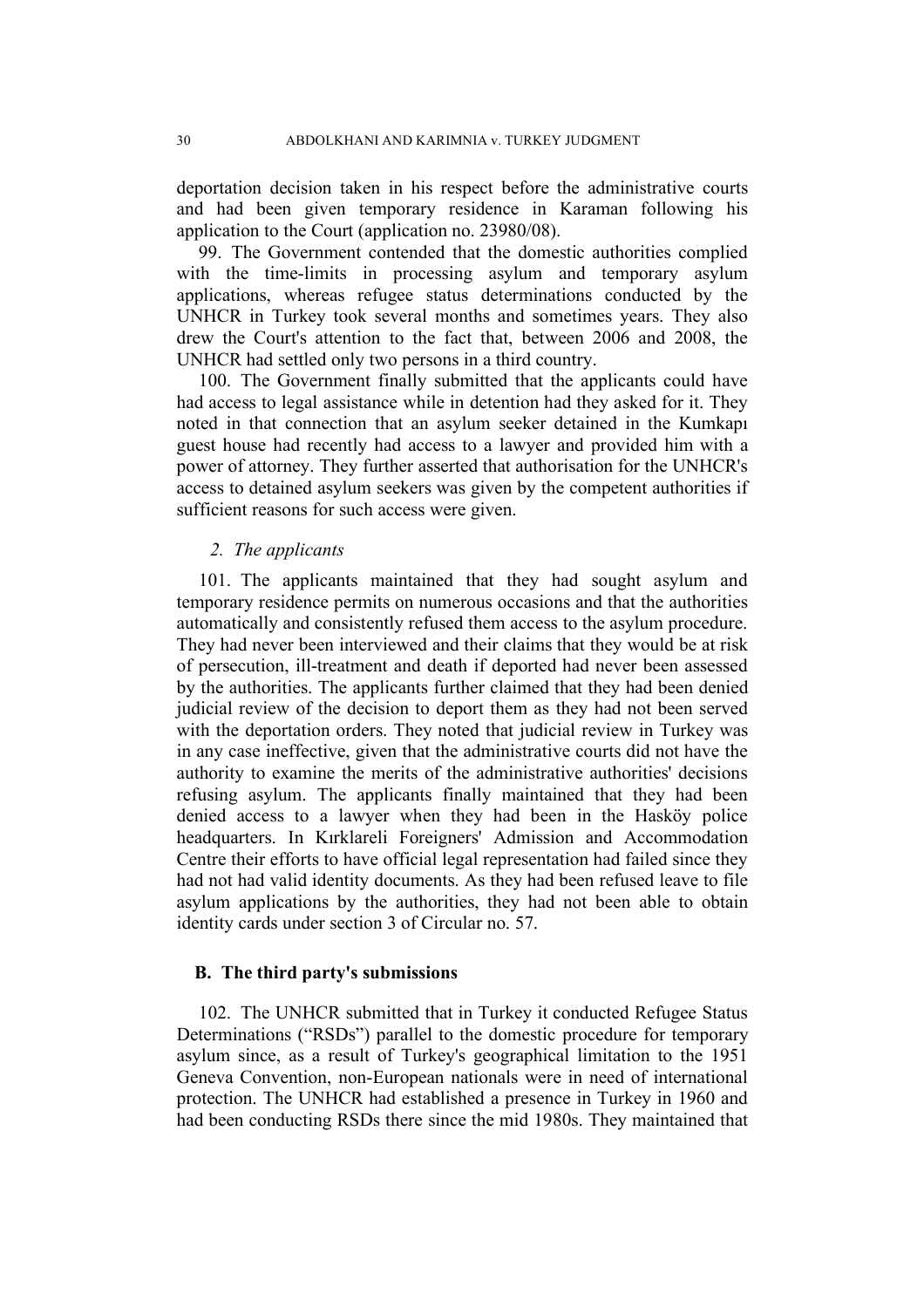RSDs by the UNHCR were perceived by the national authorities as a measure of burden sharing by the international community. Furthermore, the UNHCR was implicitly recognised in the 1994 Regulation, which provided a resettlement and assistance role for it.

103. The UNHCR contended that all applicants registered with them in Turkey were informed of the domestic procedure for seeking temporary asylum and referred to the national authorities in accordance with the 1994 Regulation. If the UNHCR decided to recognise a person as a refugee under the UNHCR's mandate, a refugee certificate was issued and the UNHCR began to examine resettlement options for the person in question. They maintained that usually the Turkish authorities waited until the UNHCR reviewed a case before taking a decision on whether to grant a temporary residence permit. The national authorities generally agreed to grant temporary protection to those who were recognised as refugees by the UNHCR. However, the UNHCR observed that in the following cases the national authorities tended to refuse to grant temporary residence permits: where a file was reopened after an initial rejection by the UNHCR; applications by persons whose claims were considered by the authorities to be in "bad faith", such as those submitted when arrested for lack of legal status in Turkey; applications by persons applying for asylum at international airports; asylum claims by persons who had been recognised under the UNHCR's mandate as refugees outside Turkey; and applications by those whose stay in Turkey was considered to be a threat to national security.

104. The UNHCR claimed that there had been instances of denial of protection to persons recognised as refugees under the UNHCR's mandate. In respect of five Iraqi refugees recognised by the UNHCR and deported to Iraq, the Turkish authorities had invoked national security reasons for their removal. These persons were denied access to the temporary asylum procedure in Turkey and were at risk of direct or indirect *refoulement* as they were detained and subject to deportation either to the previous country of asylum or to the country of origin. This had been the case of former PMOI members.

105. They further submitted that the UNHCR in Turkey had encountered serious difficulties in having detained refugees recognised under the UNHCR's mandate before they moved to Turkey, as was the case for other detained persons who were considered to be threats to national security. The UNHCR noted that on 14 October 2008 they had been orally informed by the representatives of the Ministry of the Interior that the Ministry would not grant the UNHCR access to detained refugees in respect of whom the Court had indicated an interim measure under Rule 39 of the Rules of Court.

106. The UNHCR further submitted that advocates had *de jure* access to detained asylum seekers but often faced obstacles in practice. In some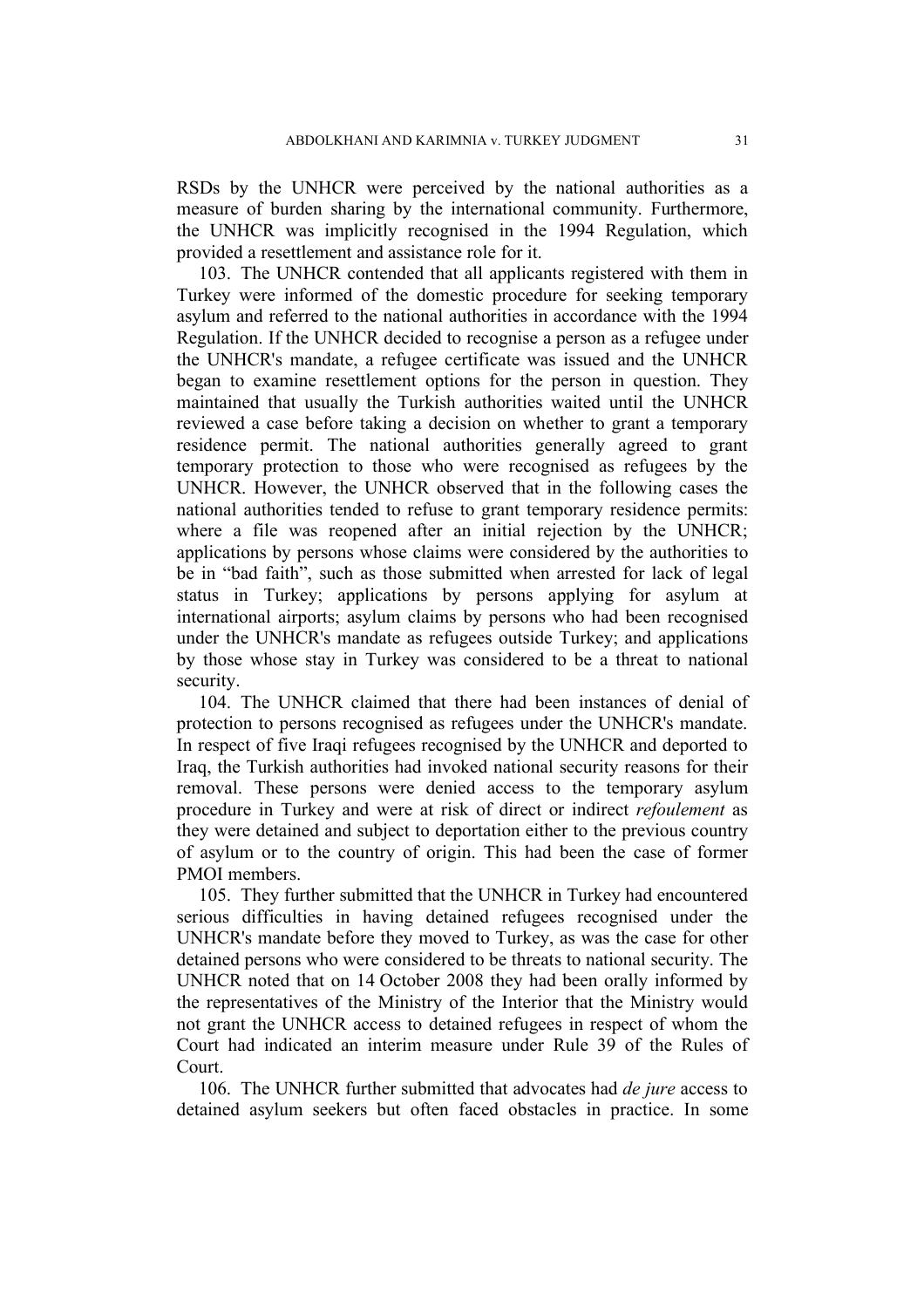detention facilities, such as Kumkapı Foreigners' Admission and Accommodation Centre, they enjoyed unimpeded access to asylum seekers, whereas in other centres access was problematic. Finally, as detained foreigners were not always provided with a formal deportation order prior to their removal, it was frequently the case that the deportation could not effectively be challenged before the national courts as no formal administrative decision had been taken.

# **C. The Court's assessment**

107. The Court reiterates at the outset that Article 13 guarantees the availability at national level of a remedy to enforce the substance of the Convention rights and freedoms in whatever form they might happen to be secured in the domestic legal order. The effect of this Article is thus to require the provision of a domestic remedy allowing the competent national authority both to deal with the substance of the relevant Convention complaint and to grant appropriate relief, although Contracting States are afforded some discretion as to the manner in which they conform to their obligations under this provision. Moreover, in certain circumstances the aggregate of remedies provided by national law may satisfy the requirements of Article 13 (see *Chahal*, cited above, § 145).

108. Given the irreversible nature of the harm which might occur if the alleged risk of torture or ill-treatment materialised and the importance which the Court attaches to Article 3, the notion of an effective remedy under Article 13 requires (i) independent and rigorous scrutiny of a claim that there exist substantial grounds for believing that there was a real risk of treatment contrary to Article 3 in the event of the applicant's expulsion to the country of destination, and (ii) a remedy with automatic suspensive effect (see *Muminov v. Russia*, no. 42502/06, § 101, 11 December 2008; *Gebremedhin [Gaberamadhien]*, cited above § 66; *Jabari*, cited above, § 39).

109. In the present case the Court observes at the outset that, within the framework of the asylum and temporary asylum procedure governed by the 1994 Regulation and Circular no. 57, non-European asylum seekers who have been arrested after having entered Turkey illegally, such as the applicants, can seek temporary asylum in Turkey pending their resettlement in a third country. Pursuant to this secondary legislation, this group of persons must be notified of the decision taken in their respect and can lodge objections against the decision taken at first instance within two days if the decision is negative. The applicants and the third party noted that this group of persons were generally prevented from having access to the temporary asylum procedure, whereas the Government contested this allegation, referring to the case of M.B. who had been granted a residence permit in Turkey following his arrest for illegal entry into Turkish territory. They also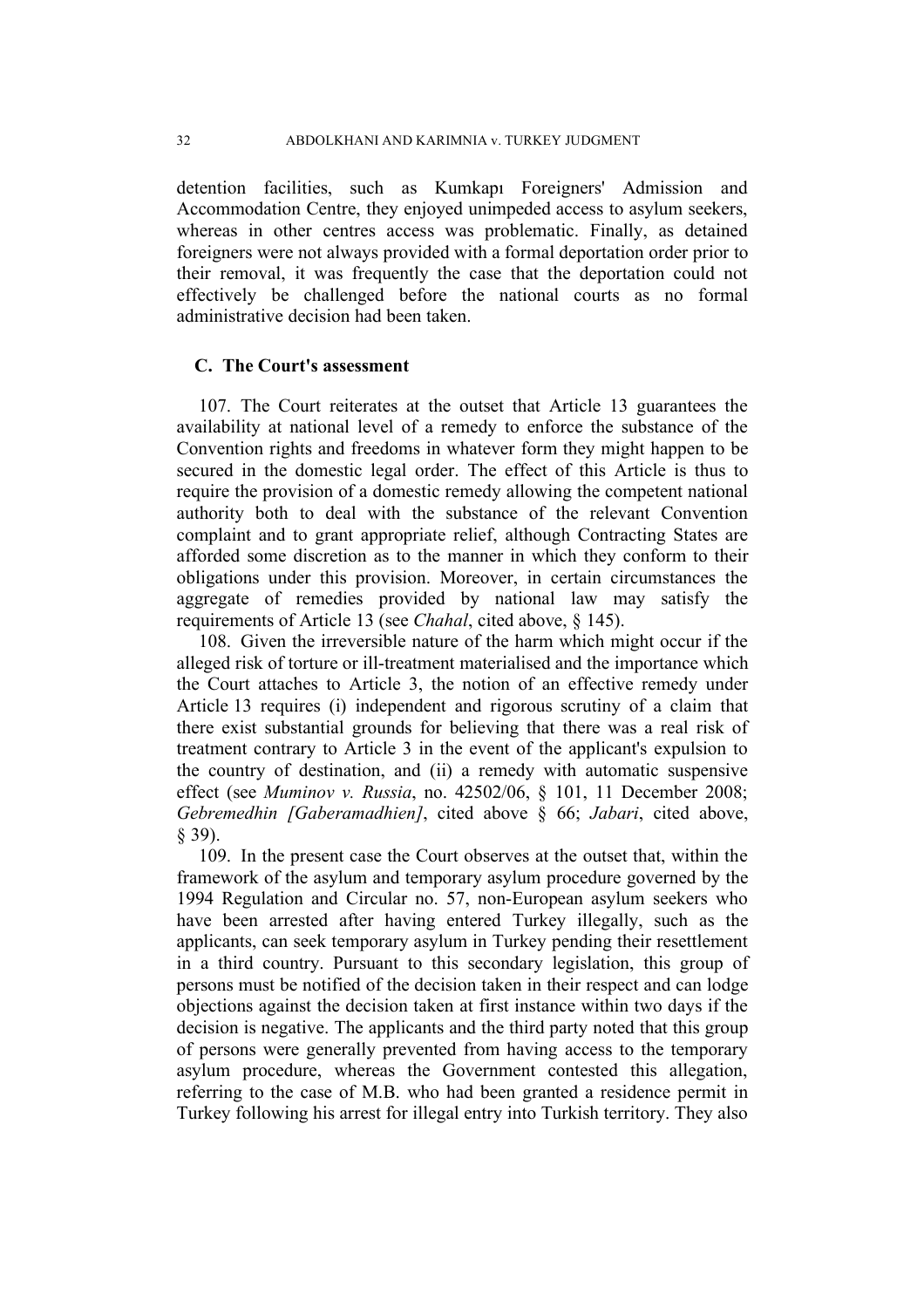noted that A.A. had obtained a residence permit by challenging his deportation in the administrative courts.

110. The Court does not consider it necessary to compare the case of M.B. to that of the applicants or draw inferences from it as the Government did not submit any argument demonstrating that the circumstances of the cases were similar. Nor did they submit any documents in support of their submissions. As regards A.A., the Court notes that this person applied to the administrative courts and challenged the lawfulness of his detention in a foreigners' admission and accommodation centre. The case he lodged with the administrative court did not concern his threatened deportation.

111. The Court observes that, when the applicants first entered Turkey, they were deported to Iraq without their statements being taken by border officials (see paragraph 11 above) and apparently without a formal deportation decision being taken. The Government submitted that the applicants had failed to request asylum when they first entered Turkish territory. The Court is not persuaded by the Government's argument, which was not supported by any documents. In the absence of a legal procedure governing the applicants' deportation and providing procedural safeguards, even if they had sought asylum when they entered Turkey, there are reasons to believe that their requests would not have been officially recorded.

112. The Court further observes that when the applicants re-entered Turkish territory and were arrested, they made oral and written submissions to the police and clearly indicated that they were refugees under the UNHCR's mandate. They explained their background, their affiliation to the PMOI in the past, the nature of their activities within that organisation and their departure from it. They also requested a residence permit on the basis of temporary asylum and explicitly asked for a lawyer (see paragraph 21 above). The applicants even stated before the Muş Magistrates' Court, which tried and convicted them for illegal entry into Turkey, that they had left their country of origin as they risked being killed in Iran. The judge merely noted that the applicants would be deported. However, the applicants were not notified either of the decision to deport them or of the reasons for the planned deportation. The magistrates' court did not take statements from them regarding the risks which they would allegedly face if deported to Iraq or Iran.

113. The Court is struck by the fact that both the administrative and judicial authorities remained totally passive regarding the applicants' serious allegations of a risk of ill-treatment if returned to Iraq or Iran. It considers that the lack of any response by the national authorities regarding the applicants' allegations amounted to a lack of the "rigorous scrutiny" that is required by Article 13 of the Convention.

114. Moreover, the applicants were not given access to legal assistance when they were arrested and charged, despite the fact that they explicitly requested a lawyer. Their inability to have access to a lawyer continued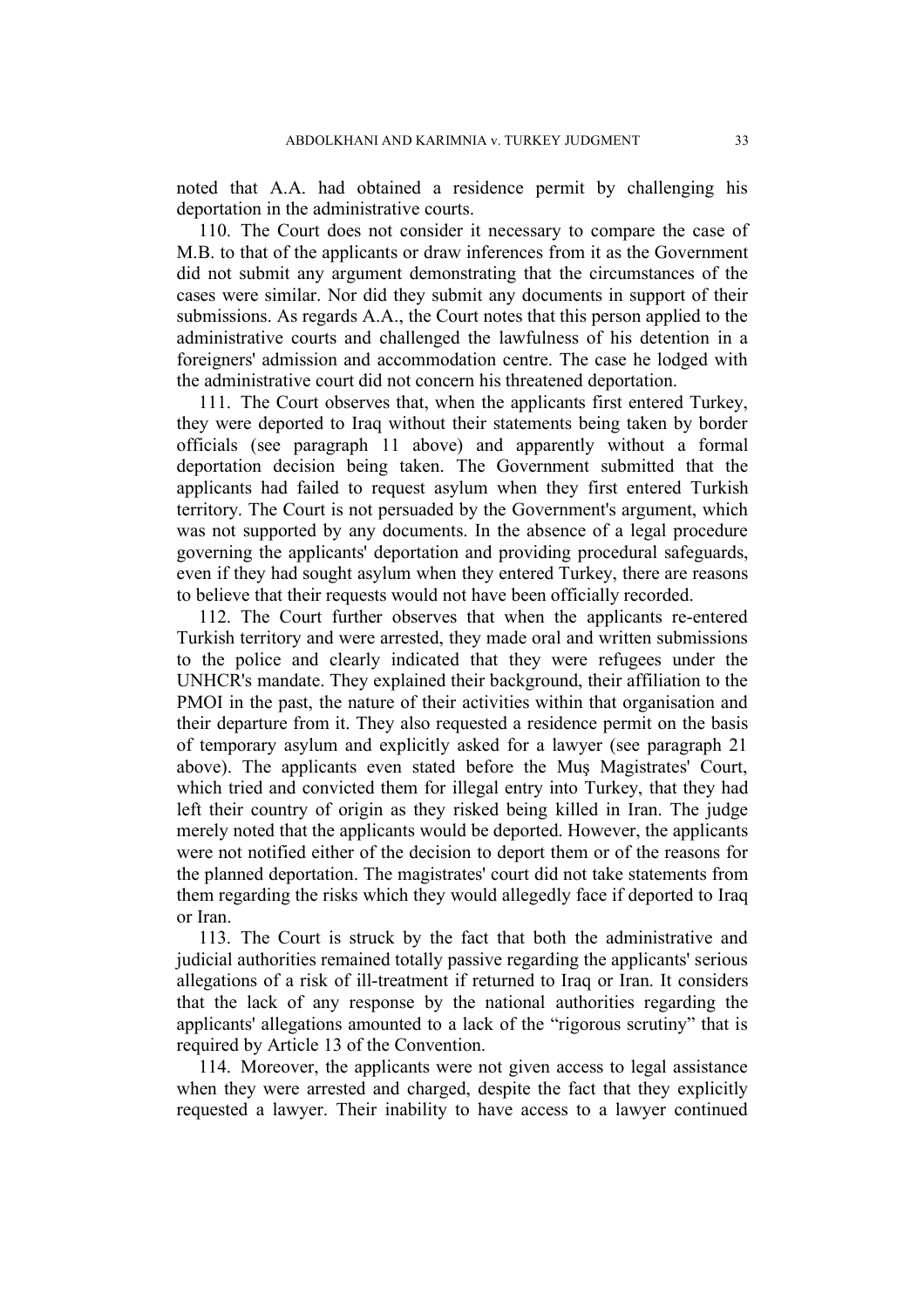following their placement in the police headquarters in Hasköy. The Government did not contest the allegation that the director of the Muş branch of the Human Rights Association, an advocate, was refused authorisation by the police to meet the applicants on 30 June 2008. In these circumstances and having regard in particular to the fact that the applicants requested a lawyer as early as July 2008, the Court cannot accept the Government's argument that they could have had access to legal assistance had they asked for it, at least as regards the period that the applicants spent in the Hasköy police headquarters.

115. A remedy must be effective in practice as well as in law in order to fulfil the requirements of Article 13 of the Convention. In the present case, by failing to consider the applicants' requests for temporary asylum, to notify them of the reasons for not taking their asylum requests into consideration and to authorise them to have access to legal assistance while in Hasköy police headquarters, the national authorities prevented the applicants from raising their allegations under Article 3 within the framework of the temporary asylum procedure provided for by the 1994 Regulation and Circular no. 57.

116. What is more, the applicants could not apply to the administrative and judicial authorities for annulment of the decision to deport them to Iraq or Iran as they were never served with the deportation orders made in their respect. Nor were they notified of the reasons for their threatened removal from Turkey. In any case, judicial review in deportation cases in Turkey cannot be regarded as an effective remedy since an application for annulment of a deportation order does not have suspensive effect unless the administrative court specifically orders a stay of execution of that order (see paragraph 59 above).

117. In the light of the above, the Court concludes that, in the circumstances of the case, the applicants were not afforded an effective and accessible remedy in relation to their complaints under Article 3 of the Convention as their allegation that their removal to Iran or Iraq would have consequences contrary to this provision was never examined by the national authorities. There has accordingly been a violation of Article 13 of the **Convention** 

# IV. ALLEGED VIOLATIONS OF ARTICLE 5 OF THE CONVENTION

118. The applicants complained under Article 5 § 1 (f) of the Convention that their detention was unlawful. They further contended under Article 5 § 2 of the Convention that they had not been informed of the reasons for their detention from 23 June 2008 onwards. They finally maintained under Article 5 § 4 of the Convention that they were not able to challenge the lawfulness of their detention. Article 5 §§ 1 (f), 2 and 4 read as follows: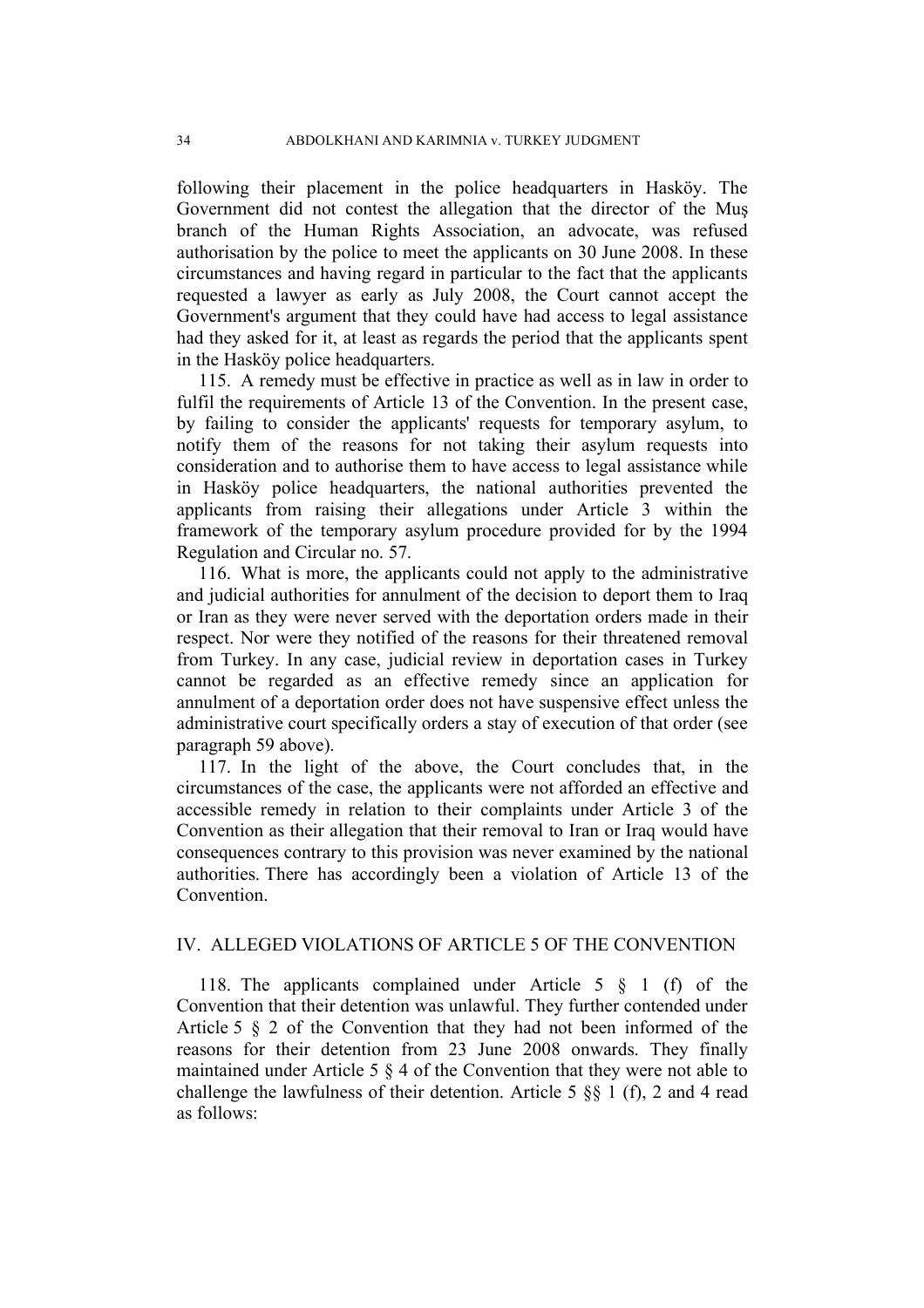"1. Everyone has the right to liberty and security of person. No one shall be deprived of his liberty save in the following cases and in accordance with a procedure prescribed by law:

...

(f) the lawful arrest or detention of a person to prevent his effecting an unauthorised entry into the country or of a person against whom action is being taken with a view to deportation or extradition.

2. Everyone who is arrested shall be informed promptly, in a language which he understands, of the reasons for his arrest and of any charge against him.

...

4. Everyone who is deprived of his liberty by arrest or detention shall be entitled to take proceedings by which the lawfulness of his detention shall be decided speedily by a court and his release ordered if the detention is not lawful."

119. The Government contested that argument.

### **A. The parties' submissions**

120. The Government submitted, as regards the applicants' allegations under Article 5 § 1 of the Convention, that individuals who claimed asylum after being arrested for illegal entry, illegal presence or attempted illegal departure from Turkey were not detained but sheltered in foreigners' admission and accommodation centres in Turkey. They contended that "detention" was the deprivation of liberty in accordance with a court decision whereas the applicants were accommodated in the Kırklareli Foreigners' Admission and Accommodation Centre. The reason for the applicants' placement in this centre, which could not be defined as detention or custody, was the authorities' need for surveillance of the applicants pending the deportation proceedings. The Government contended that this practice was not different from the practices in other countries and that it was based on section 23 of Law no. 5683 and section 4 of Law no. 5682.

121. The Government did not make any submissions as regards the applicants' allegations that they had not been informed of the reasons for their detention and that there had not been a remedy whereby they could challenge the lawfulness of their detention in the Kırklareli Foreigners' Admission and Accommodation Centre.

122. The applicants submitted that their detention in the Hasköy police headquarters, between 23 June and 26 September 2008, and in the Kırklareli Foreigners' Admission and Accommodation Centre, from 26 September 2008 to date, did not have a proper legal basis. They contended that it was not founded on any deportation order. Nor had the authorities submitted any other ground for their already excessively long detention. They also noted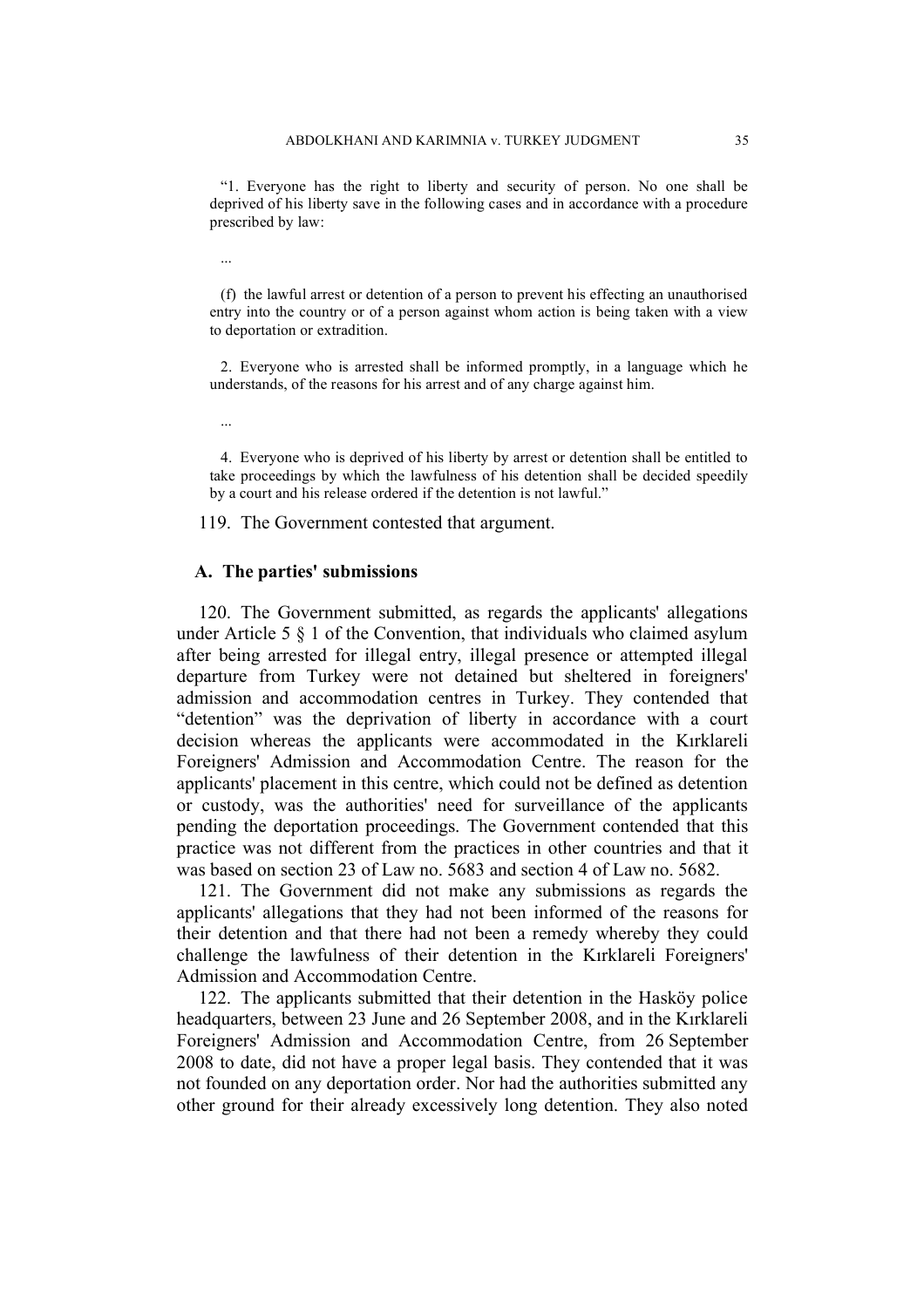that they could not properly communicate with the outside world. In their submissions, the applicants referred to the report of the UN Working Group on Arbitrary Detention in Turkey, according to which section 23 of Law no. 5683 did not constitute a sufficient legal basis for the detention of prospective deportees.

123. The applicants contended that, following their conviction by the Muş Magistrates' Court on 23 June 2008, they had continued to be detained in the Hasköy police headquarters but had not been informed of the reasons for their further incarceration.

124. The applicants submitted that they did not have an effective remedy within the meaning of Article 5  $\S$  4 for a speedy review of the lawfulness of their detention. They noted that the case of the Iranian national, A.A., although not referred to by the Government in the context of their submissions under Article 5, was not comparable to their situation since that person had been served with an actual deportation order and was due to leave Turkey imminently on the basis of a visa from Sweden. In addition, it had taken almost two months to decide the case brought by that person, a delay which could not meet the "speedy judicial review" required by Article 5 § 4. His release had also been delayed; this person had been detained for a period of one month following the administrative court's decision.

# **B. The Court's assessment**

### *1. Existence of a deprivation of liberty*

125. The Court notes that the Government contested the submission that the applicants were deprived of their liberty within the meaning of Article 5 of the Convention. The Court reiterates that, in proclaiming the right to liberty, Article 5 § 1 contemplates the physical liberty of the person and its aim is to ensure that no one should be dispossessed of this liberty in an arbitrary fashion. In order to determine whether someone has been "deprived of his liberty" within the meaning of Article 5, the starting-point must be his or her concrete situation, and account must be taken of a whole range of criteria such as the type, duration, effects and manner of implementation of the measure in question (see *Amuur v. France*, 25 June 1996, § 42, *Reports* 1996-III).

126. In the present case the applicants were arrested by gendarmerie officers on 21 June 2008 and detained in the gendarmerie station until 23 June 2008 on the criminal charge of illegal entry into Turkey. On the latter date, they were convicted as charged but the execution of their sentence was deferred. Subsequently, on the same date they were placed in the Hasköy police headquarters where they were held until 26 September 2008, until their transfer to the Kırklareli Foreigners' Admission and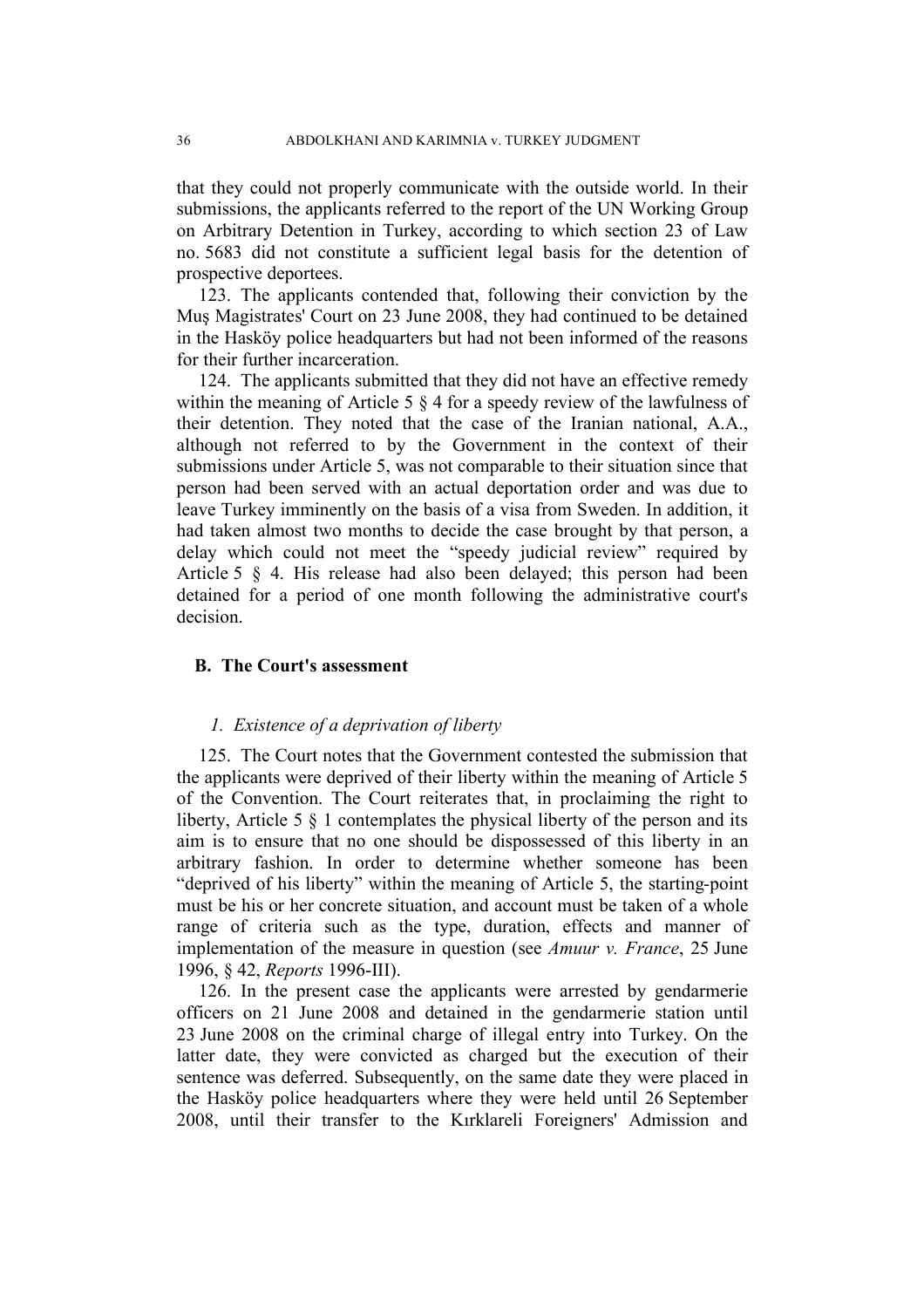Accommodation Centre, which is administered by the foreigners department of the Kırklareli police headquarters. The Court therefore observes that the applicants have been held by the police since 23 June 2008.

127. The Court further observes that the applicants have not been free to leave the Hasköy police headquarters or the Kırklareli Foreigners' Admission and Accommodation Centre. Besides, they are only able to meet a lawyer if the latter can present to the authorities a notarised power of attorney. Furthermore, access by the UNHCR to the applicants is subject to the authorisation of the Ministry of the Interior. In the light of these elements, the Court cannot accept the definition of "detention" submitted by the Government, which in fact is the definition of pre-trial detention in the context of criminal proceedings. In the Court's view, the applicants' placement in the aforementioned facilities amounted to a "deprivation of liberty" given the restrictions imposed on them by the administrative authorities despite the nature of the classification under national law. It therefore concludes that the applicants have been deprived of their liberty.

# *2. Compliance with Article 5 § 1*

128. The Court reiterates that Article 5 enshrines a fundamental human right, namely the protection of the individual against arbitrary interference by the State with his or her right to liberty. Sub-paragraphs (a) to (f) of Article 5 § 1 contain an exhaustive list of permissible grounds on which persons may be deprived of their liberty and no deprivation of liberty will be lawful unless it falls within one of those grounds. One of the exceptions, contained in subparagraph (f), permits the State to control the liberty of aliens in the context of immigration controls (see *A. and Others v. the United Kingdom* [GC], no. 3455/05, §§ 162 and 163, 19 February 2009; *Saadi v. the United Kingdom* [GC], no. 13229/03*,* § 43, ECHR 2008-...).

129. Article 5 § 1(f) does not require the detention to be reasonably considered necessary, for example to prevent the individual from committing an offence or fleeing. Any deprivation of liberty under the second limb of Article 5 § 1(f) will be justified as long as deportation or extradition proceedings are in progress. However, if such proceedings are not prosecuted with due diligence, the detention will cease to be permissible under Article 5 § 1(f) (see *A. and Others*, cited above, § 164).

130. The deprivation of liberty must also be "lawful". Where the "lawfulness" of detention is in issue, including the question whether "a procedure prescribed by law" has been followed, the Convention refers essentially to national law and lays down the obligation to conform to the substantive and procedural rules of national law. It requires in addition that any deprivation of liberty should be in keeping with the purpose of Article 5, namely to protect the individual from arbitrariness. In laying down that any deprivation of liberty must be effected "in accordance with a procedure prescribed by law", Article 5 § 1 primarily requires any arrest or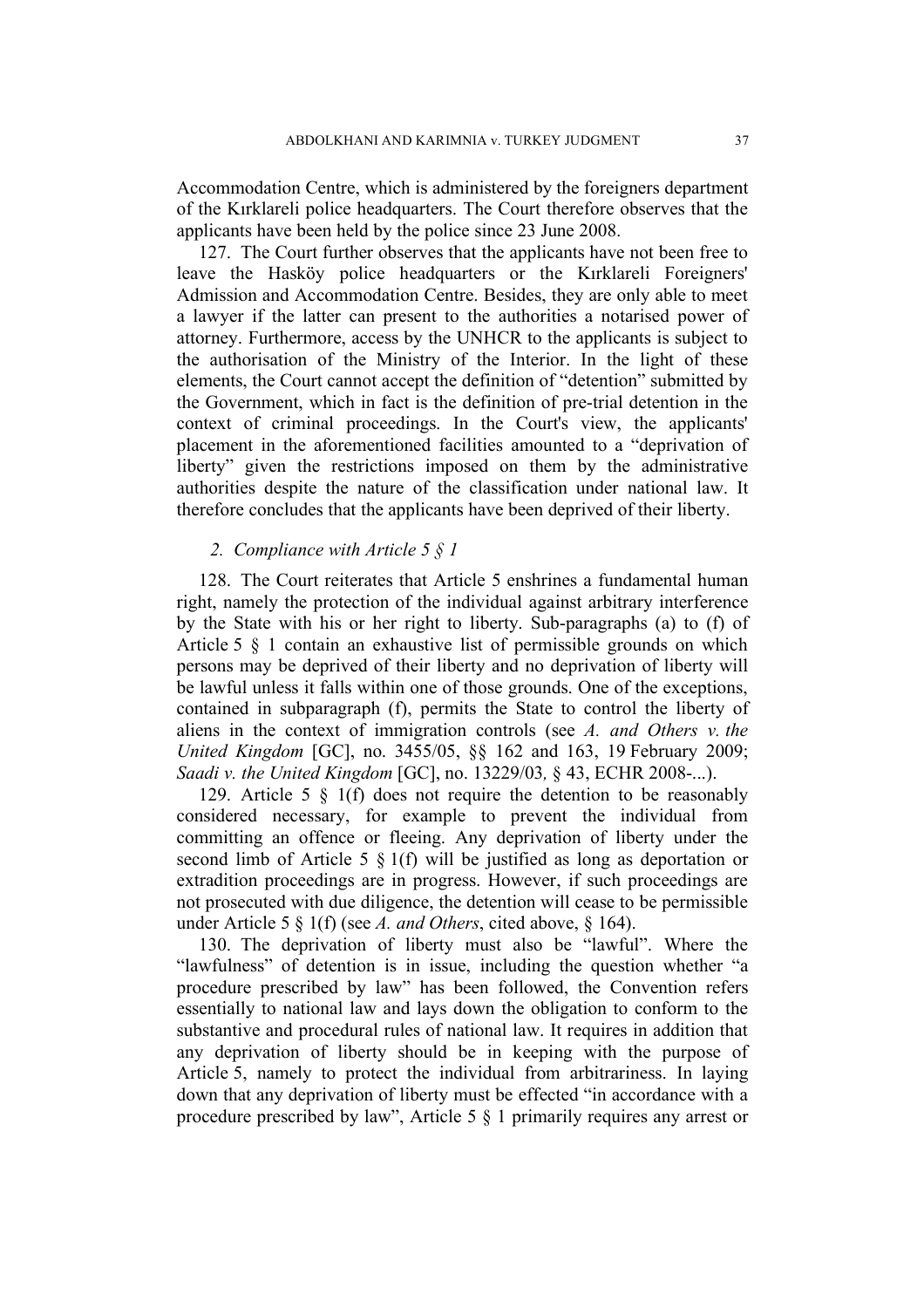detention to have a legal basis in domestic law. However, these words do not merely refer back to domestic law. They also relate to the quality of the law, requiring it to be compatible with the rule of law, a concept inherent in all Articles of the Convention (see *Amuur*, cited above, § 50).

131. In the present case the applicants alleged that they were not detained with a view to deportation and that in any case their detention did not have any legal basis in domestic law. The Government submitted that the applicants were not detained within the meaning of Turkish law but were accommodated pursuant to section 23 of Law no. 5683 and section 4 of Law no. 5682 pending deportation proceedings.

132. The Court notes at the outset that the applicants' detention in the Hasköy police headquarters between 23 and 30 June 2008, before Rule 39 was applied by the Court, may be considered as a deprivation of liberty with a view to deportation as the Muş Magistrates' Court noted in its judgment of 23 June 2008 that the applicants would be deported (see paragraph 17 above). In this connection the Court must ascertain whether the applicants' detention actually had a legal basis in domestic law.

133. The Court observes that the legal provisions referred to above by the respondent Government provide that foreigners who do not have valid travel documents or who cannot be deported are obliged to reside at places designated by the Ministry of the Interior. These provisions do not refer to a deprivation of liberty in the context of deportation proceedings. They concern the residence of certain groups of foreigners in Turkey, but not their detention. Nor do they provide any details as to the conditions for ordering and extending detention with a view to deportation, or set time-limits for such detention. The Court therefore finds that the applicants' detention between 23 and 30 June 2008 did not have a sufficient legal basis.

134. The same considerations are also applicable to the applicants' detention from 30 June 2008 onwards. The Government have failed to submit any argument or document indicating that the applicants' detention to date has had a strictly defined statutory basis in domestic law. What is more, following the Court's application of the Rule 39 measure on 30 June 2008, the Government could not have removed the applicants without being in breach of their obligation under Article 34 of the Convention (see *Gebremedhin [Gaberamadhien]*, cited above, §§ 73 and 74). Therefore, any deportation proceedings carried out in respect of the applicants would have had to be suspended with possible consequences for the continued deprivation of the applicants' liberty for that purpose. While it is true that the application of Rule 39 does not prevent the applicants from being sent to a different country – provided it has been established that the authorities of that country will not send them on to Iran or Iraq – the Government did not make any submission to this effect either.

135. In sum, in the absence of clear legal provisions establishing the procedure for ordering and extending detention with a view to deportation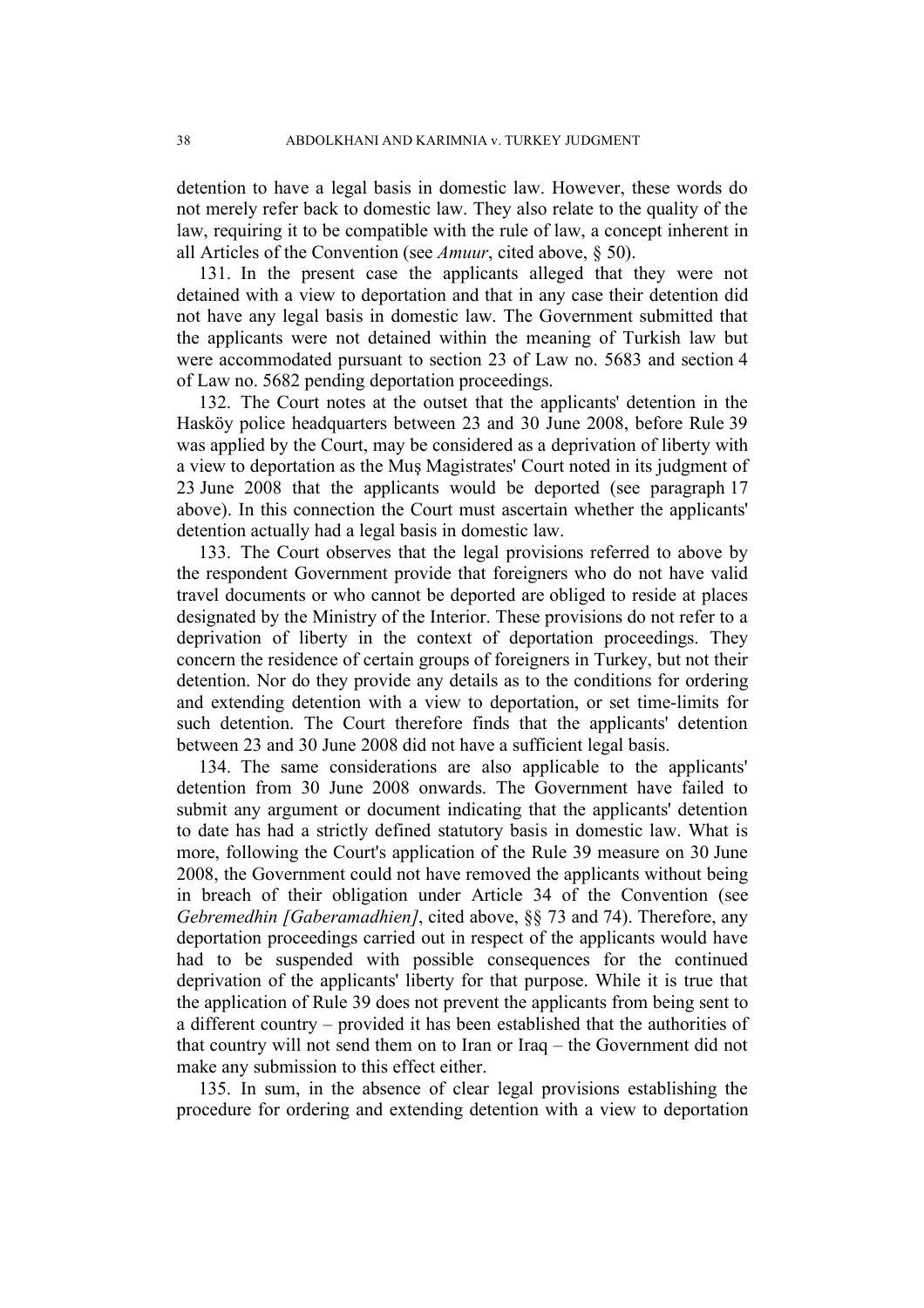and setting time-limits for such detention, the deprivation of liberty to which the applicants were subjected was not circumscribed by adequate safeguards against arbitrariness (see *Nasrulloyev v. Russia*, no. 656/06, § 77, 11 October 2007; *Chahal*, cited above, § 118; *Saadi v. the United Kingdom*, cited above, § 74). The national system failed to protect the applicants from arbitrary detention and, consequently, their detention cannot be considered "lawful" for the purposes of Article 5 of the Convention.

The Court concludes that there has been a violation of Article 5 § 1 of the **Convention** 

# *3. Compliance with Article 5 § 2*

136. The Court reiterates that Article  $5 \S 2$  contains the elementary safeguard that any person arrested should know why he or she is being deprived of liberty. This provision is an integral part of the scheme of protection afforded by Article 5: by virtue of Article 5 § 2 any person arrested must be told, in simple, non-technical language that can be easily understood, the essential legal and factual grounds for the arrest, so as to be able, if he or she sees fit, to apply to a court to challenge its lawfulness in accordance with Article 5 § 4. Whether the content and promptness of the information conveyed were sufficient is to be assessed in each case according to its special features. The Court notes there is no call to exclude the applicants in the present case from the benefits of paragraph 2, as paragraph 4 makes no distinction between persons deprived of their liberty by arrest and those deprived of it by detention (see *Shamayev and Others v. Georgia and Russia*, no. 36378/02, §§ 413 and 414, ECHR 2005-III).

137. The Court observes that the applicants were arrested on 21 June 2008 and subsequently detained in police custody. On the same day they signed a document according to which they had been informed of the reason for their arrest. On 23 June 2008 they were convicted of illegal entry. Yet they were not released from the Hasköy police headquarters. Thus, from 23 June 2008 onwards they have not been detained on account of a criminal charge, but in the context of immigration controls. The Court must therefore assess whether, from that date, the applicants were informed of this detention in accordance with the requirements of Article 5 § 2 of the Convention.

138. The Court notes that the Government were explicitly requested to make submissions as to whether the applicants had been informed of the reasons for their detention and to provide the relevant documents in support of their response. The Government failed to do so however. In the absence of a reply from the Government and any document in the case file to show that the applicants were informed of the grounds for their continued detention, the Court is led to the conclusion that the reasons for the applicants' detention from 23 June 2008 onwards were never communicated to them by the national authorities.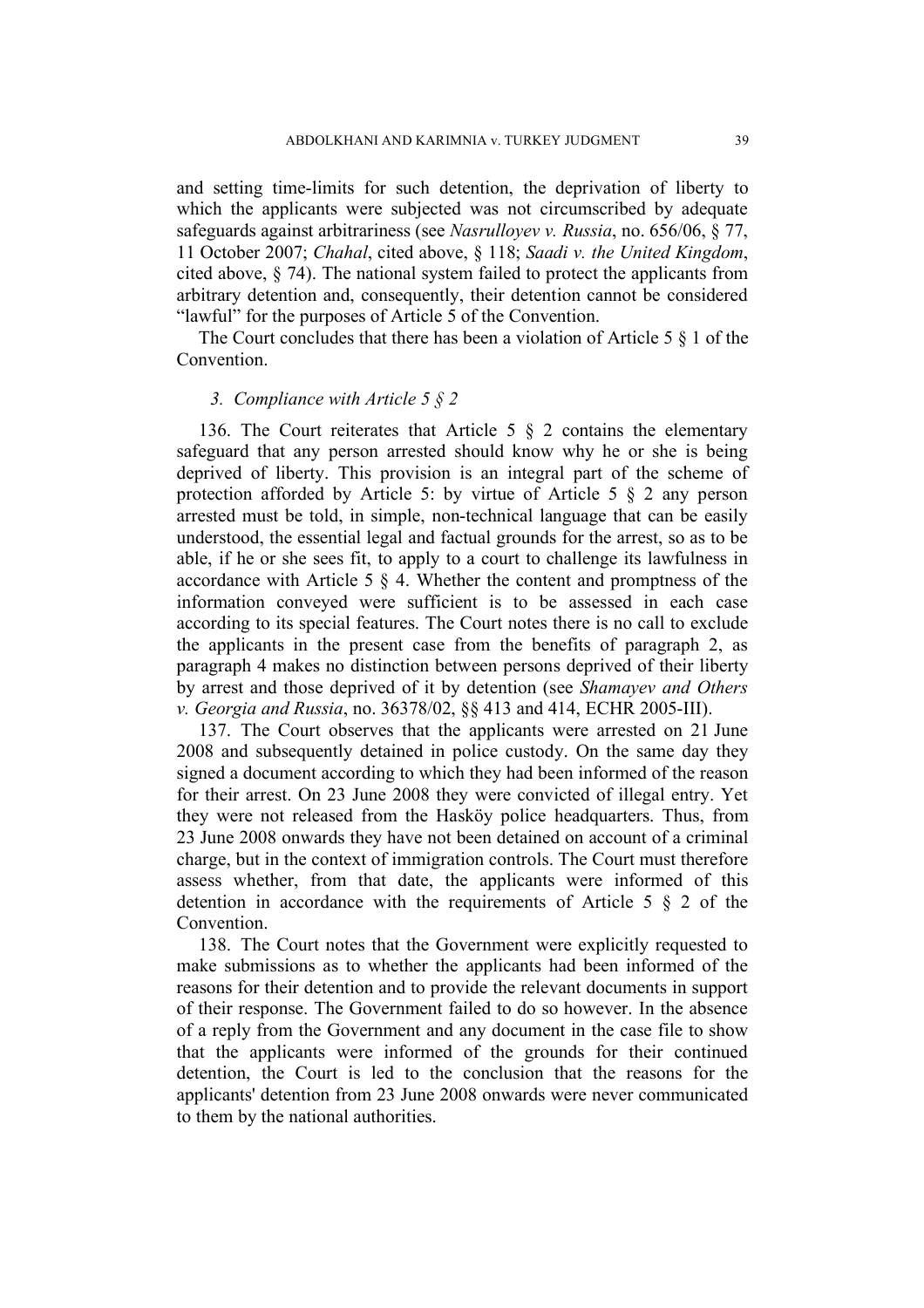There has therefore been a violation of Article 5 § 2 of the Convention.

# *3. Compliance with Article 5 § 4*

139. The Court reiterates that the purpose of Article 5  $\S$  4 is to guarantee to persons who are arrested and detained the right to judicial supervision of the lawfulness of the measure to which they are thereby subjected (see, *mutatis mutandis*, *De Wilde, Ooms and Versyp v. Belgium*, 18 June 1971, § 76, Series A no. 12). A remedy must be made available during a person's detention to allow the individual to obtain speedy judicial review of its lawfulness. That review should be capable of leading, where appropriate, to release. The existence of the remedy required by Article 5 § 4 must be sufficiently certain, not only in theory but also in practice, failing which it will lack the accessibility and effectiveness required for the purposes of that provision (see, *mutatis mutandis*, *Stoichkov v. Bulgaria*, no. 9808/02, § 66 *in fine*, 24 March 2005; *Vachev v. Bulgaria*, no. 42987/98, § 71, ECHR 2004-VIII; *Chahal*, cited above, § 127).

140. The Court observes that the Government failed to make any submission relevant to the present case demonstrating that the applicants had at their disposal any procedure through which the lawfulness of their detention could have been examined by a court.

141. Moreover, the Court has already found that the applicants have not been informed of the reasons for the deprivation of their liberty from 23 June 2008 onwards and that they were denied access to legal assistance during their detention in the Hasköy police headquarters (see paragraph 114 above). It considers that these facts in themselves meant that the applicants' right to appeal against their detention was deprived of all effective substance (see *Shamayev and Others*, cited above, § 432). The Court therefore considers that the second applicant's request to the national authorities for release (paragraph 27 above) cannot provide him with a remedy possessing the guarantees required by Article 5 § 4 of the Convention.

142. Accordingly, the Court concludes that Turkish legal system did not provide the applicants with a remedy whereby they could obtain judicial review of the lawfulness of their detention, within the meaning of Article 5 § 4 of the Convention (see *S.D. v. Greece*, no. 53541/07, § 76, 11 June  $2009^1$ ).

There has therefore been a violation of Article 5 § 4 of the Convention.

 <sup>1.</sup> The judgment is not final yet.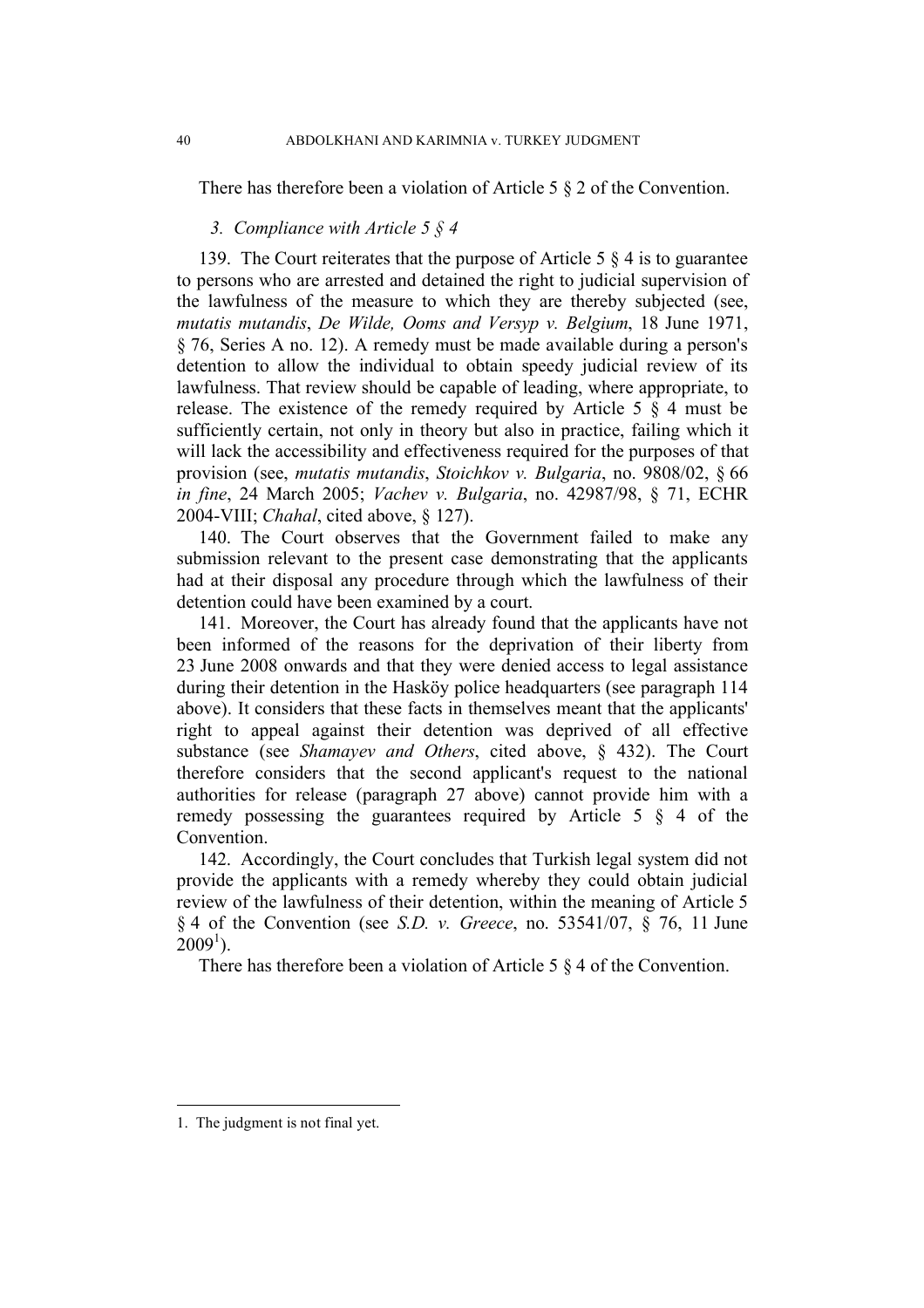### V. APPLICATION OF ARTICLE 41 OF THE CONVENTION

143. Article 41 of the Convention provides:

"If the Court finds that there has been a violation of the Convention or the Protocols thereto, and if the internal law of the High Contracting Party concerned allows only partial reparation to be made, the Court shall, if necessary, afford just satisfaction to the injured party."

# **A. Pecuniary Damage**

144. The applicants claimed 517 euros (EUR) in respect of pecuniary damage. They alleged that the police had confiscated all their personal belongings when they had been arrested and never returned 480 US dollars (USD), their mobile phone SIM cards, two belts and a pair of sunglasses.

145. The Government contested this claim, noting that there was no mention of these items in the body search report drawn up when the applicants were arrested.

146. The Court rejects this claim, having regard to the fact that it has not been established that the applicants had in fact been in possession of the aforementioned items when they were arrested.

### **B. Non-pecuniary Damage**

147. The applicants claimed a total of EUR 60,000 in respect of non-pecuniary damage they had suffered as a result of the violations of their rights under Articles 2, 3 and 13 of the Convention. They further claimed EUR 100 for each day that they have spent in detention since 23 June 2008 as compensation for non-pecuniary damage sustained as a result of the violation of Article 5 §§ 1, 2 and 4 of the Convention.

148. The Government contested these claims, submitting that the applicants' allegations of violations of the aforementioned Articles were baseless.

149. The Court considers that the applicants must have suffered non-pecuniary damage which cannot be compensated solely by the finding of violations. Having regard to the gravity of the violations and to equitable considerations, it awards the applicants EUR 20,000 each under this head.

# **C. Costs and expenses**

150. The applicants also claimed EUR 6,950 for the costs and expenses incurred before the Court. In this connection they submitted a time sheet indicating ninety hours' legal work carried out by their legal representative and a table of costs and expenditures.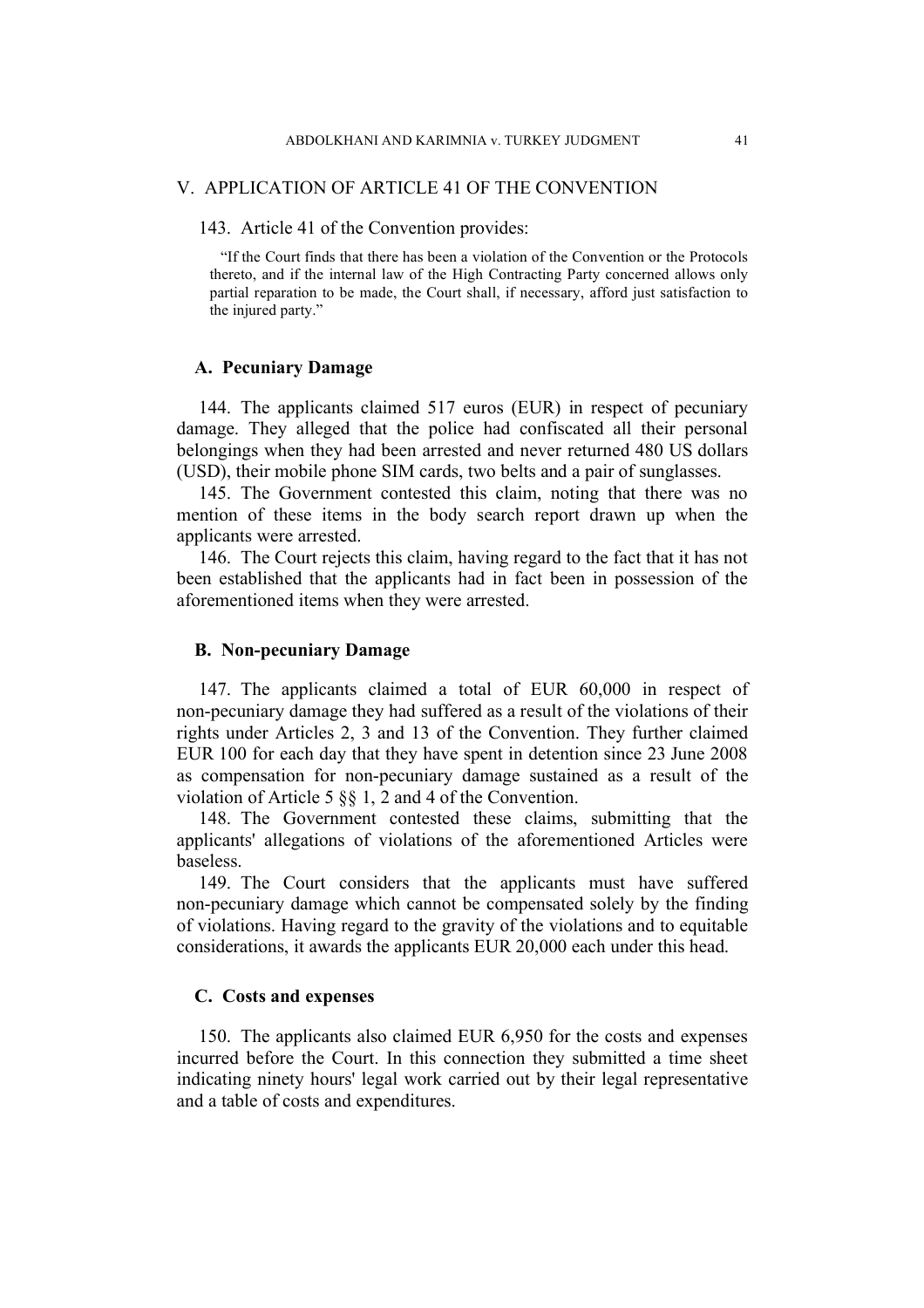151. The Government contested this claim, noting that only costs actually incurred could be reimbursed.

152. According to the Court's case-law, an applicant is entitled to the reimbursement of costs and expenses only in so far as it has been shown that these have been actually and necessarily incurred and were reasonable as to quantum. In the present case, regard being had to the documents in its possession and the above criteria, the Court finds it reasonable to award to the applicants, jointly, the sum of EUR 3,500 for their costs before it. From this sum should be deducted the EUR 850 granted by way of legal aid under the Council of Europe's legal aid scheme.

### **D. Default interest**

153. The Court considers it appropriate that the default interest should be based on the marginal lending rate of the European Central Bank, to which should be added three percentage points.

# FOR THESE REASONS, THE COURT UNANIMOUSLY

- 1. *Declares* the application admissible;
- 2. *Holds* that the applicants' deportation to Iran or Iraq would be in violation of Article 3 of the Convention;
- 3. *Holds* that no separate issue arises under Article 2 of the Convention;
- 4. *Holds* that there has been a violation of Article 13 of the Convention, in relation to the applicants' complaints under Article 3 of the Convention;
- 5. *Holds* that there has been a violation of Article 5 §§ 1, 2 and 4 of the Convention;
- 6. *Holds*

(a) that the respondent State is to pay the applicants within three months from the date on which the judgment becomes final in accordance with Article 44 § 2 of the Convention, the following amounts to be converted into Turkish liras at the rate applicable at the date of settlement:

(ii) EUR 3,500 (three thousand five hundred euros) jointly in respect of costs and expenses, less the EUR 850 (eight hundred and

<sup>(</sup>i) EUR 20,000 (twenty thousand euros) each in respect of nonpecuniary damage, plus any tax that may be chargeable;